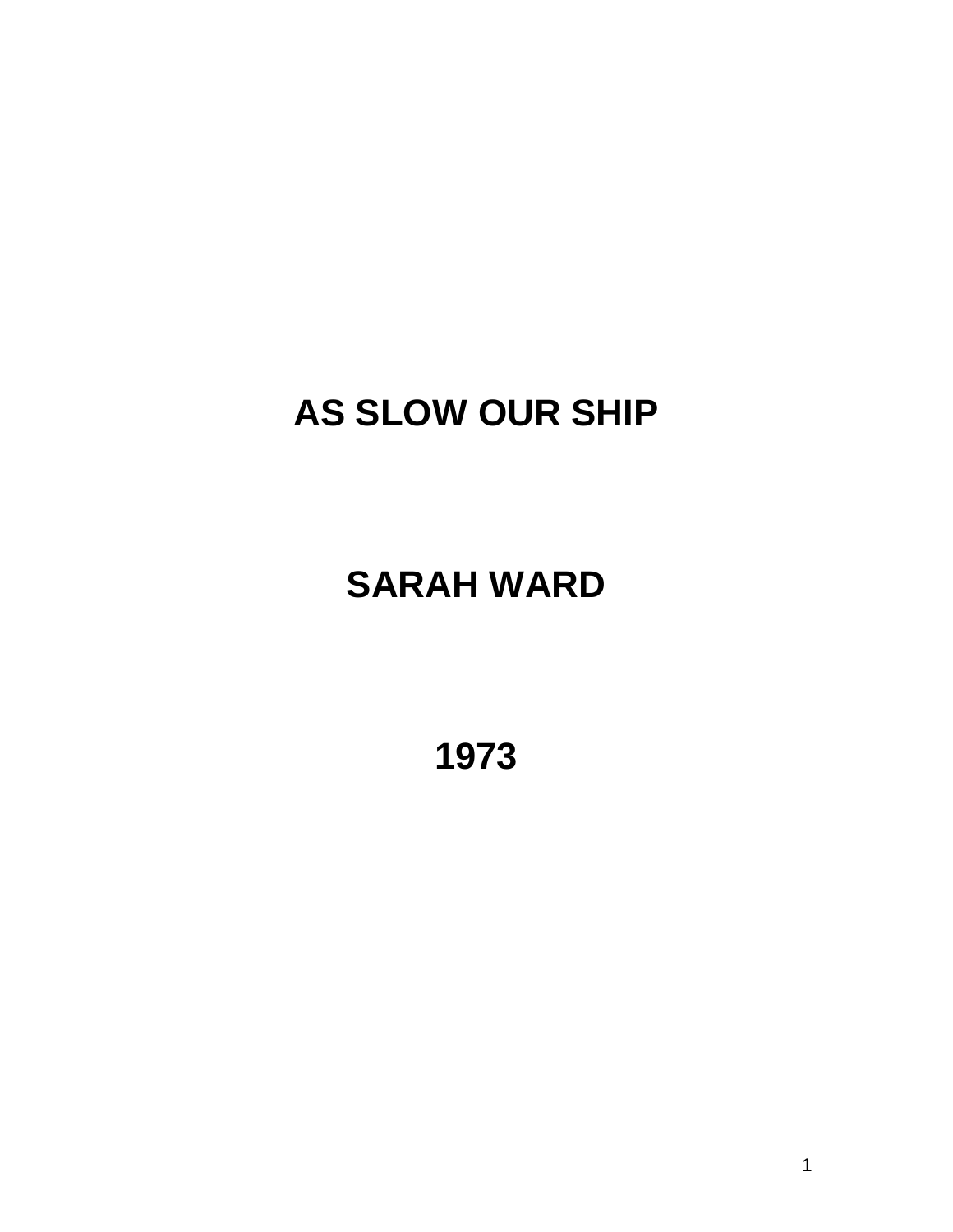# **CONTENTS**

#### **BOOK ONE**

- Chapter I Thomas Maud-Lord Hawarden-Cromwell-Confiscations.
- Chapter II National Schools-Land League-Feis-IRB (Sin Fein)-Pike Great Irish Struggle-1916 rising.
- Chapter III Galloping Hogan-The Treaty-Robert Emmet.
- Chapter IV Mass Paths-Tithe Tax-Bridget.
- Chapter V Grandma Hogan-Matchmaking.
- Chapter VI The Gramaphone-The Boucal-Uncle Mick's Death.
- Chapter VII The Boycott-The Land League-Soupers-Irish Land Purchase Bill-Boer War.
- Chapter VIII –Uncle Michael's son Denis-1902.
- Chapter IX Dad's Family Members-Great Grandfather's daughters Famous Letters-Qld Farmers Co-op Dairy Assoc. Ltd.
- Chapter X Quellinans-Breens-Grandmother O'Keeffe-Gurtneska Butter Factory-Uncle Tom-Father Fahey.
- Chapter XI Father's accident.
- Chapter XII Uncle Dan's letter to Uncle Mick re Black and Tans-Extract From Eulogy to Dan O'Keeffe-Maggie's letter to her Uncle Dan-Whiteboys-Rev. Father Nicholas Sheehy's death.
- Chapter XIII Bedspreads-Haymaking-Fairy Ring.

#### **BOOK TWO**

- Chapter I Prior to the six cousins leaving Ireland.
- Chapter II The sea voyage.
- Chapter III Arriving in Kerry (Qld).
- Chapter IV The Selections.
- Chapter V Horans-The Schools.
- Chapter VI John Bahl/John Horan-Nindooinbah.
- Chapter VII Father James Enright-Dempsey Brothers-Dr Kevin O'Doherty.
- Chapter VIII O'Keeffes-Breens-Quillinnans.
- Chapter IX Father O'Keeffe.
- Chapter X Sarah and Nell's marriages.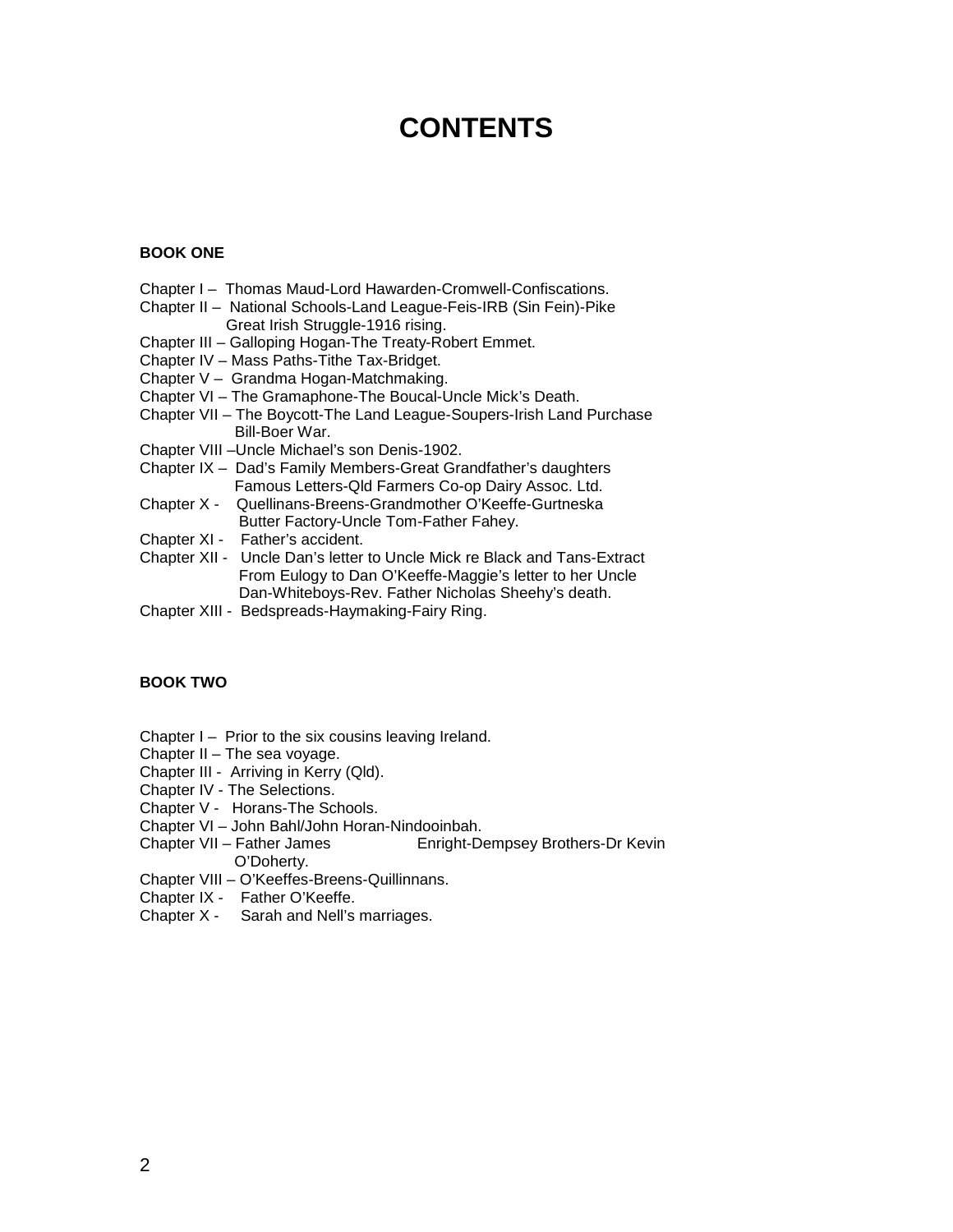# **Notes on names used in this book**

*The correct spelling of the name QUILLMAN is spelt variously as*

*QUILLINAN QUILAN QUINLAN*

*AHERNE is spelt variously as AHERAN AHERN*

*JOSIE is spelt variously as JOCIE*

*REEDY is spelt variously as READY REDDY*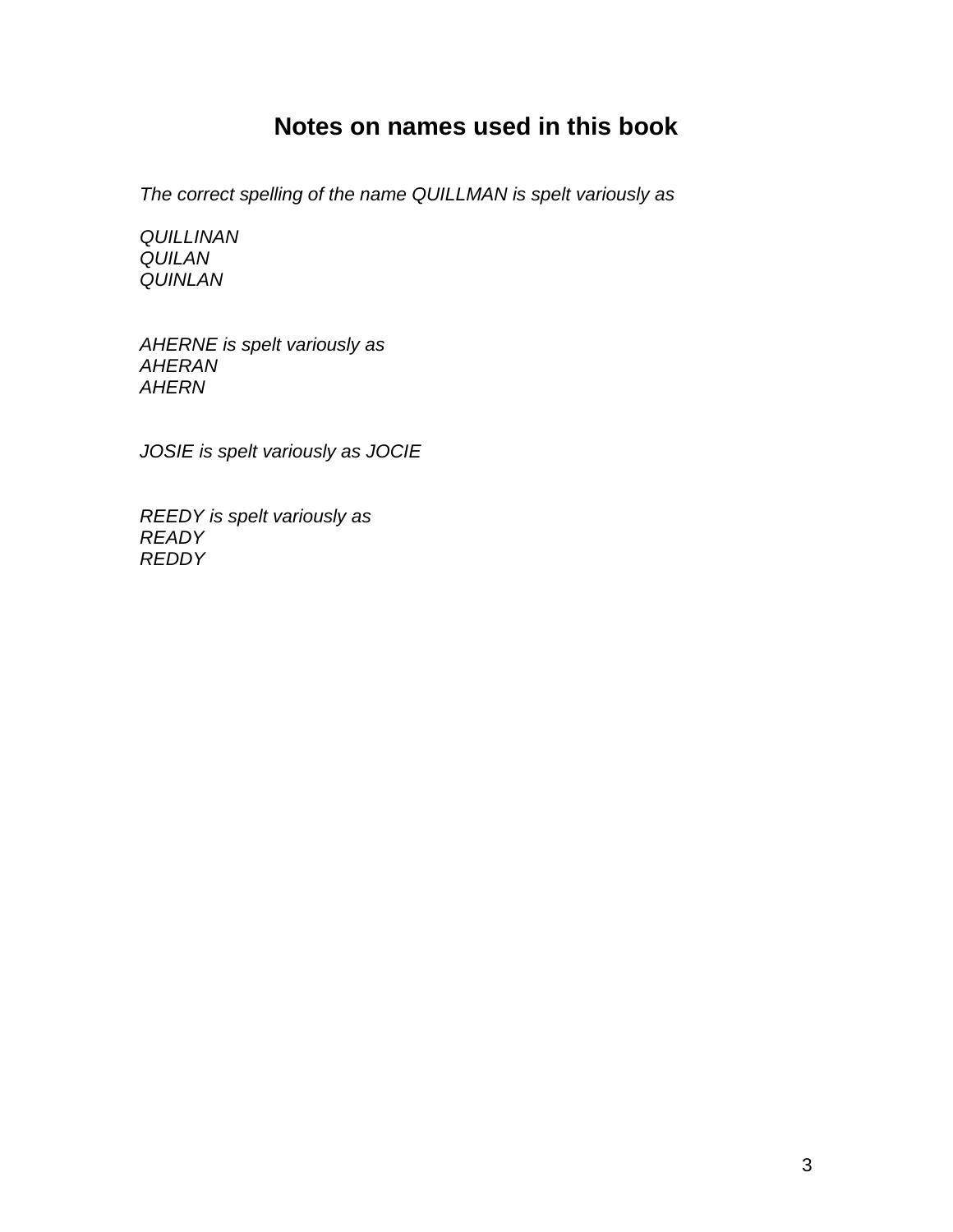# **I**

## **AS SLOW OUR SHIP**

There is a prayer that's breathed alone In dear old Erin's land. 'Tis uttered on the threshold stone With smiles and clasping hand. And oft perchance 'tis murmured low With sigh and falling tear, The grandest greeting man may know The prayer, "God save all here."

Looking back over sixty years since we left Ireland, I recall the little greeting prayer so often heard on the threshold of my mother's old home in Ballysheedy. This time honoured greeting was sometimes said in the old Irish tongue, "God save all here", and the reply, "God save you kindly".

…………

I lived with my grandparents from the time I was about four years old and my twin sisters, Mary and Winifred, were babies.

The seven of us were born in the village of Ballagh, where our parents had a grocery and bar business.

We were only six miles from the historic Rock of Cashel. In ancient times it was the seat of the Kings of Munster. Situated on its rocky eminence, it is all that is left of a royal and ecclesiastical city of Ancient Ireland and it was here St Patrick baptised King Aengus, the last pagan King of Munster. The spot on which the King stood is marked by a large Celtic Cross. The ruins of the Dominican Friary and Hoar Abbey, a Cistercian foundation, are close by.

Cashel of the Kings still looks down over the Golden Vale, unchanged by the passing centuries. The old buildings are still in a fairly good state of preservation in spite of war and pillage. They are a striking landmark in the centre of the great plain of Tipperary

The traditional legend of the Rock of Cashel says that the Devil, flying across Ireland one day, took a savage bite out of the mountain peak and dropped it in the centre of the great plain of Tipperary. The mighty mouthful dropped by His Satanic Majesty was 300 feet high and an area of a couple of hundred acres.

The gap in the centre of the mountain peak looks exactly the shape of the Rock.

This famous outcrop is limestone. In ancient times it was the seat of the Kings of Munster and the site of the most venerable and ancient ruins. Both Royal and Monastic – Royal and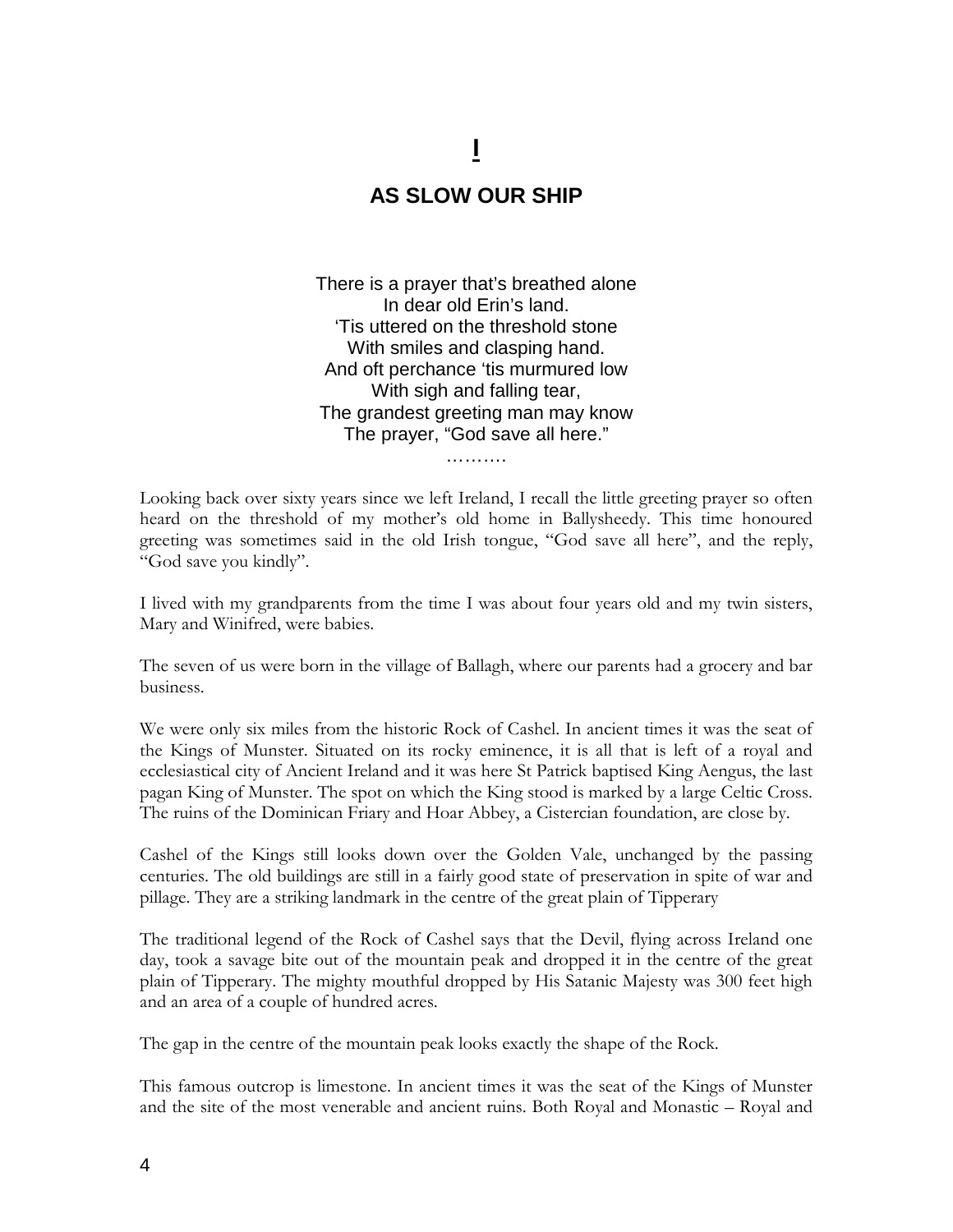Saintly Cashel. Nearly all of our relatives were farmers in the hills and mountains that bordered the fertile plain.

Glenough, where my father's people lived, was admired for its rugged beauty of hills, glens, little streams and waterfalls. The farm was150 acres.

There was a pretty waterfall on the land owned by my grandparents called 'Powelonash', which was a favourite swimming hole in summer.

The gently sloping hills on Bonerea and Ballysheedy were more fertile and the farms were mostly smaller. Our cousins, the O'Dwyers lived in Bonerea.

The river was skirted on the hillside by a heavy growth of vines and reeds. Behind the foliage on the riverbank was a cave, wherein was a sacrificial altar whose origins go back to pagan times. It was in this cave that Con, Dan and Paddy O'Keeffe hid from the Black and Tans during the 'Troubles'.

The homestead where I spent most of my childhood days was a peaceful and rather isolated spot, being out off from the road and village of Anacarthy by the big grazier of the district, a Mr. Bagwell Purifoy. He was an adopted son of the last of the Bagwells, and the property was still know as Bagwells, who had it from the time of confiscations, when the old stock was pushed back in the hills and bogs to make room for the new settlers from England after the fall of Clonmel. In my great grandfathers time, some more land was taken from them to make a bigger grazing paddock for Bagwell. He grazed his black poll cattle on land that would have provided a comfortable livelihood for seven or eight families. It was good farmland.

All of our relatives were tenants of Thomas Maud, Lord Hawarden, who owned the Dundrum estate. It was given to his ancestor, Thomas Maud, who was a drummer in Cromwell's Army. The descendants of the drummer boy, Thomas Maud held despotic sway over their tenants till the end of landlordism over 200 years later.

It was the end of the Maud family also, as old Lady Florence Maud died in England at the turn of the century. She was the last of the family. The big Georgian Mansion then remained vacant until our Archbishop Rev. Dr Fennelly bought it for a boarding and industrial school for the Presentation Nuns about 1907.

From our home on the hill, we had a grand view of the plain. Like most Irish landscapes, there were the stately homes of the supplanters and the ruins of old Abbeys and castles.

Lord Hawarden's mansion or the 'big house', as it was called, was only a mile from us.

Cromwell paid his soldiers and those who gave money to carry on the war with grants of confiscated land. The dispossessed families who were mostly of the old Catholic nobility were forced under pain of death to cross the Shannon into Conaught. Being deprived of all they had, thousands died of want, not having the way or the means of starting a new life in the most barren part of Ireland.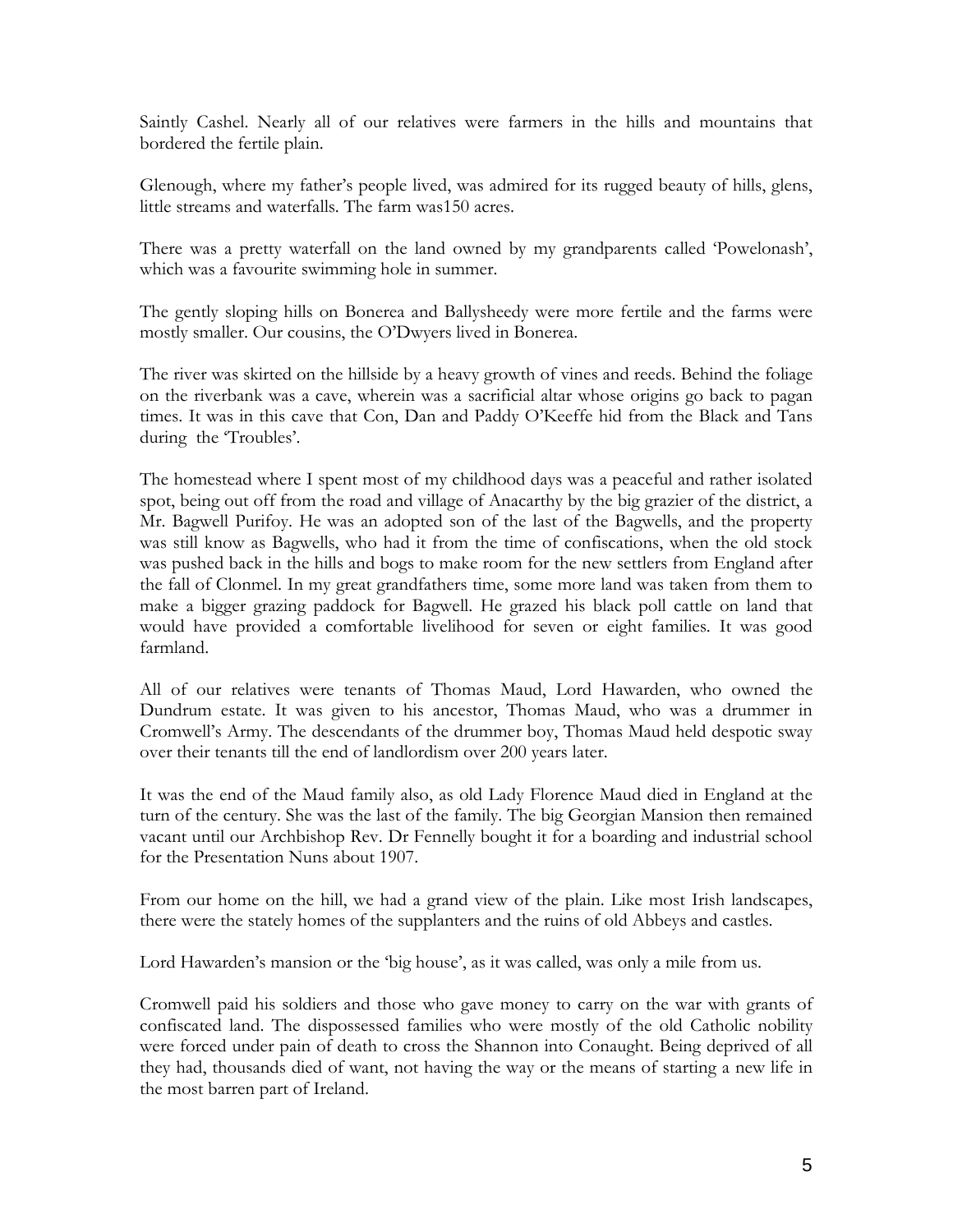One of Cromwell's generals said that a big area of land there could be described as-

"Not containing sufficient trees to hang a man – water to drown him – or earth to bury him".

The edict that caused this great exodus of the old Irish Catholic stock is known as the 'Curse of Cromwell'. "To hell or to Connaught by the first of May, 1654", was Cromwell's edict.

Some of those outlawed families were, after a time, taken on as under-tenants on their own land by the more kindly disposed new settlers. Bands of outlawed men carried on guerrilla warfare on the supplanters from their refuge in the mountains and bogs until they were all either killed outright or captured and sold into slavery in the West Indies.

In the course of time, some of those families who became tenants of the new settlers intermarried with the new settlers. Although, by a section of the penal code, marriage between the old Irish and the new settlers from England carried a heavy penalty. Assimilation was against the law.

A few years ago, I had a reminder of those poor people who were banished to the limestone ridges of Connaught. Monsignor Steele brought two nuns to visit me and in the course of conversation about home, one Sister asked me, "Do you remember the tinkers?". "I do, very well, and weren't they a nuisance, as they wandered through the countryside breaking into fields at night to graze their donkeys and picking up anything they could use for firewood". Sisters' companion, a much older nun, said to me, "Now don't be saying unkind things about the poor tinkers, don't you know that they are the descendants of the best blood in Ireland – innocent victims of the 'Curse of Cromwell'."

I heard this rebuke with a feeling of sorrow for this remnant of a great people who had now become a tribe of nomads and social outcasts in their native land.

Since Independence they are slowly becoming once more assimilated with their countrymen. The land that was taken from their ancestors was one of the three major confiscations and involved five million acres. The condition of our aborigines here reminded me of the tinkers.

#### *Their descendants still know the places and boundaries of their confiscated properties of hundreds of years ago and continue to bequeath these areas to their next of kin in their wills in the hope of getting this stolen land back. (refer – page 26- 'Great Hunger' Cecil Woodham Smith)*

To find employment for those six thousand itinerants and get them settled in homes of their own is a problem the Republican Government has not yet fully solved. Modern progress has wiped out their old trade of making and repairing tinware and occasional dealing with horses and donkeys.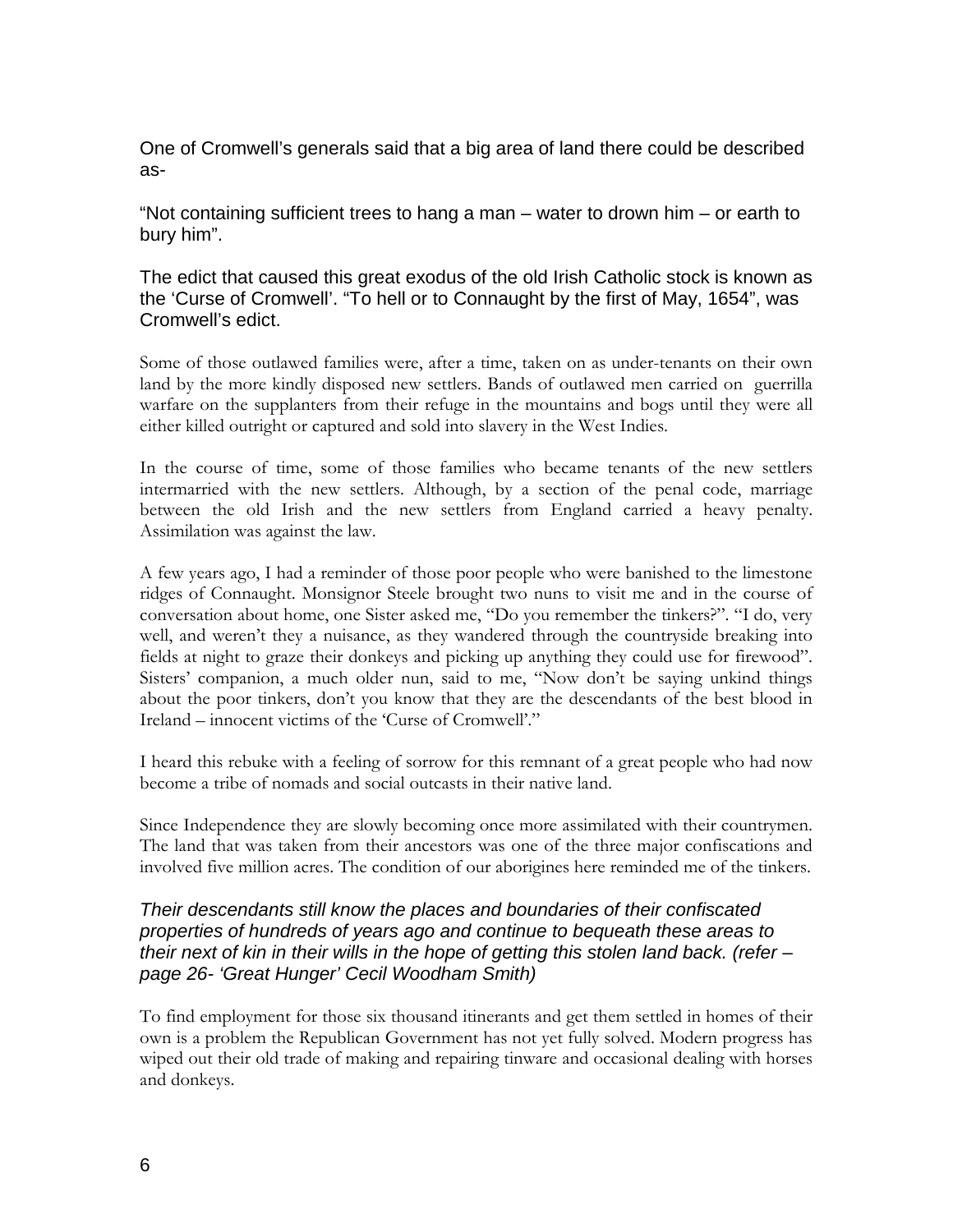The parish church in the small village of Ancarthy was a fine gothic building opened in 1871 by their beloved parish priest Reverend Father Fennelly. It replaced the small plain building built in 1832, which then became the National School. These schools were established by 1832 after religious and educational liberty was allowed.

The new National Schools system replaced the valiant old Hedge Schoolmasters, who has carried on for 150 years, a system of education unknown in the history of other countries.

In 1905, Mr James O'Dwyer of Bonerea, who had been head teacher of Anacarthy Boys School from 1869 to 1905, retired.

Mr O'Dwyer was succeeded by Mr Michael Slattery, a County Clare man. Mr Slattery was young and full of enthusiasm for the revival of the old Irish language which he was familiar with from his childhood days.

County Clare, like the other counties across the Shannon, still spoke the old tongue well. Although by the end of the  $19<sup>th</sup>$  century, English had become the language of the people, except in Connaught and remote places where gaelic was still spoken in the homes.

Dr Douglas Hyde of Anglo-Irish stock, started the revival in 1893. He was familiar with it and loved it from his childhood days in Roscommon when he used to converse with the people in old Gaelic. Dr Hyde was Professor of Modern Languages in the National University of Ireland. He wrote much in the Irish language and made many translations from the Ancient Irish to English.

In 1938, in acknowledgement of the major part he played in the cultural revival of their country, the Irish people conferred upon Dr Hyde, the honour of first 'President of Ireland'. He died in 1949.

With my cousins, the O'Dwyers and the Hogans, I attended Mr Slattery's after-school class. Our teachers – Miss Ryan and Miss Moran- joined us and teachers and pupils began the study of our native language from Rev Father Eugene O'Growneys' little primer. The little ones were taught to say their prayers in Irish.

Sad to say, the revival never caught on completely – the people had been speaking English too long. But at least it is no longer called the dead language.

During the  $18<sup>th</sup>$  century, the transition from the old language to English was mostly accomplished without the benefit of textbooks, as education was still banned. To transact business of any importance it became necessary to know English and many of the people had acquired a good knowledge of it, interspersed with much Gaelic.

An old relative in Glenough, who was very proud of her English, had engaged a Bonerea man to do some work for her. He arrived early in the morning and she greeted him in English, "It's hither you're early from Bonerea to your Brekus".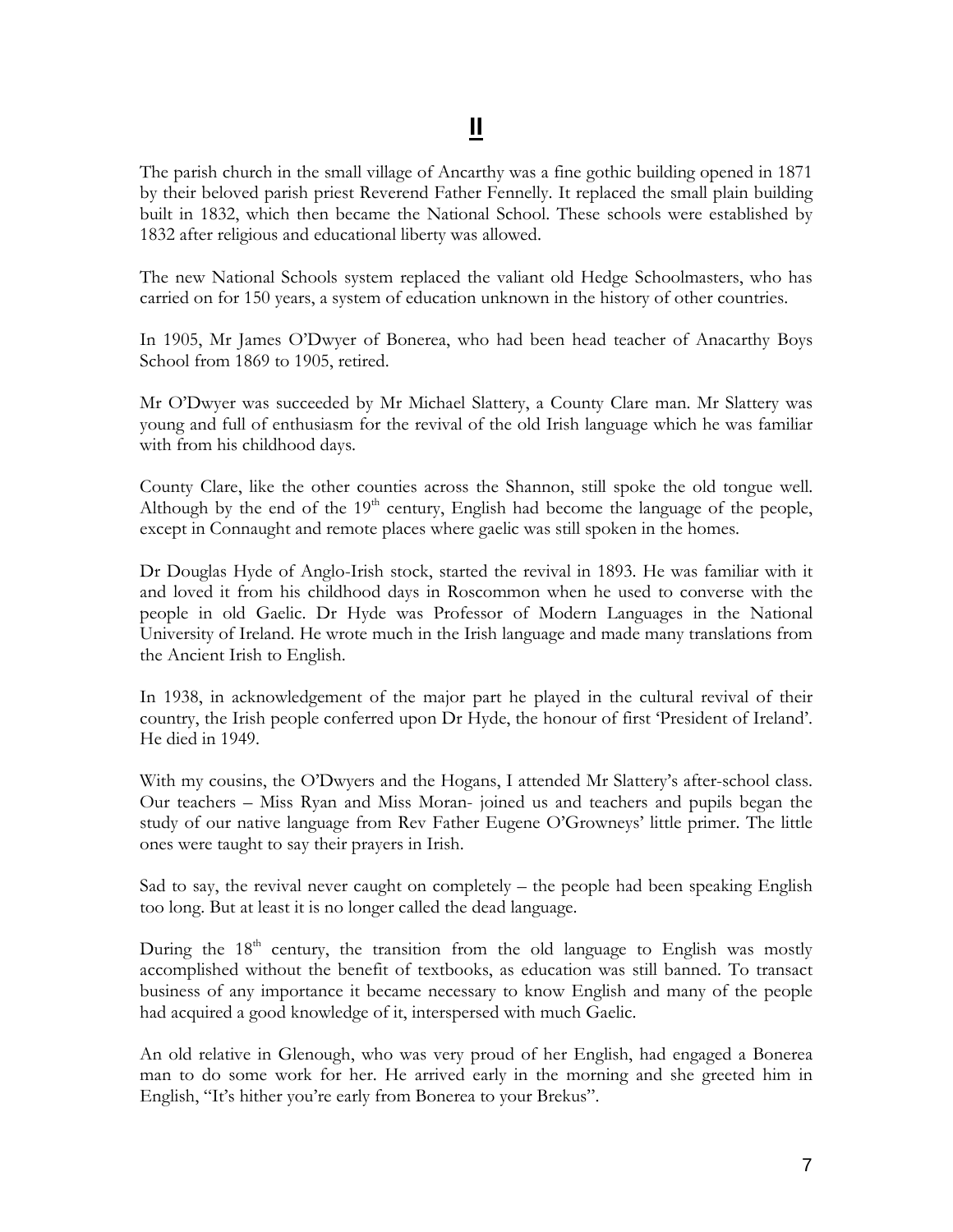#### *HEDGE SCHOOLS*

*The Hedge schools carried on until 1832 when Catholic emancipation allowed religious and educational liberty*

*These Hedge schoolteachers braved the penalties of the penal code to preserve the national culture from destruction. A few of these old masters taught for a time in National schools later.*

*With their passing the last link with the ancient Gaelic schools of the Monks and the Bards was severed.*

*Here is how Dr P J Dowling describes a Hedge school in his book – The Hedge Schools of Ireland:*

*Quote - "Because the laws forbade the school master to teach he was compelled to give instructions secretly, because the householder was penalised for harbouring the school master, he had purforce to teach, and that only when weather permitted out of doors. He therefore selected in some remote spot the sunnyside of a hedge or bank which effectively hid him and his pupils from the eye of a chance passerby. There he sat on a stone as he taught his little school while his scholars lay stretched on the green sward about him.*

*One pupil was placed at an advantage point to give warning of the approach of strangers, and if the latter were suspected of being officers of the law or informers the classes were quickly disbanded for the day, only to meet again on the morrow in some place still more sheltered."*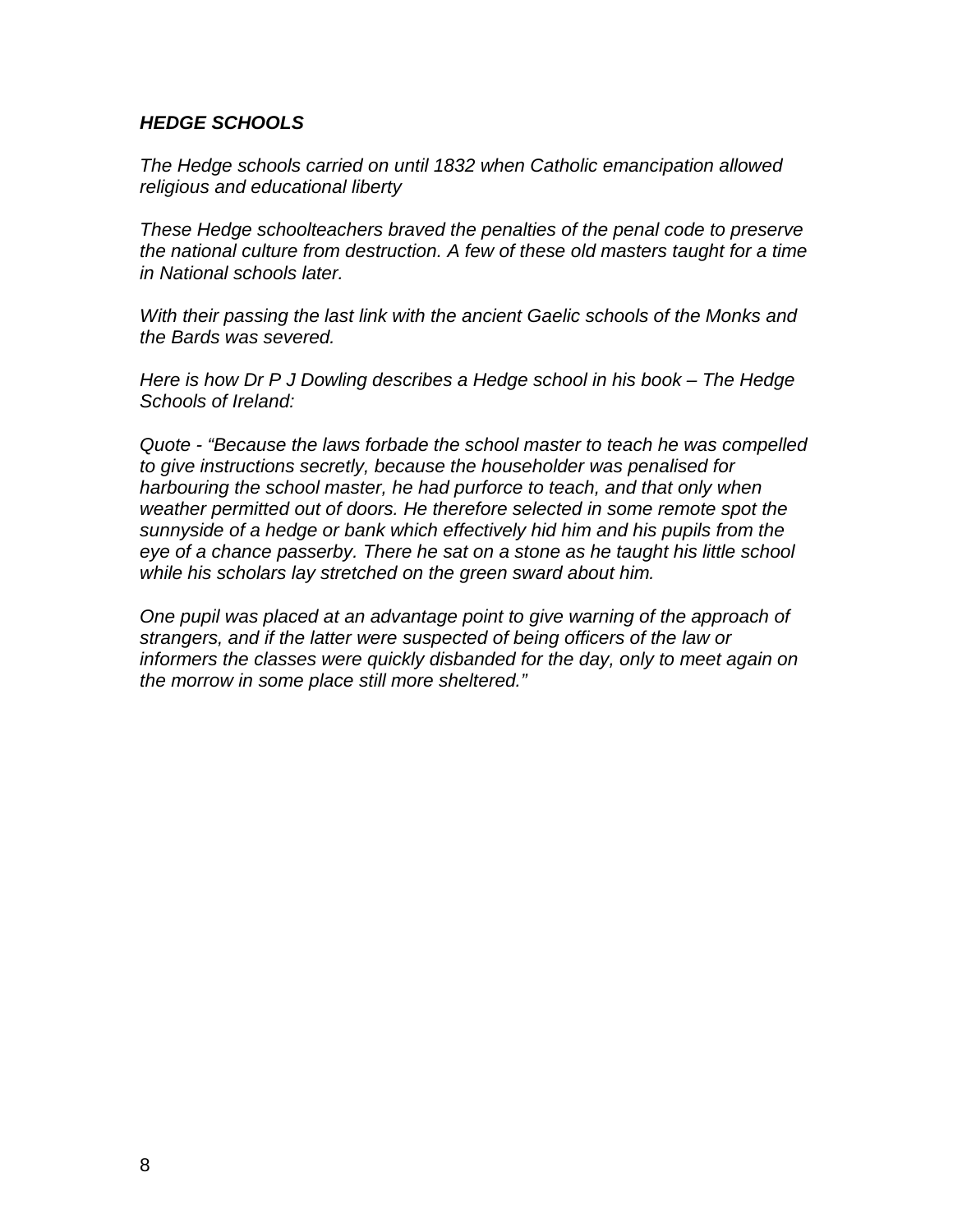Father O'Keeffe comments:

The English like to say the Irish were illiterate. This letter will surprise you as it has surprised me. Instead of full stops my father's mother made lavish use of the semicolon.

Extracts from a letter to Michael O'Keeffe from his mother Ellen, nee Heffernan.

From Father D M O'Keeffe's collections.

'Glenough'

Thursday morning. *(Circa 1875).*

My dearest Michael

I received your very welcome letter this morning which, in the first place, grieved me a little to know that you were left so much in suspense waiting for my letter but my dear son, I tired myself of writing to you until at length I failed. I have not got a letter or even heard from you this length of time---Secondly, my dearest it affords me great pleasure to hear that you are in good health and able to work hard.

My dear, could you not meet an easier job than to be working under the boiling heat;---I do not know whether I approve of land---but above all remember your religious duties;---It is always consoled to think that you were very clever and that you would live where another would die---dear William (has) purchased 150 acres in the Canadas;(sic)---he would sell it again and that he had 500 dollars in his bargain; in the place where he is the general inhabitants are Scotch and English all bigoted Orangemen and hate the name of an Irishman.

Remain assured my dearest son that the affection of your dear mother is unchangeable.

Sincerely and devotedly yours

Ellen O'Keeffe. Glenough, Clonulty, Cashel Co. Tipperary.

The endeavour to anglicise the Irish and eradicate the old language was still carried on by the new school system. The teachers were obliged to cane any child speaking a word of Gaelic in school. The result of this system was by the end of the  $19<sup>th</sup>$  century, English had become the language of the people, except in the west and the islands off the west coast where it was still the only language spoken in the home. It had almost completely died out in the rest of the country.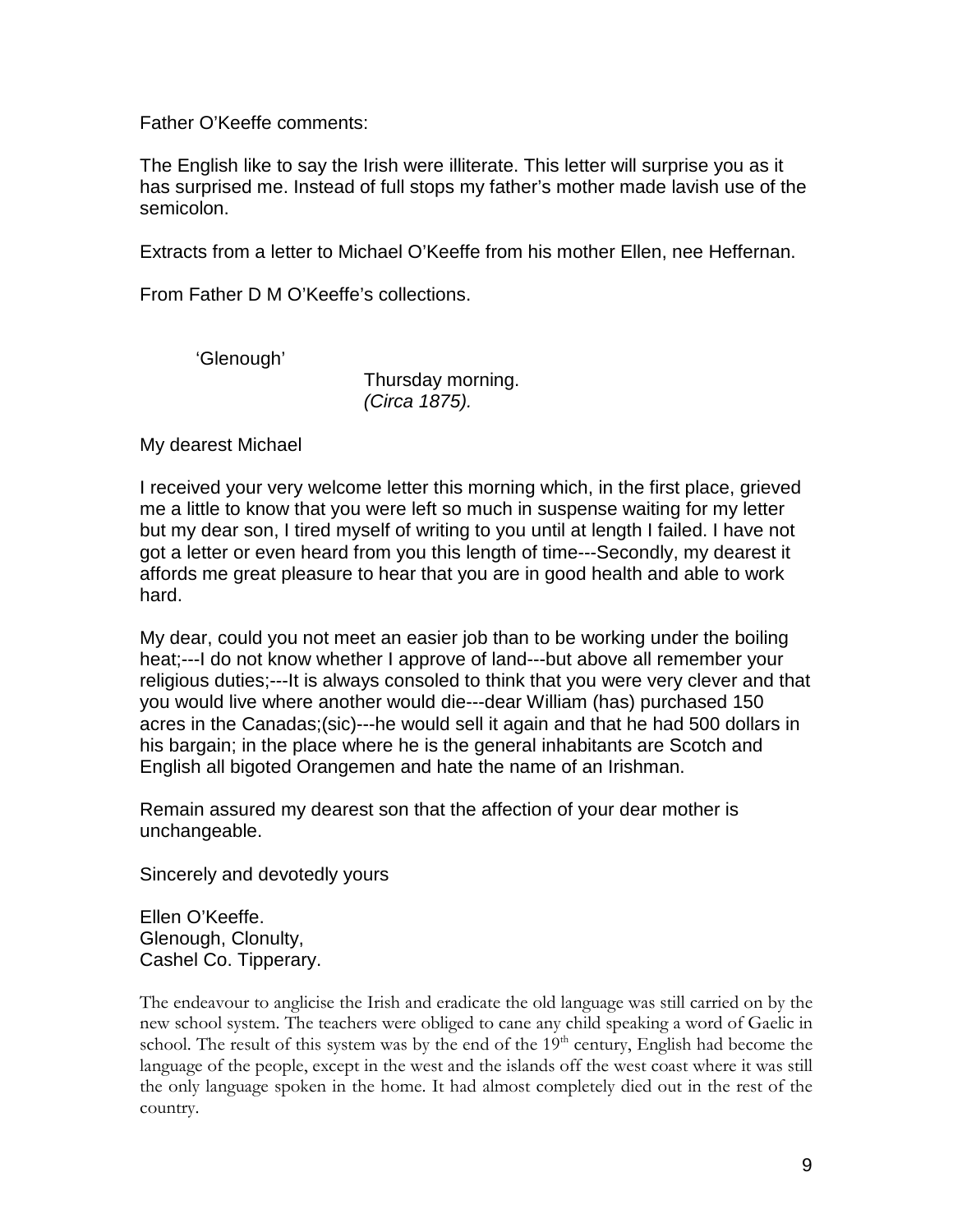However, in spite of all this suppression, there was a great upsurge of the Nations spirit in 1898, when branches of the Gaelic League spread throughout the country, mainly with the object of restoring the old language before it was too late. Dr Douglas Hyde of Anglo-Irish stock was the founder of the league. A fluent speaker of Gaelic from his childhood days in Roscommon, he resolved to save it for future generations of his countrymen.

It was thanks in great measure to the devoted people of Clare and Connaught that Dr Hyde, Dr Hickey, Boin McNeil, Father Eugene O'Growney and many other men of letters, were able to save the old Irish language from extinction. The League also included Irish dancing, music, handicrafts and study of our ancient history.

Feis or open air concerts were held during the summer and trips were organised to historic places to enjoy the beauty of our country. A member of the League would give a talk on some section of history or folklore. During those trips, it was a great joy to meet old people who could carry on a conversation in the 'old tongue'.

> When Druidic hymns were chanted And when Bardic songs were sung The language of our fathers Was the dear old tongue The sweet old tongue What memories around it In the past have clung Through ancient times descended With our countries glory blended The speech of Saint and scholar Was the dear old tongue.

Irish was taught after school and a night classes. We had a very active branch of the League in our district. At first it was difficult to find enough teachers, and Nell and I had not acquired much knowledge of our native speech up to the time we left home, and we soon forgot it. We enjoyed the old Fenian ballads/the Irish Brigade of songs and dances.

…………………

In the days of the land war, the priests gave strong support to the cause and often acted as the president for branches of the Land League. Father Mathew Ryan of Knockavella, the parish next to ours, served a term in jail for his part of activity in the League. He was still a hale and hearty old warrior in our time and foremost in the Gaelic language. Father Matt, as he was always affectionately called, was a well - known and deeply revered figure as he toured through the countryside on his bicycle.

The Knockavella Feis or open-air concerts every summer were the best and most popular in our part of the country.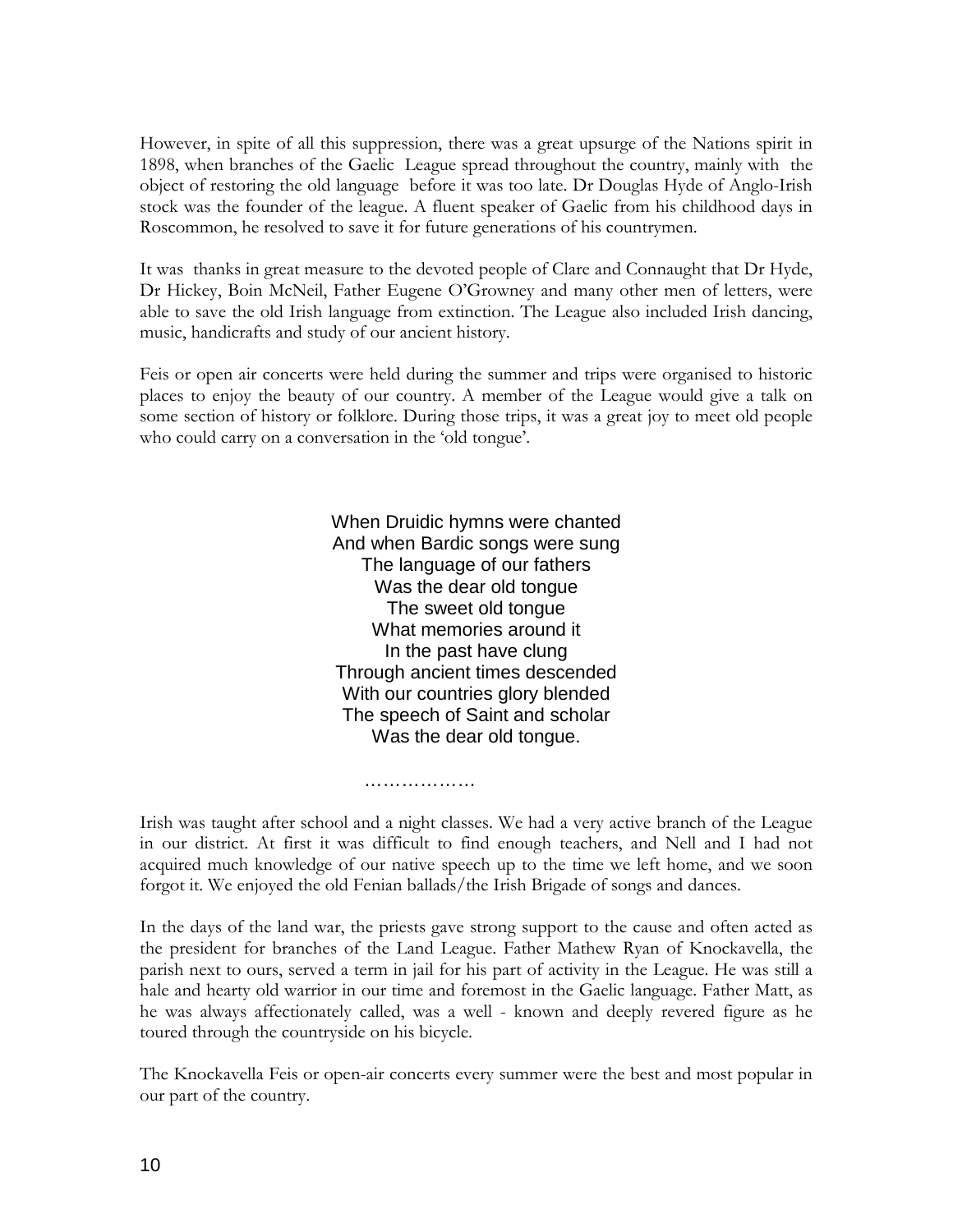In our branch, we had a good amateur theatrical group. Some of the plays were aimed at those, who had become so anglicised that they kept aloof from Gaelic revival. They were the sheaznachi (shoo neen) or snobs.

For a while we had a very good teacher, Miss Denihey from Cork. She was an accomplished actress and was the moving spirit in our branch of the Gaelic League and in the production and success of those plays. Nell sometimes had a part in them.

I remember on of those plays held in Rossmore. Mr and Mrs Thomas English, parents of the late Reverend Dr John English of Brisbane, taught at the Rossmore school until their retirement. Their son, Mick, was popular at local concerts and his stage Irishman act was very funny. Although not wanting in Fenian loyalty, Mick had not yet caught on to the new feeling of pride in our National heritage. The stage Irishman buffoon was no longer tolerated and poor Mick got a hostile reception when he came onto the stage with his usual ludicrous performance.

Another son, Paddy English, succeeded his father in the Rossmore School. Paddy had become well versed in the old language and encouraged his pupils to speak it in school hours for which he was dismissed from the National Schools service. Afterwards, he taught in the Christian Brothers schools. The Brothers were not under the control of the National schools department.

The new National schools were denominational – we had our National schools and teachers who gave religious instruction daily.

In our part of the country the population was almost all Catholic, especially in the hills and sometimes their schools were obliged to close for lack of enough pupils. They then attended the nearest Catholic school until their own school was open again, and it worked out pleasantly for all. On the first stroke of the Angelus bell, those pupils would walk outside taking their lunch with them and we joined them after prayers. Three of those pupils had an uncle in Queensland who became a leader in Labour politics. He was Senator Tom Givens who migrated to North Queensland in 1882.

The curriculum in the National schools was good as far as it went. Anything pertaining to Ireland was given scant space in our schoolbooks, more especially history and any knowledge of the glorious history of our ancient nation.

*The poem below was never included in the English readers in Ireland.*

## *LOVE OF COUNTRY*

*Breathes there a man with soul so dead Who never to himself has said "This is my own, my Native Land".*

*…………….*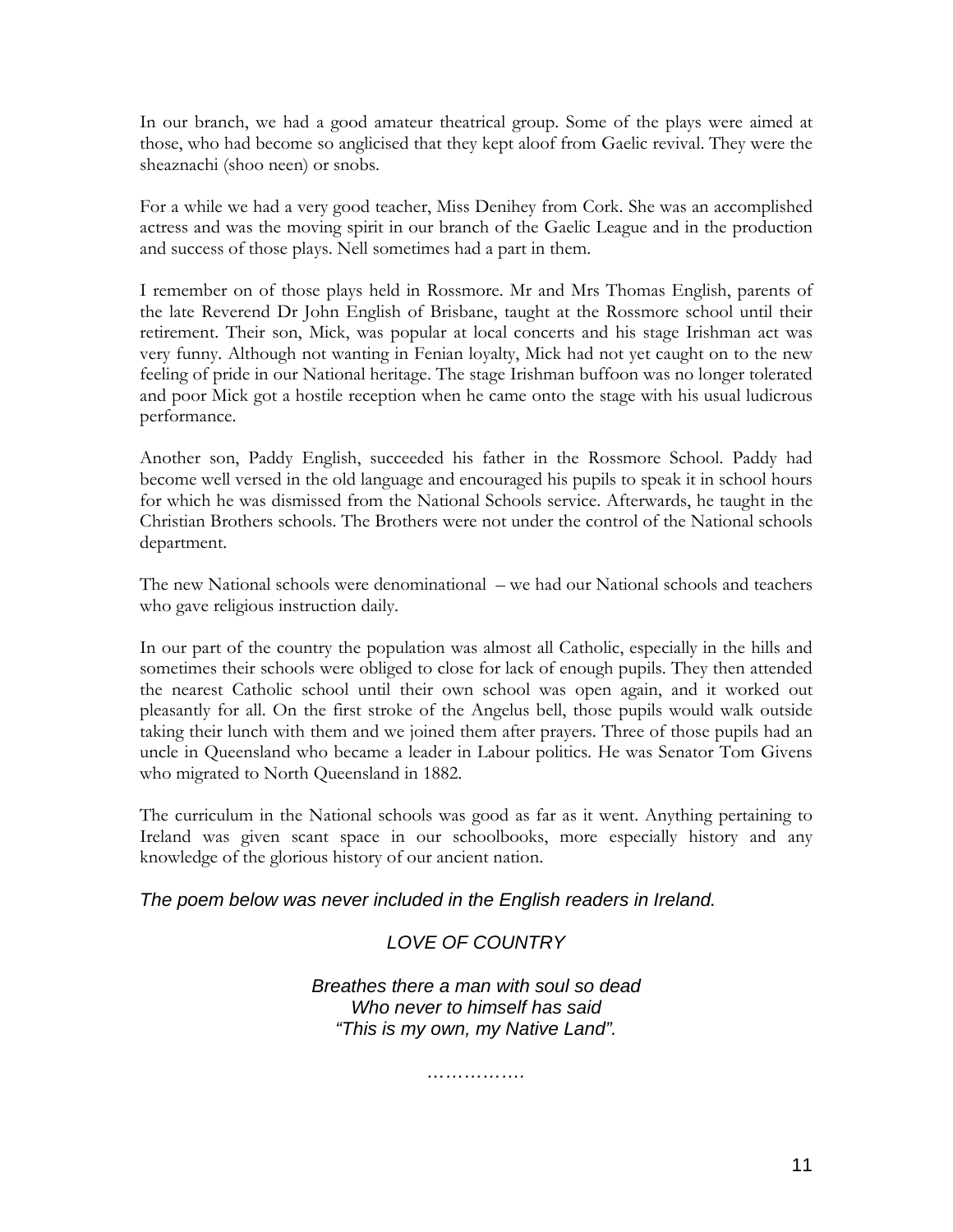Thomas Davis (1814– 45), saw the establishment of those schools. He once questioned some National school children – they had not heard of Tara of the Kings siege of Limerick – the battle of Clontarf, but hey could name the famous geysers of Iceland and give latitude and longitude of the British possessions.

In my school days this system of anglicising had relaxed to some extent – we had more Irish history and could sing our nation's songs in school and after school. If the teacher had some knowledge of the old Gaelic speech, the older children attended the Gaelic class. The Gaelic league had established branches in many parts of the country.

In the days before butter factories, it was a great advantage for a girl to be a good butter maker and my aunts in Ballysheedy were excellent dairymaids. There were eight girls in my mother's family and Aunt Norah went to help grandmother O'Keeffe in her big dairy in Glenough. My sister Nell, who was a frequent visitor at the old home in Glenough, told me the neighbours still talked about Norah and Denis singing together while they milked the cows. They evidently had lovely voices – people passing by on the road would stand to listen.

The IRB – Irish Republican Brotherhood was already formed in Dublin some years, and by 1905 became known as 'Sin Fein', the new freedom for Ireland movement. *(Sin Fein means 'ourselves alone').* Many of the older generation were dubious about all this ferband nationalism and they feared another rising. They had bitter memories of the famine years of the 1840's and the failure of the Fenian rising.

They had seen the long agrarian strife to wipe out the curse of landlordism come to a victorious end. They still hoped for Home Rule, their own parliament restored to Dublin and a measure of self-government similar to the colonies.

Our grandmother was a gentle placid old lady and was troubled at the idea of more conflict. "They should 'lave' well alone", was her usual comment.

I daresay grandfather carried a pike in the"'64 Fenian rising". This rebellion was ruthlessly quelled, but it was not quite a failure as it led to the revolt against landlordism that gained for them the security of their homes and land and the end of evictions.

> Great faith I have in moral force Great trust in thought and pen I know the value of discourse To sway the minds of men But why should words my frenzy whet Unless we are to strike Our despot lords who fear no threat But reverence the pike Oh, do be wise, leave moral force The strength of thought and pen And all the value of discourse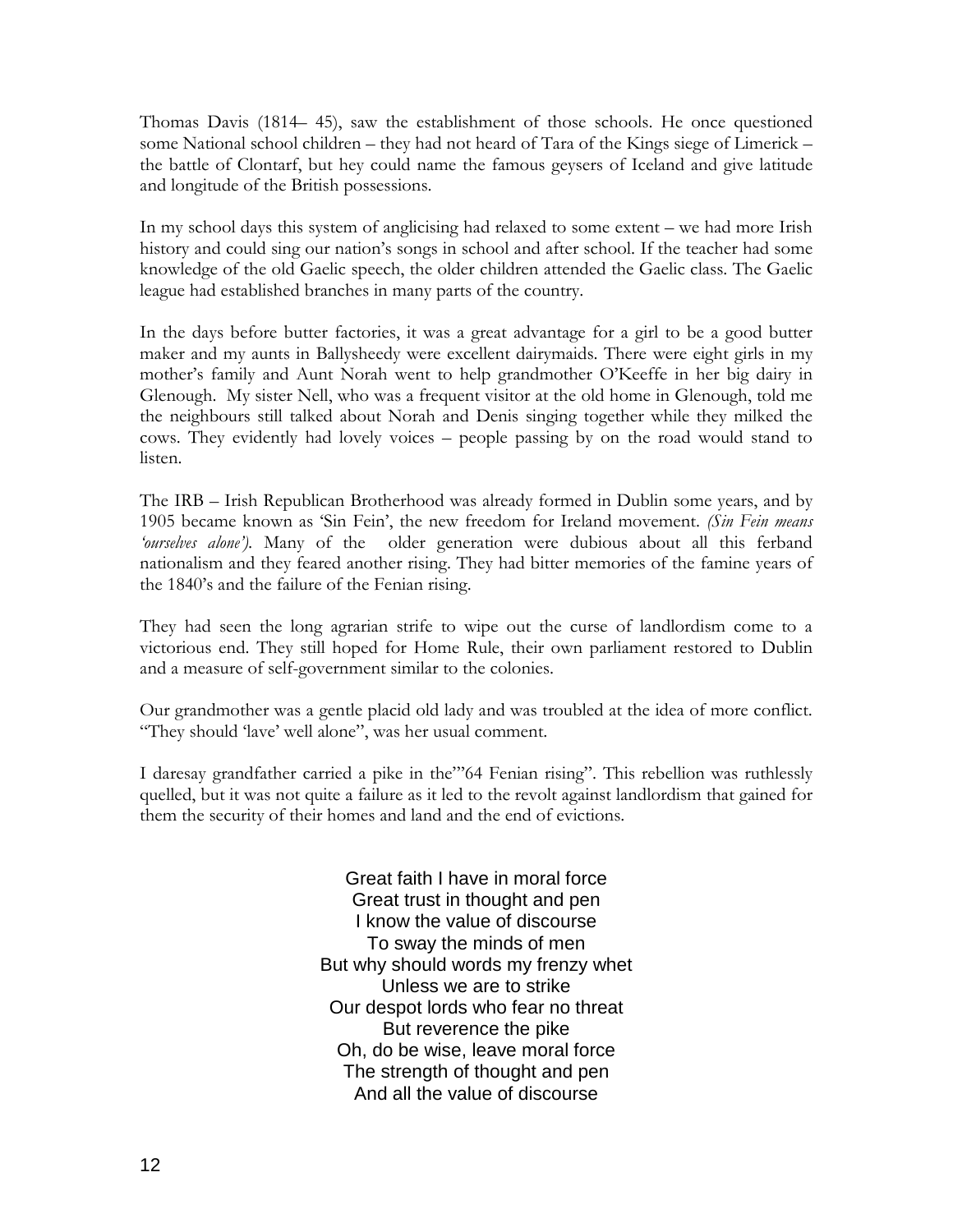#### To lily-livered men But if you covet not to die Of hunger in a dyke If life we prize is liberty A Pike-A Pike-A Pike

During the latter part of their occupation, the landlords had been making, what they considered a very generous concession. It was really imposed on them by an act of parliament, that a seriously sick tenant must be given a few days grace before being thrown out on the roadside.

I remember what must have been one of the last evictions on the Dundrum estate. Patsy Carey of Rossmore was being evicted and Patsy put on a good act of being a sick man. It caused some hilarity among his neighbours. He had swallowed a piece of soap to induce retching in the presence of the sheriff and police.

The repeal of the corn laws in 1846 which abolished the duty on imported grain, was a great relief to the working class in England, as they were enabled to get bread at a more reasonable price. Formerly Ireland had grown grain extensively for the English market. But now was obliged to compete with corn growing countries where the land was not weighted with such oppressive rents. The Irish farmer found himself ruined by tillage or grain raising.

Coincidently came an increased demand for cattle to supply the English meat market. Corn might be safely and cheaply brought to England from even the most distant climes – but cattle could not. Ireland was close at hand, but turning a country from grain raising to cattle raising meant annihilation of the agricultural population, for bullock ranges and sheep runs need consolidation of farms and the sweeping away of the human occupants.

Two or three herdsmen or shepherds would be required throughout miles of such ranges and runs where under the tillage system thousands of families lived and found employment, thus cleared farms came to be desirable with the landlords.

"For as a consequence of free trade, either the old rents must be abandoned, or the agricultural population swept away enmass".

(From History of Ireland)

……………….

*Quotations from the booK-*

*Gladstone – Parnell*

*The Great Irish Struggle*

*"In 1816 an act was passed---which gave the landlord power to seize growing crops and keep them till reaped…and charge the tenant the accumulation of*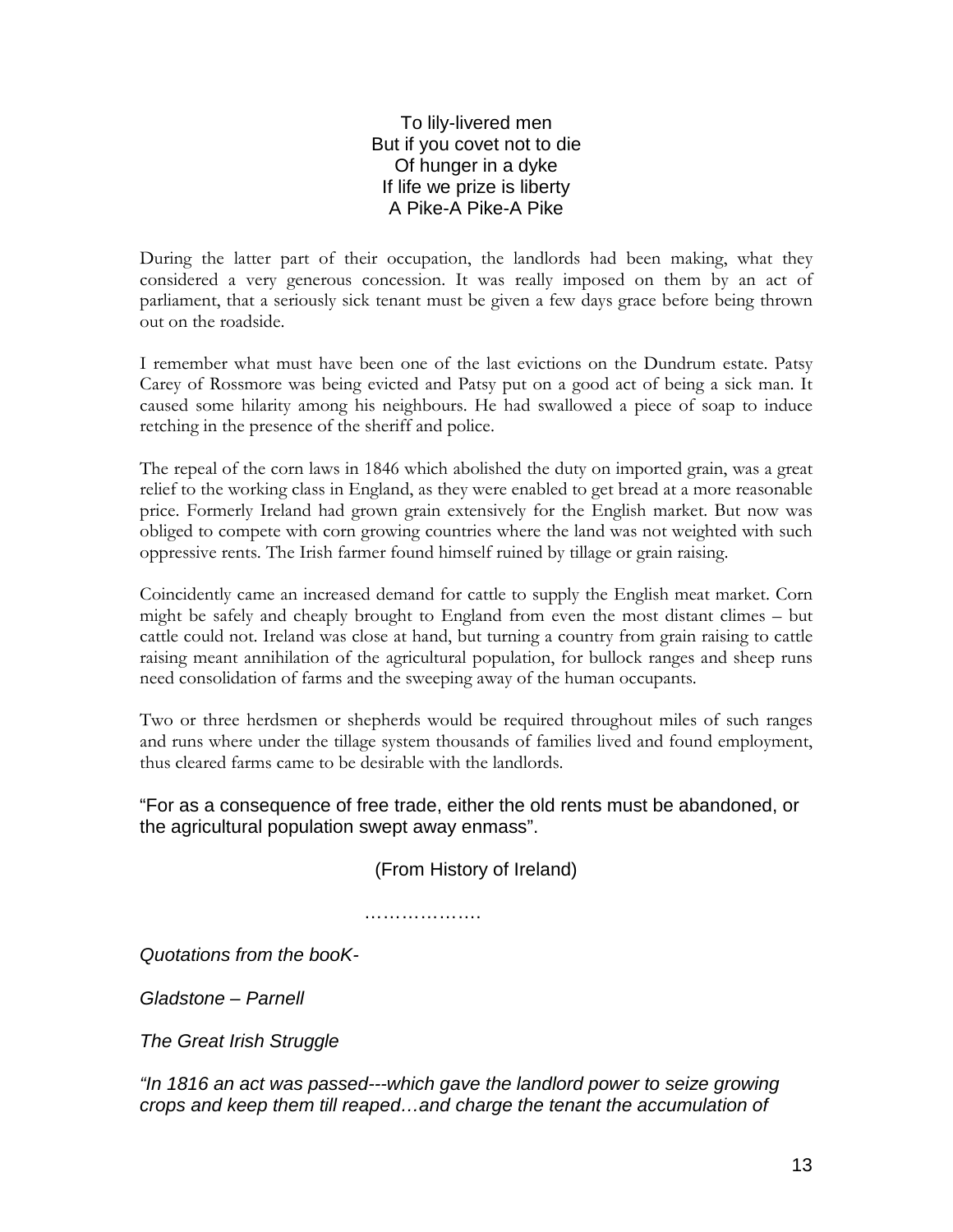*expenses…and ruin the tenant.*

*Under an act passed in 1818 the landlord received the power to turn his tenant out of his holding. Act followed act then in quick succession, for the purpose of making eviction easy…never in the history of mankind was there a code more complete in the interests of one class against another…absentee landlords had no feelings about their tenants…the Irish landlord compared unfavourably with the English landlord…(who) was always conscious of his social obligations…in sickness and misery the children of the English labourer have been visited by the ladies bountiful of the landlords' house.*

*But in Ireland the absentee landlord never saw his tenants. To him they were mere ciphers representing so much money for his interests and pleasures".*

Turning farmland into pastureland applied to Scotland also*.* The author and statesman, John Buchan, in his book 'Memory Holds the Door', says, "since my boyhood, I had seen land slipping out of cultivation into pasture, and glens where once a dozen hearths smoked, now inhabited only by a shepherd and his dog".

Not all of the landlords made such a dramatic clearance of their tenantry, but this was the case in Kings County, when those 600 families were brought to Queensland under the Queensland Government land settlement scheme, organised by Bishop O'Quinn in 1862 and which ended in1865.

In a land where unemployment was prevalent, the Irish policeman had a good steady job, with a pension on retirement. This was no doubt the motive that induced so many men to join the RIC.

"The Irish constabulary – They were no ordinary civil force, as police in other countries are, but a military body armed with rifle, bayonet and revolver, as well as the baton. Their history was a continuity of brutal treason against their own people"

(Eamon De Valera)

…………

In the 1916 rising, the best of them left the force and joined their countrymen in the fight for Independence. Their fine military training was very useful to the volunteers. Naturally the people were very hostile to those who remained in the force and worked with the Black and Tans, and a great many of them were shot by their own countrymen in the fight for independence.

*The Easter rebellion in Ireland broke out in 1916 following the declaration announced by the patriot Padriag Pearse from the portals of the post office in O'Connell Street, Dublin. The British government organized the Black and Tans to quell the rebellion. The Black and Tans were comprised of criminals released*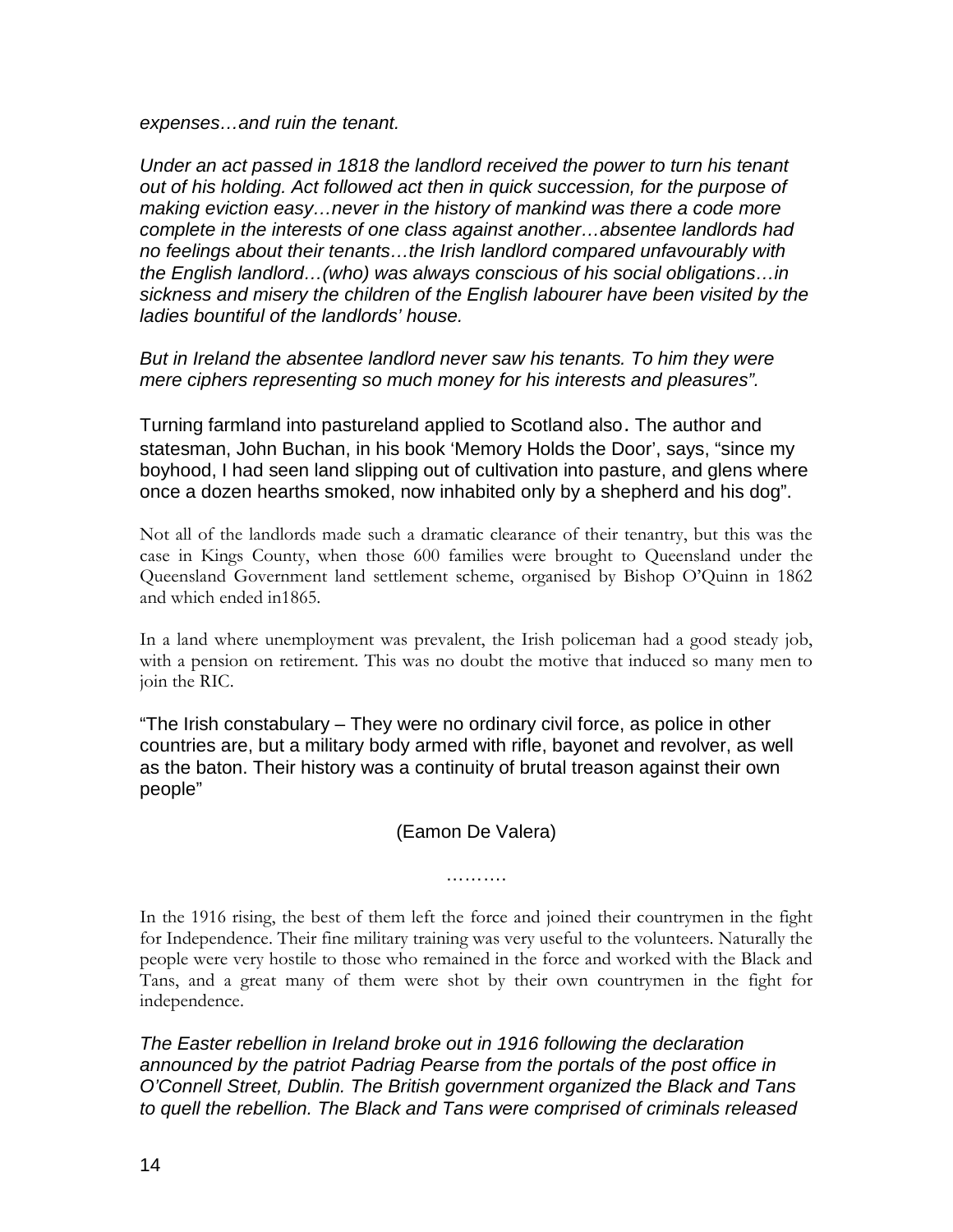*from British gaols, THE SCUM OF ENGLAND, who were given a pardon conditional on their ready participation in the Irish rebellion. The name Black and Tan originated from their uniform – a black shirt and brown trousers or visa versa. The Black and Tans were the brainchild of Winston Churchill.*

*At first the Black and Tans were known as British soldiers but the ordinary British foot soldiers, the Tommy, objected to the name 'British Soldier' being given to these low class murdering rapists and wearing their proud British uniform. Perforce the British government gave them the black and tan clothes that then became their name.*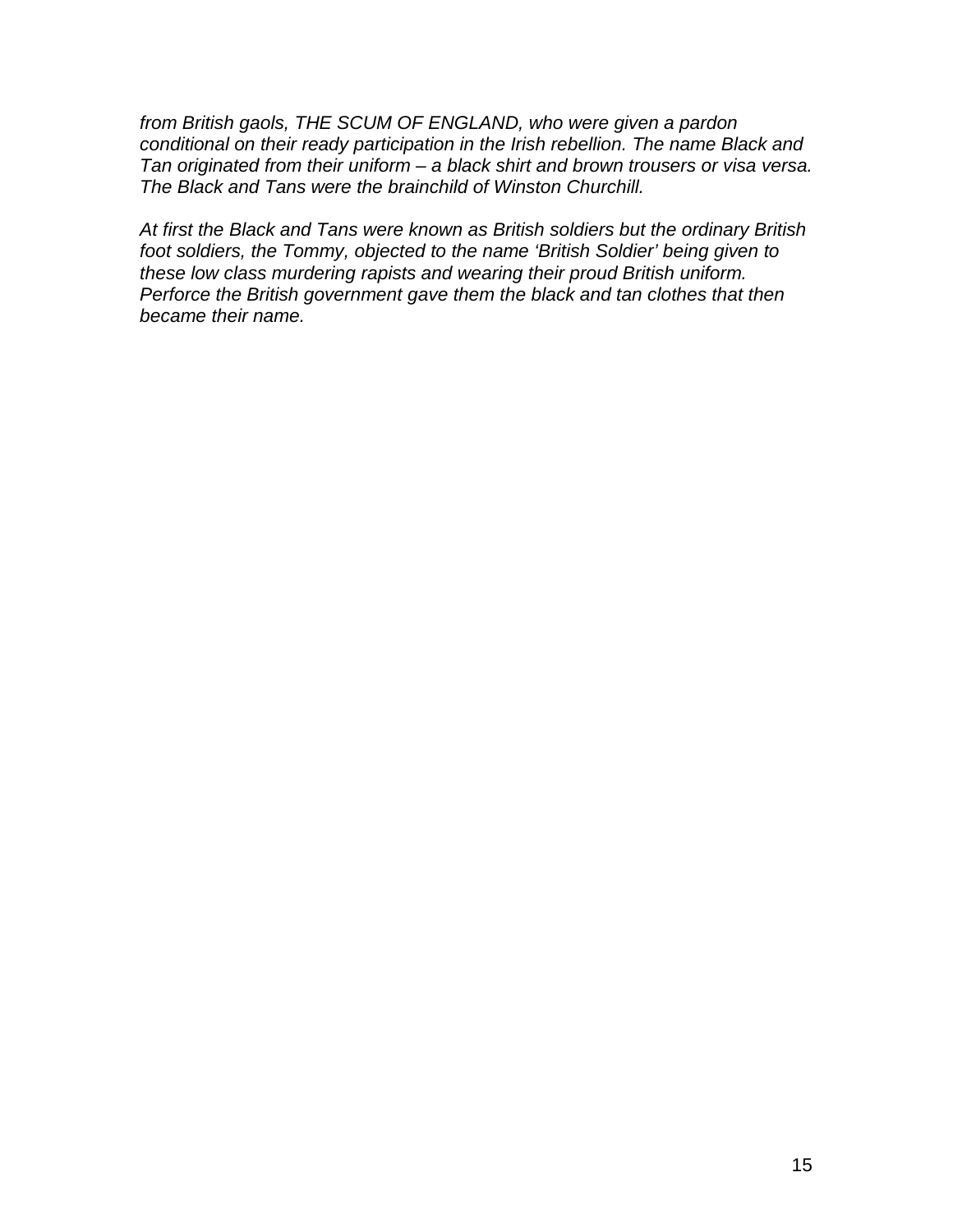Sometimes after school, I was sent on an errand to the village to get something at Bradshaw's shop or collect the mail at the Post Office. The mail was only delivered twice a week.

Usually when I ascended the rise beside the police barrack, I would see old Billy Todd walking slowly up the street behind his little herd of Kerry cows, driving them home to be milked. He was a tall stooped old man and this peaceful scene on a summer evening has remained a pleasant memory.

In his young days, old Mr Todd was a staunch patriot and prominent among the Fenians, and spent some time in jail for his part in the 'Rising'. It was an anxious time for the womenfolk and when Gran talked of these days, she'd say, "I never liked to see Billy Todd coming to the house". He was evidently an organiser and would bring word of more secret meetings, which would involve grandfather in danger of arrest and probably jail.

Sometimes, sitting by the fire, grandfather would sing softly to himself parts of the old Fenian song, 'The Rising of the Moon'.

> "Oh, come tell me Sean O'Farrell Where the gathering is to be? At the spot by the river Right well known to you and me. One word more for signal token Whistle up a marching tune With your pike upon your shoulder At the rising of the moon."

Grandfather claimed descent from the famous outlaws and rapparee, Galloping Hogan. He was noted for his horsemanship and his familiarity with his native hills. On this account, O'Hogan volunteered to lead General Patrick Sarsfield and 300 picked men on their secret mid-night ride to capture the cannon then being convoyed to the besieged city of Limerick.

…………

They camped one night at Keeper Mountain before crossing the Shannon near Ballineety where they ambushed and wiped out the convoy and artillery. This was, however, only a brief victory. More artillery was brought to storm the walls of Limerick and after a second siege, the last stronghold of Catholic Ireland capitulated after an honourable treaty had been agreed upon. By the treaty, the old stock were to enjoy full civil and religious liberty, the same as their protestant Anglo Irish countrymen. By the terms of the treaty, they were deprived of all means of carrying on the war.

Sarsfield and some thousands of his army sailed for France. This exodus of so many of Irelands best is known as the 'flight of the wild geese'. In France, they formed the famous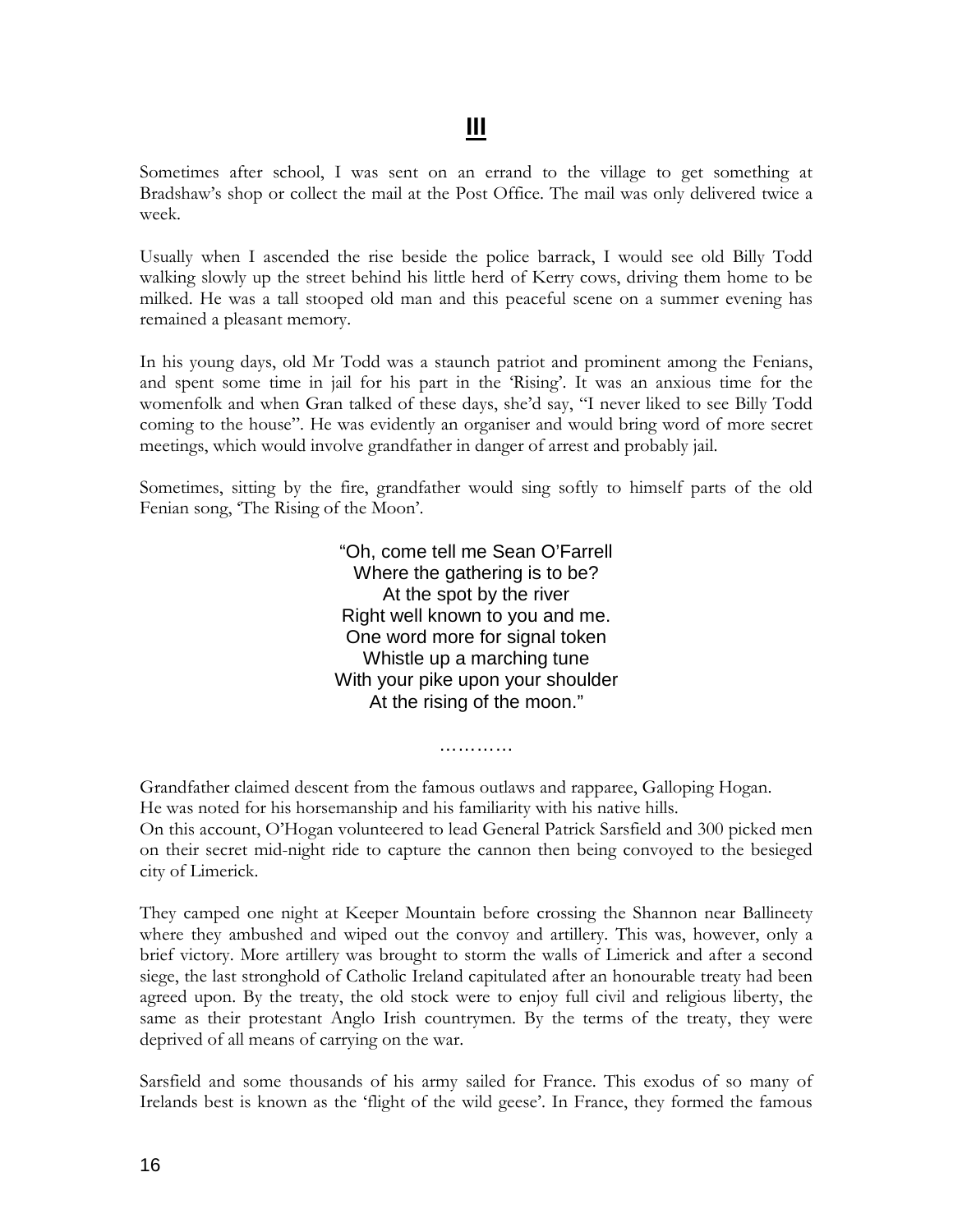Irish Brigade, which was famed on the continent of Europe for over a hundred years.

Seven weeks after the departure of the Wild Geese the treaty was broken in the year of 1691.

"After the breaking of the treaty a confused and involved era began in Ireland. The National continuity had been broken. The attempt was made to wrench a heritage out of human minds. The effort was made to alter the philosophy of a people and to make a nation forget more completely with each passing generation the significance of its origin.

Now the national body of the country was ruled by the foreigner who made the laws but the soul of the nation was nourished by the poets who made the songs."

(Quoted from the Capuchin Annual 1952)

The Bards may go down To the place of their slumbers The lyre of the charmer Be hushed in the grave But far in the future The power of their numbers Shall kindle the hearts Of our faithful and brave.

From – 'Songs of our Land'.

After the betrayal of the solemn treaty of equality for all, the powerful minority of the ascendancy reigned supreme.

"Then indeed, the Gaelic and Catholic Ireland was driven under and Anglo Irish society formed itself, an – English colony like America, which like that of America developed a local spirit and patriotism of its own. Dublin of the eighteenth century was the creation of that colony, and eighteenth century Dublin was one of the great capitals of Europe."

#### *From – The Charm of Ireland by Stephen Gwynn.*

Grandfather was very proud of his doughty ancestor. He did not depart with the Wild Geese to seek glory on the battlefields of Europe. Instead, he organised a band of outlaws like himself and led forays on the planters of Tipperary. Taking cattle and food for the impoverished supplanted families. Needless to say, this Irish Robin Hood and his band of Rapparees had the loyalty and esteem of the people and the one hundred pounds offered for his capture was never taken.

The Planters were always well armed but the sudden attacks led by O'Hogan caused great havoc among them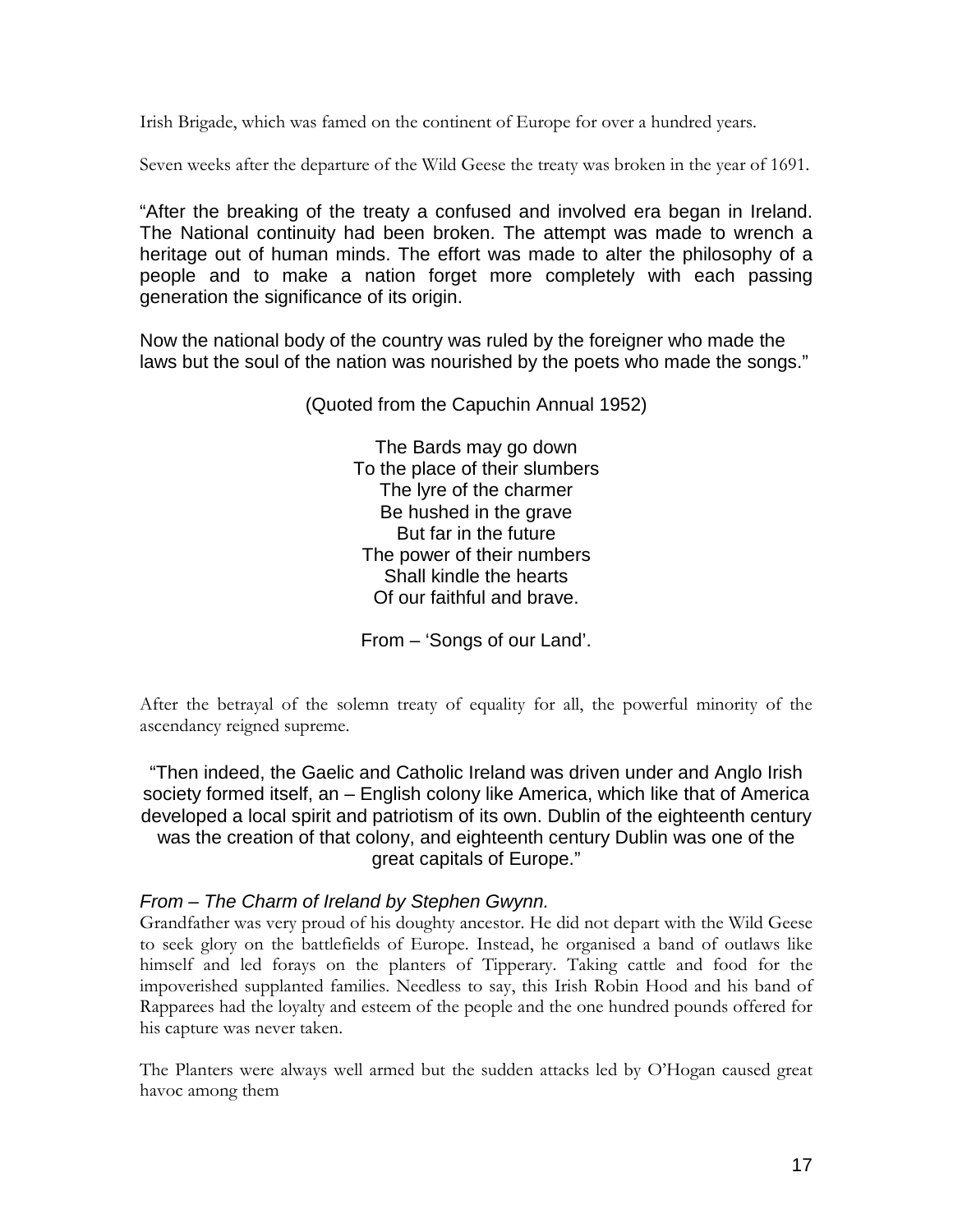The frustration and despair caused by the penal laws and enforced with the greatest rigour led to the rebellion of 1798. The failure of this rising robbed a desolate people of all its best leaders, namely Lord Edward Fitzgerald, Wolf Tone, Robert Emmet and Michael O'Dwyer.

The first batch of the 98' political convicts arrived in Botany Bay early in 1800 and by 1806, the total number amounted to 770.

In our young days Robert Emmet was our most popular hero because of his youth, his famous speech from the dock and his love for the gentle Sara Curran, commemorated in Thomas Moore's poem

#### "She is far from the land, where her young hero sleeps."

Emmet was only 24 years old when he was hanged with eighteen other patriots in 1803. This was the rebellion of the 'United Irishmen' in which all classes and creeds took part in the endeavour to throw off the yoke of England.

The great Anglo Irish statesman, Henry Grattan, during his years as leader of the Irish Party in the House of Commons tried in vain to gain civil and religious rights for his countrymen. He died in1812.

Daniel O'Connell carried on the contest in the English parliament, but like Gratton, O'Connell strove in vain for the repeal of the union, which meant the restoration of the Irish parliament to Dublin and full civil rights, which were still withheld when Catholic emancipation and educational liberty became law in 1829.

O'Connell died at Genoa in 1847, while on his way to Rome. The big famine was then devastating the country and the 'Liberator' was broken in health and spirits after a lifetime spent in the service of his country. O'Connell was an eminent barrister and was one of the most notable orators of the nineteenth century.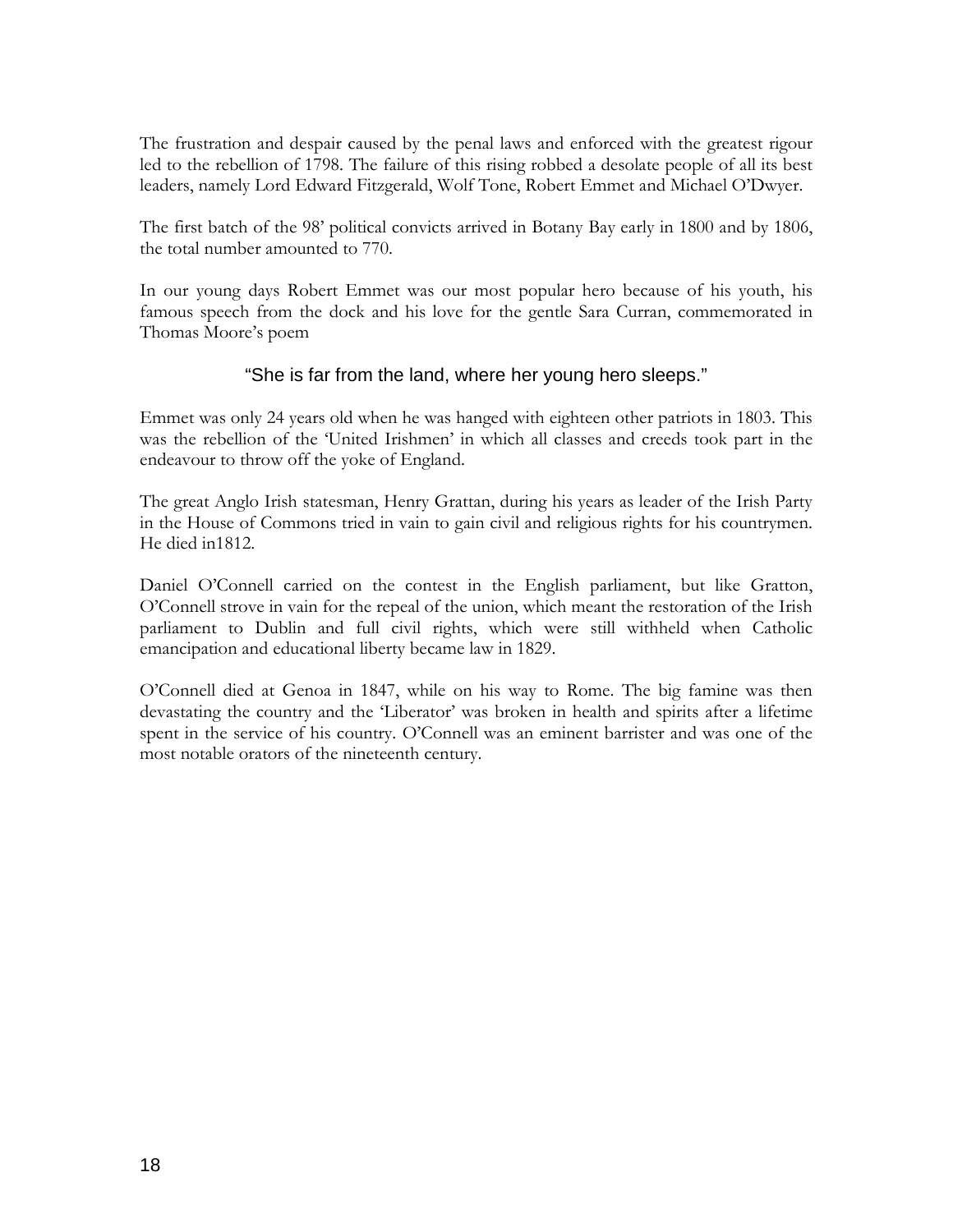We have many happy recollections of our maternal grandparents, who were still living when we left home.

It was only a short walk from their home through Bagwells big field on the Mass path to the village of Anacarthy. Those paths through private property were allowed by the Catholic Emancipation Act of 1829. Although we were within the law in using the path, there was one old diehard who was reluctant to allow it. The stile onto the village street was on his land. With the excuse that his cattle got out, every now and then he used to build a high fence over the stile but it was always knocked down again.

I remember one Sunday morning when I was a very small girl, waiting with grandmother and the aunts, while Matt removed the barricade. This intolerance used to embarrass the old chaps family, as they had very friendly relations with their catholic neighbours.

When using a vehicle, we had to go the long way around through our neighbours, the Ryans, who were relatives. Ryan (Castles), as the old ruined castle or circular keep of Ballysheedy was on their land close to the house. It was usual to see Mrs Ryans's geese emerge from the old ruin with their flocks of goslings.

### MASS PATHS

When the flat fertile agricultural land was confiscated from them, the Irish farmers were pushed back into the hills without access to a road to a town for business or to attend mass.

Agitation by decent brave men prevailed on the landlords to allow paths through their stolen property. This permission was granted provided they were not wide enough for an ass and cart.

### As these narrow strips were used mainly by people walking to Mass, they became known as 'Mass Paths'.

Uncle Mick's mother's eldest brother was married and lived in Knocklass near the old family home. He often came over in the evenings and joined the family circle around the fire, while they listened to Aunt Katie read the news from 'The Weekly Freeman' or the 'Cork Examiner'. Irish people were keenly interested in the debates in the House of Commons. The Land League had accomplished its purpose and the Nationalist Party was striving for Home Rule.

Lord Aberdeen was Viceroy and needless to say opposed any movement for more civil rights.

#### **Quote**

*"Lord Aberdeen was Viceroy of Ireland on two occasions between 1886 and 1915. His wife Ishbel described as …..practically inexhaustible and head strong.*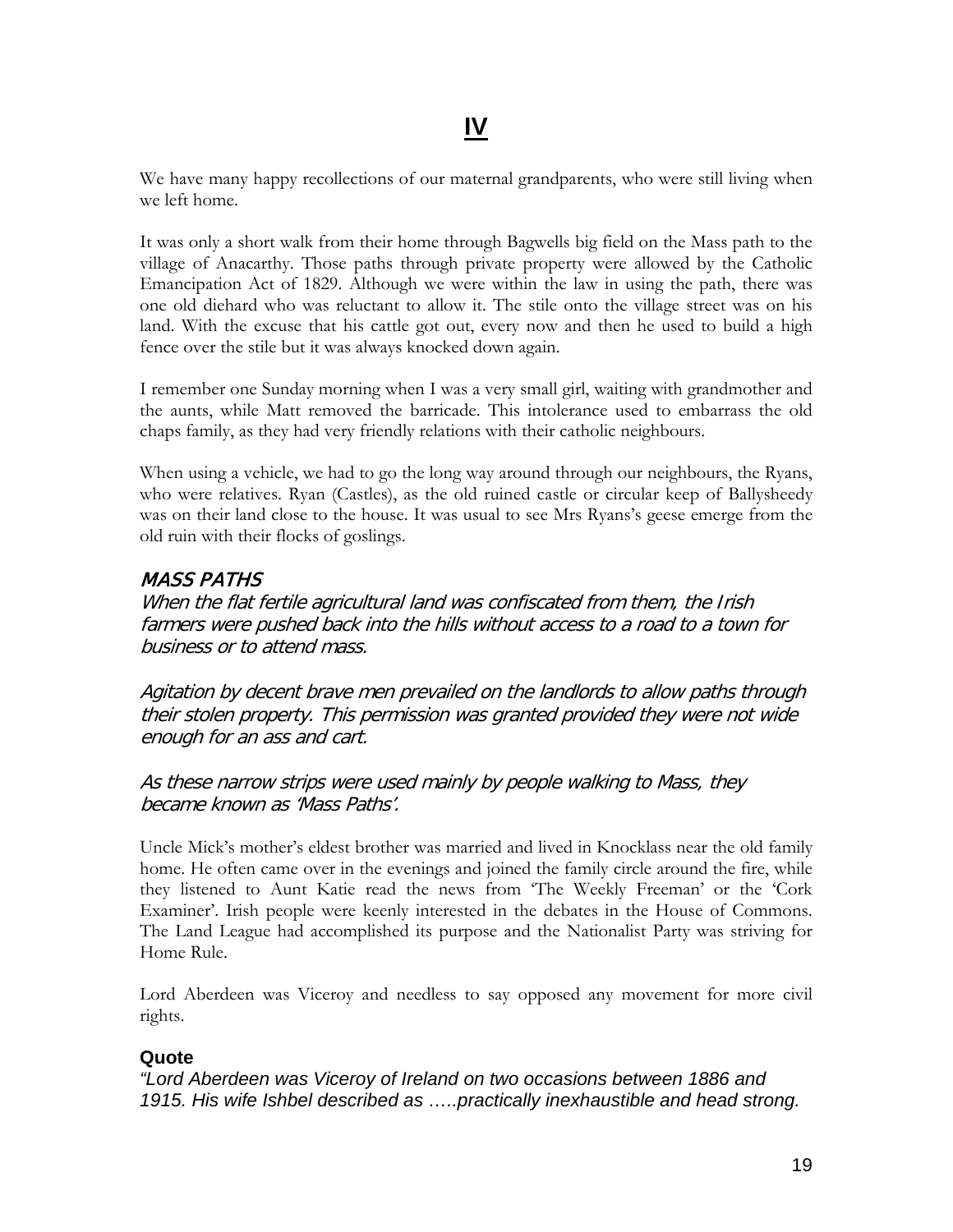*Some called her insufferable, others called her a saint….she took on the bureaucrats of Dublin in order to further her passionate belief in the Irish arts and crafts industry and to tackle head on the causes of the high level of tuberculosis suffered in Ireland". Unquote*

*This was before the Irish people were aware the Aberdeens were to take their side against English oppression and an Irish peasant wit wrote an account of her address as follows:*

*I am Lady Aberdeen Just one step below the Queen Who loves you dearly I love you too And have come to live with you For a measly thirty thousand yearly.*

One of the most intolerable of all the penal laws was the tithe tax imposed on the Catholic people for the upkeep of the protestant church. If the money was not on hand, goods were taken by distraint and household articles or stock were carried off. In grandfathers boyhood it was his task to take their only horse to the bog and keep it concealed there when the tithe collectors were on their rounds. They were always accompanied by a guard of police in case of resistance. This tax was abolished in 1869 by J E Gladstone, Prime Minister.

In the old landlord days, there was no law to stop a land hungry neighbour from grabbing a farm joining him until the Land League put a stop to it.

Grandfather had this tale of his childhood days, when his father's cousin, Donal Kelly had taken over a few small farms joining him. The Hogan land also joined the Kelly land and great grandfather Michael Hogan must have been a bit cautious that Donal had designs on him also. When Donal boasted to him one day, "I am spreading my wings Michael". Great grandfather replied, "You had better not try spreading your wings over me Donal" and grandfather would add with keen enjoyment, "My father gave Don Kelly a terrible trouncing".

Our fine old grandfather was rather deaf in his old age and this caused him to live a good deal in the past. He used to talk to himself sitting by the fire, while he enjoyed his pinch of snuff. I heard this tale and many others I have forgotten, sometimes spoken in the old Irish tongue, although the grandparents could not carry on a conversation in the old language, at least, not very well.

Sometimes to emphasise a point in these one-sided conversations, he would wave his right hand, still holding a pinch of snuff between the thumb and forefinger. Gran, from her seat at the other side of the fire would smile and shake her head. They had a family of eleven children, three sons and eight daughters. Four daughters went to America.

Bridget adds a bit of interest to the family history. When she was sixteen she came to help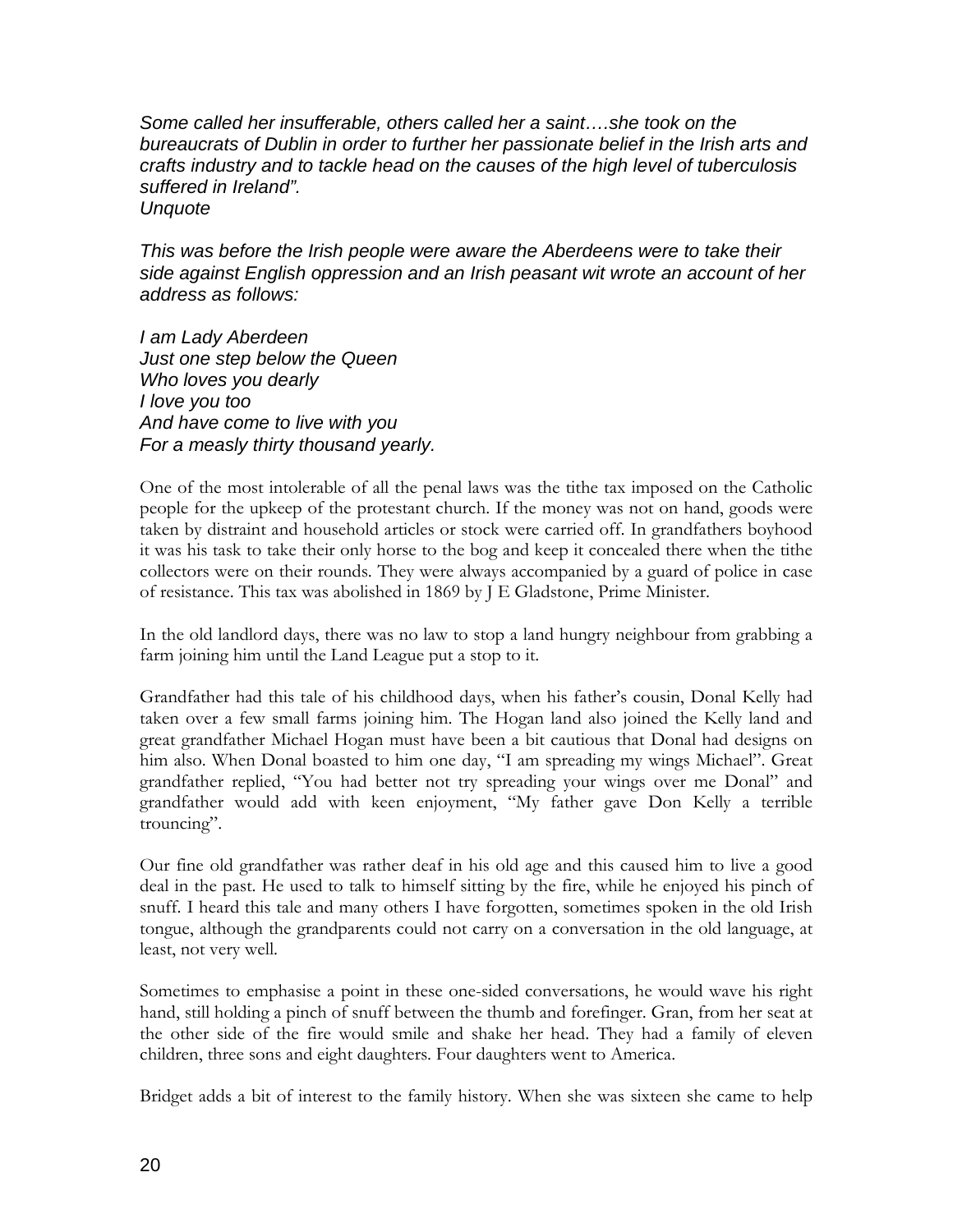mother in the shop and then the Irish Sisters of Charity came seeking postulants for their Order in America. Bridget joined the order with her cousin, Mary Tracy. She was not much over seventeen at the time. It was in 1887.

Soon after their arrival in America, some of those young postulants were sent to help in the start of a new branch of the order in a wild outback part of the country. Those young girls had to endure great hardships and privations and Bridget's health broke down. The Mother Superior told her she was not robust enough for the hard missionary life. She was very disappointed when she had to leave and went to her elder sister, Winifred, in New York. After Winnie had nursed her back to health again she said to Bridget, "I will pay your fare home again, if that is what you would like". However, she preferred to stay and said she would see if the Sisters of Mercy would have her. While she was ill she told Winnie, "I had a dream about them – I was in a convent parlour". When Bridget went to see the Mother Superior of the Sisters of Mercy in New York, she recognised the parlour as the one in her dream and said to herself, "Now I have come home, it is here I will spend my life".

After her novitiate, Bridget spent the remainder of her long life in St Joseph's Hospital, Hot Springs, Arkansas. She had her Diamond Jubilee before she died. Her name in religion was Sister Mary Hilda.

In 1909, Sister Mary Hilda had the privilege of visiting her native land and her aged parents. Her companion was Sister Mary Dominica from County Sligo.

The joy of Bridget's homecoming was soon clouded by the seriousness of uncle Micks illness, the eldest son of the family. Mick owned a fairly large farm near his fathers but it was mostly steep hills and bog land. Draining and reclaiming this worked-out bog in all kinds of weather, he sometimes worked for hours knee deep in icy water and this injured his lungs. He died at the early age of fifty- two. The two nuns nursed him for part of their stay. He left a wife and family of six children.

One day, during her visit to the old home, Sister Mary Hilda buried a crucifix in the land of her ancestors, of which they had been deprived by Bagwell and said to the family, "It will be yours again some day".

About the end of the first world war, Bagwell Purifoy sold all his property in Ireland and retired to England and Uncle Matt was able to buy back a part of what had been taken from them and this gave him a boundary fence along the road. There is now a nice drive to the village from the old house on the hill, and farms and dairy cattle, where once the black poll Angus and thoroughbred horses grazed.

We used to enjoy watching the horses race across the flat in the evenings to their comfortable stables, when Bill Ryan Ryster, the caretaker, called out that their feed boxes were ready. Sometimes, there was a winner in the big English races among them. In our school days, there was one called 'Lally' and another was 'Rob Roy'. The cousins from Knockglass would be with me on our way to school through the big field. It was not big by Queensland standards. I think the two fields into which the Bagwell property was divided comprised less than 200 acres.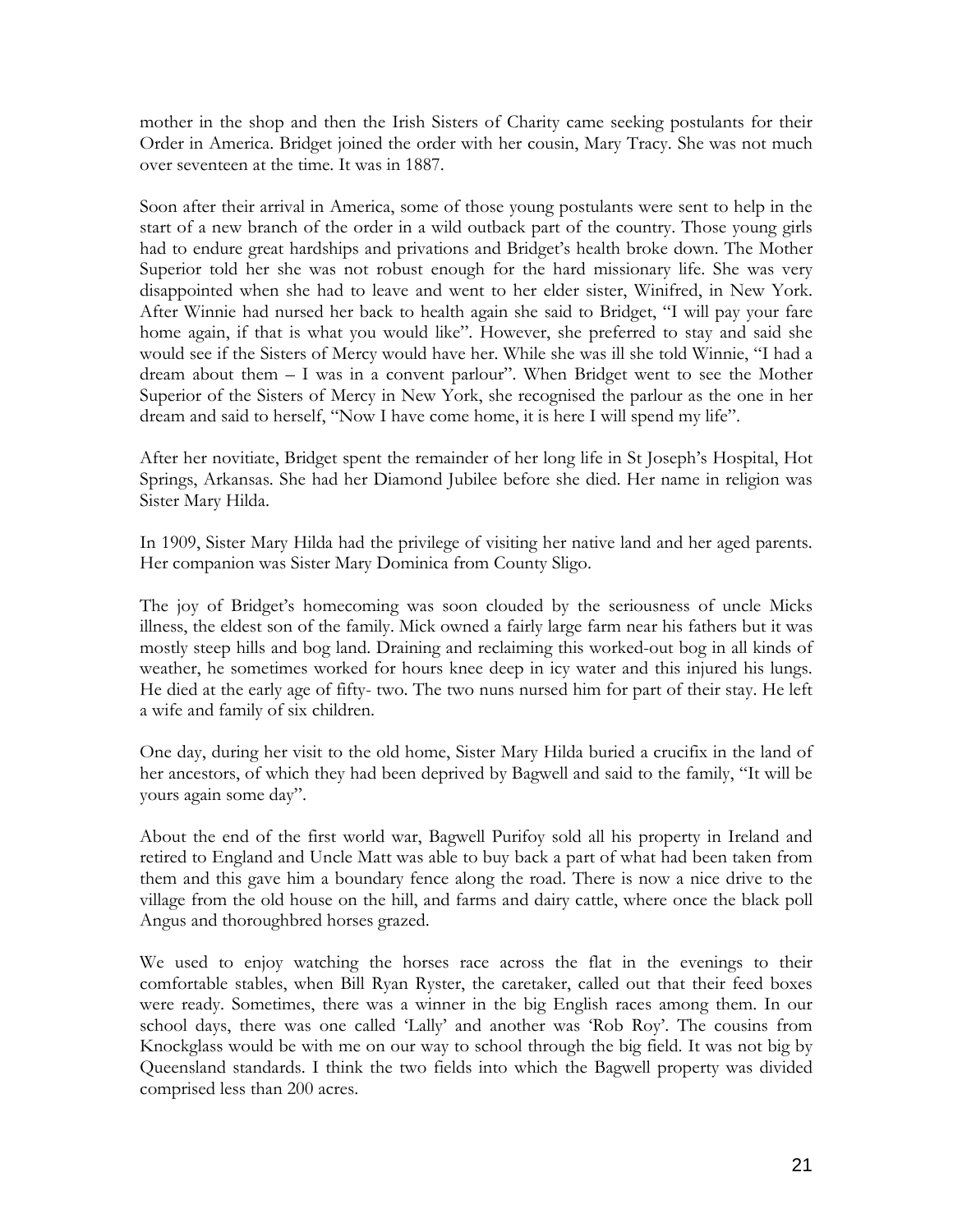In those days, Bagwell's was a harbour for rabbits and they were a great pest on the nearby farms. Sometimes Mr Bagwell Purifoy brought a party of men for a days shooting and they brought ferrets with them to get the rabbits out of their warrens. However, the rabbits were wiped out.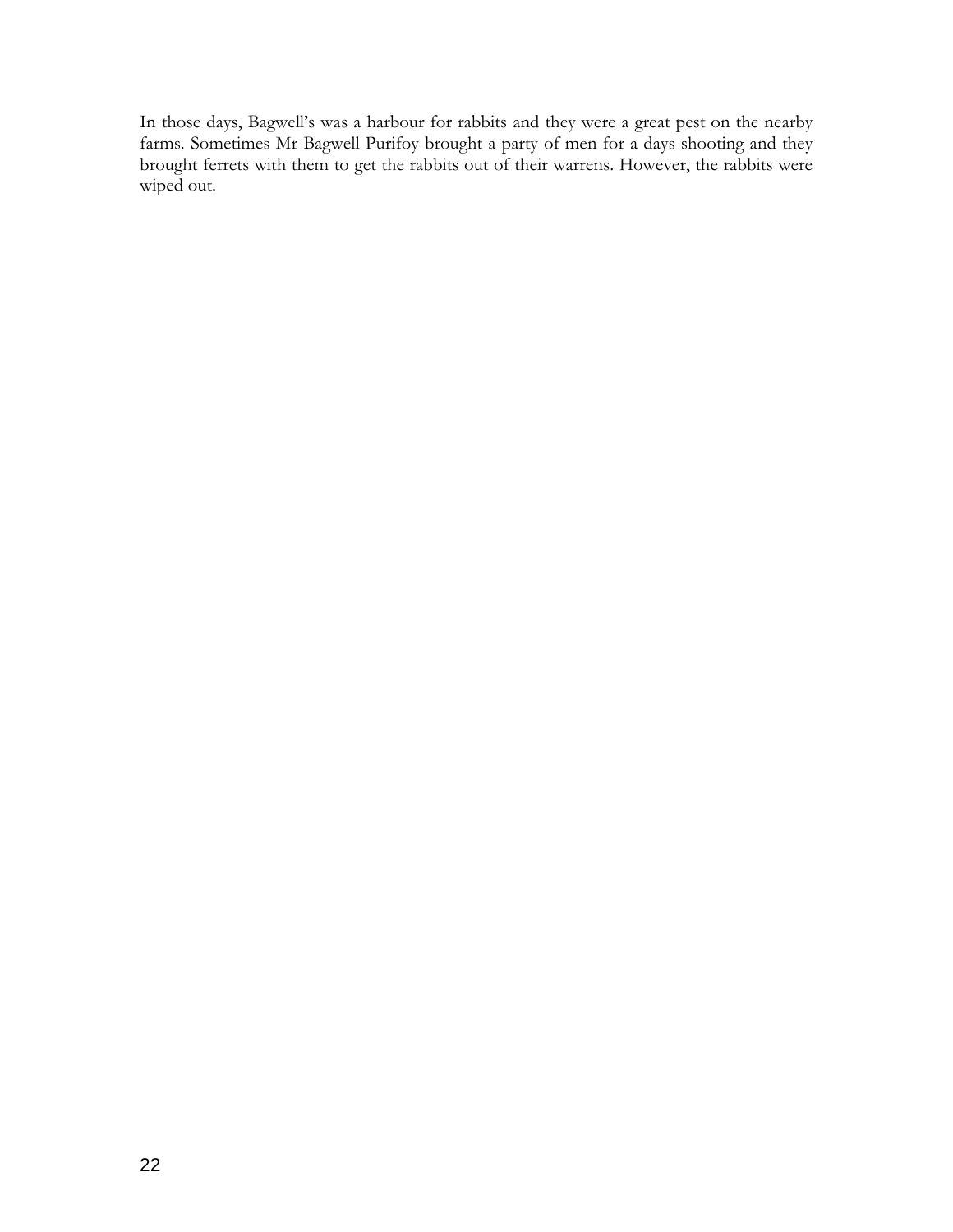Aunt Sarah helped mother in the shop after Bridget entered the convent. During the years she was with mother, Sarah used to make frequent visits to the old home, as Maggie, Katie and Matt were still there. The distance from Ballagh was only about seven miles.

Often on pleasant summer evenings, after the milking and other chores were done, the three sisters would take a walk through the fields and sit on a moss covered stile to have a talk: sometimes Matt joined them with his flute. Those walks, with my aunts in the twilight, or as grandmother would say "in the heel of the evening" have always remained a lovely memory. On those walks the aunts often talked of their absent sisters.

Annie, who entered the Presentation Order in 1892 used to bring a breath of the busy world into their quiet lives on her visits home from the Teachers Training College, Dublin.

Both Annie and Katie taught at the Anacarthy School, which I attended. However, Katie could not continue because of bad health, so she was the only one of the eight daughters to remain in the home. She was more like an elder sister to us, being a good many years younger than mother.

Katie loved to talk about the days when Father Mockler was curate in the parish. He used to join the young people in a social evening after choir practice. Katie had a lovely voice and was a good pianist. Miss Clancy, their head teacher, taught music. Those social evenings were held at the teacher's residence, which was shared by the two teachers. The girls' school had roll call of over one hundred. Katie was a pupil teacher then.

There was a special song of Father Mocklers that he had set to music and it had an interesting history. It was composed by a Tipperary priest in Newfoundland to express his joy on receiving a warm homespun overcoat from his family. The wool was from his father's sheep and the frieze was woven in the home.

#### **MY COAT OF FRIEZE**

**You're welcome, you're welcome, My coat of Frieze Long, long, I've sighed to wear you. More welcome by far Than a golden prize My frieze of Tipperary.**

**On Glenculu, good men and true From snow white lambs Hath shorn thee Old Venagh town**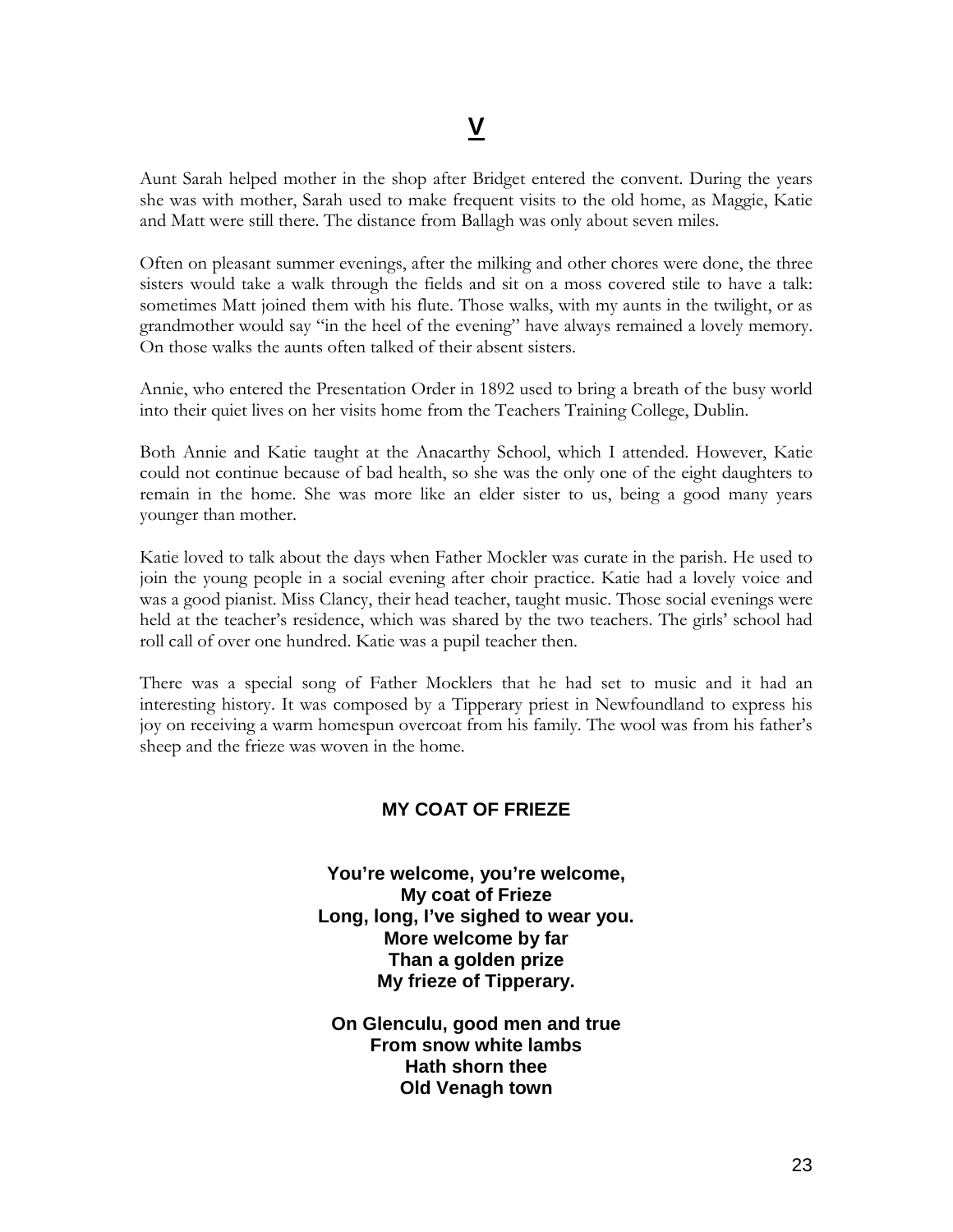#### **Hath napped thee down And kindred hands hath woven thee.**

**Across the wild foam Where sea monsters roam A friendly hand hath born thee When my coat I don What thoughts come on Of home and pleasant faces there.**

(all I can remember)

…………

This Tipperary priest would have found many of his own countrymen among his flock in far away Newfoundland. In the early days of the colony, fishermen were brought from the west of Ireland to work in the great fishery industry then being established there. Many of their descendants became prominent in the development of this land.

The first sunny day in spring was a great joy to grandmother, as she was unable to go outdoors much during the cold winter days because of her rheumatism. She had a greeting for the spring she used to say in Irish. I am afraid I cannot remember the exact words now. However, it was a thanksgiving for the blessings spring brought us.

Grandma Hogan was a Ryan of Solohead, near Donchill and her family had been evicted. I think she was the only one of her family to remain in Ireland. She had brothers and sisters in America and often talked about them.

After landlordism was over and done with, the next of kin of evicted families could put in a claim for some land and gran was eligible for such a claim, which had to be made in person at the land court in Dublin.

She was about eighty then and rather infirm and did not want to take the train journey to Dublin, so the claim was never made. There would hardly be enough land available to satisfy all the claimants. Matt was disappointed, as his mothers claim was pretty strong and he and his father and brother, Mick, were loyal members of the Land League.

Grandmothers branch of the numerous Ryan clan had many noted athletes amongst them. She had a tale about the marriage of her cousin Con Ryan of Solohead. The marriage, as was the custom, was arranged by the parents. Con was in his twenties and the bride, not quite fifteen. Her mother was a widow and having no son badly needed help to work the farm. When they returned from the church after they were married, the childish bride went out to play with the children. Con continued to live in his parents home and came every day for some years to work the farm of his mother-in-law.

It turned out a very happy marriage and two of their sons used to travel the district with a pair of horses and their potato -spraying machine and threshing machine.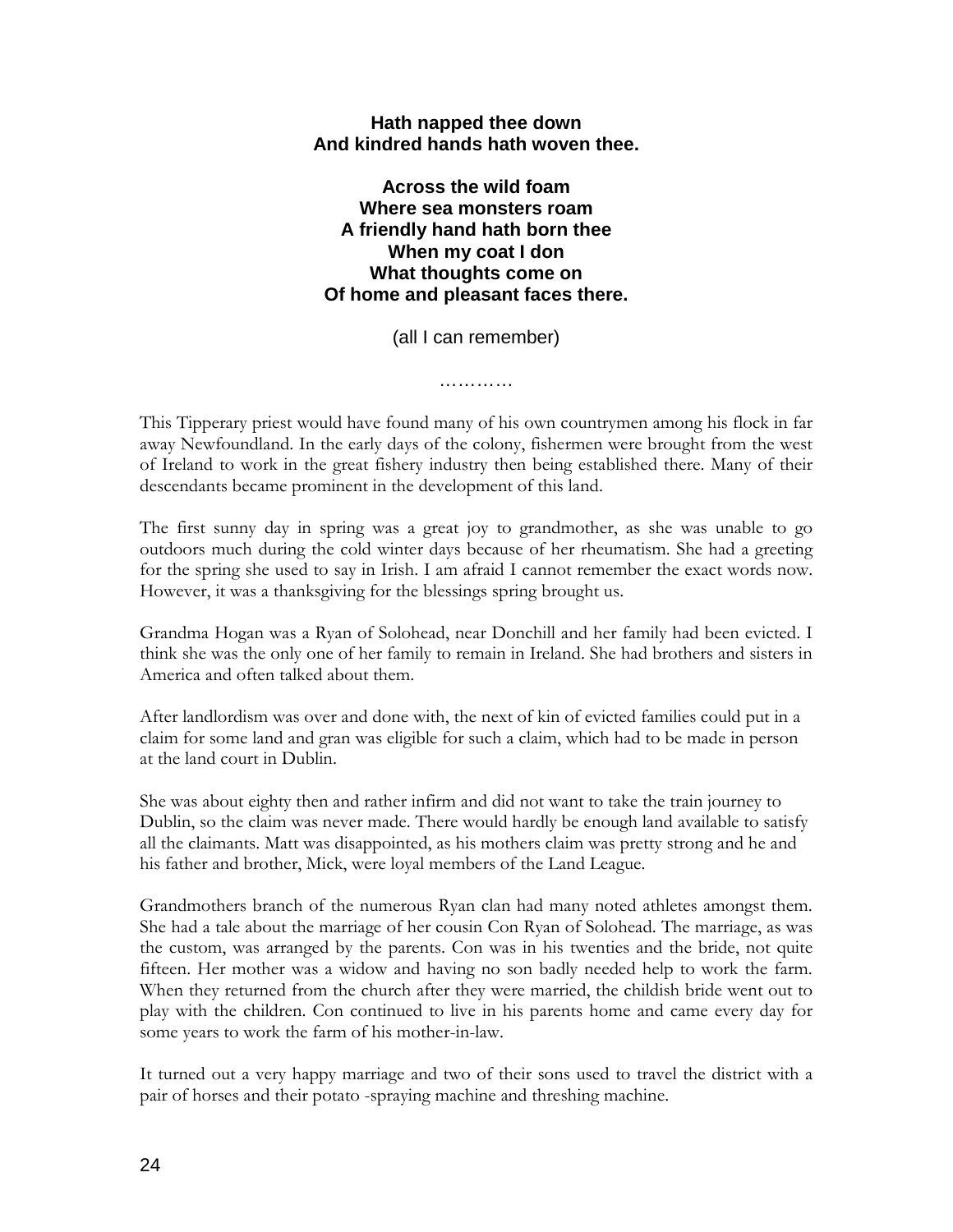*"Country marriage in Ireland follows and ancient and widespread pattern. It is called matchmaking and is the sort of marriage involving parental negotiations and a dowry that is nearly universal in Europe.*

*In Ireland its importance is such as to make it the crucial point of rural social organizations.*

*For the match is made up of many things. It united transfer of economic control and advance to adult status. It is the only respectable method of marriage and the usual method of inheritance in the Irish countryside. It is embedded in the Gaelic tongue in joke and story and in folklore."*

#### *From the Book of Ireland – Frank O'Connor.*

*Father O'Keeffe's story on his Aunt Ellen O'Keeffe's marriage to William O'Dyer:-*

Evidently Aunt Ellen had her admirers, yerra wisha Ellen! I did hear she was a local beauty. She used to say so herself and she ought to know!

*…..she often told me of her betrothal. Said Ma to Ellen, "you are to be married on Shrove Tuesday Ellen", and says Ellen, says she, "who to Ma?" "To one William O'Dwyer" says Ma. "Where does he live Ma?" says Ellen says she. "At Bonerea near Anacarty" says Ma. "He has fifty acres and a stone two storied house" continued Ma. "Very well Ma" says Ellen says she and William came to see Ellen and they met for the first time. The second time they met was when each said, I will at the alter and they lived happily ever afterwards and had eleven children and never sought a divorce.*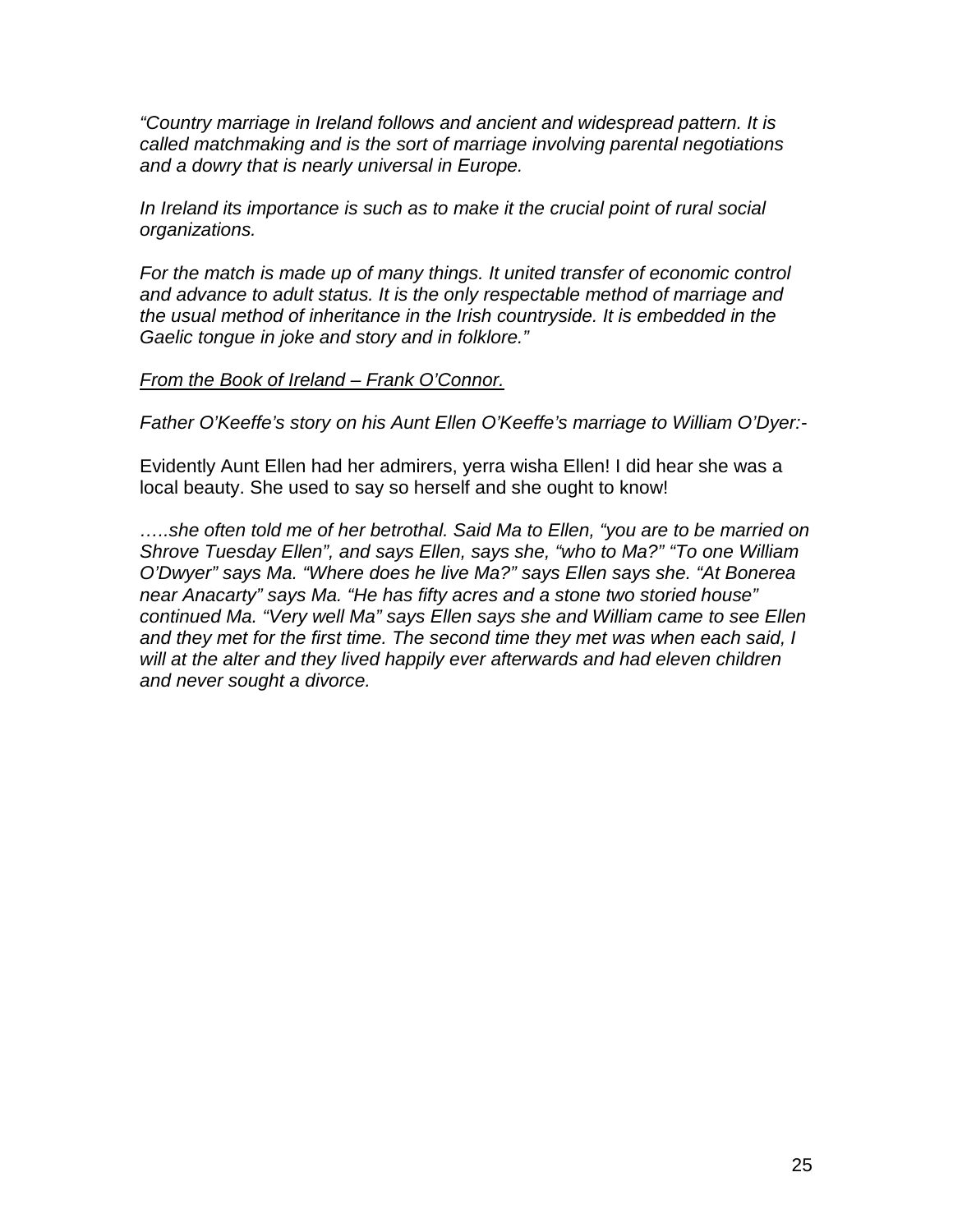#### **THREE LOVELY LASSES**

#### **There are three lovely lassies in Bunyan, Bunyan, Bunyan, Bunyan There are three lovely lassies in Bunyan And I an the best of them all.**

**And me mother she says I can marry And she'll leave me her bed when she dies.**

**So I'm takin' me shoes to be mended And me petticoat to be dyed gree.**

#### **And next Sunday mornin' I'll met him, And I shall be dressed like a queen.**

**………..**

On threshing day, Matt fed the sheaves of oats into the machine. The sheaves were stacked in the haggard, while grandfather and Mick made a stack of the straw.

The little haggard beside the house, which could be called an outdoor barn was a sheltered corner of the farm, with its stack of hay and straw and pits of turnips, potatoes and mangels. It also contained a few gooseberry bushes and currants and a cherry tree. A big holly tree and a few elm trees grew up through the hawthorn hedge that enclosed it.

A few of grans fowls perversely roosted in this tree and on nights of heavy frost, they were sure to fall off stiff with cold. When picked up and left in the warm kitchen all night, they recovered.

Some wise person said – "Memory is like a child walking along a seashore, you never know what pebble it will pick up and store away it's treasured things" – so I am sure many interesting events must have slipped from my memory through the years and I am only relating the every day homely things.

One of my childish memories is of a lovely black horse Matt had. He raised him from a foal and named him 'Dandy'. A white mare of Uncle Micks was Dandy's mother. The brothers put much care and patience into the training of Dandy and Matt had an elegant horse to ride. Dandy was a great pet with the family and the aunts wiped away a tear when Matt, after riding him into the town of Tipperary one day, returned without him. An English officer on the lookout for a nice gentle horse for his wife took a great fancy to Dandy. Although Matt had no intention of selling him at the time, he thought it was a chance of getting a better price than he would fetch at the fair of Thurles. When the officer asked Matt to put a price on Dandy, he asked of seventy - five pounds and got it without any demur. Matt said later, "I believe he would have given me a hundred".

I dare say seventy-five pounds was a very good price for a horse in Ireland over seventy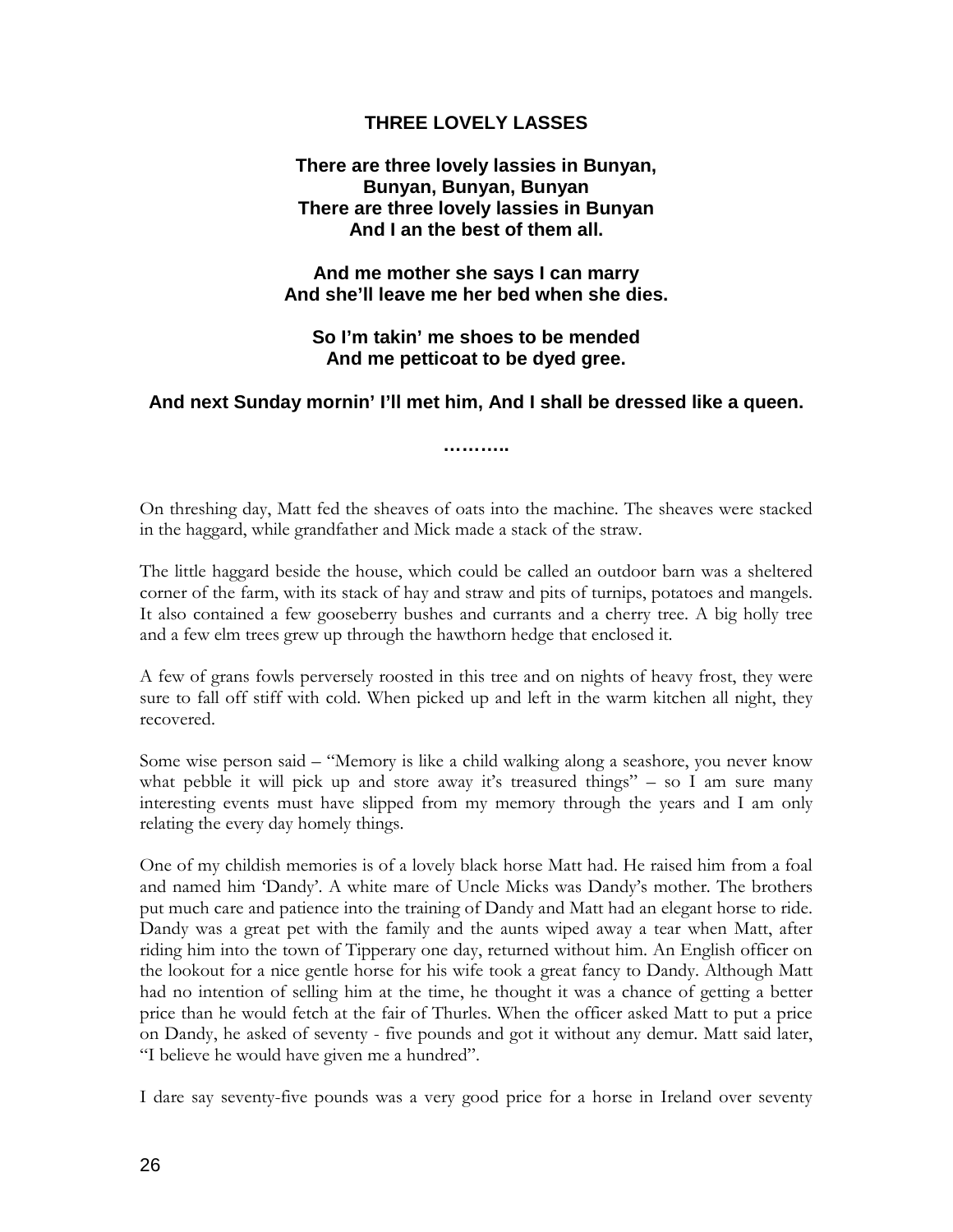years ago. A change from the penal days, when a Catholic could not own a horse worth more than five pounds. If he had a valuable horse, any protestant could take possession of it by tendering five pounds.

*When Pat O'Keeffe was here in Queensland working for Tommerups, O'Reilleys and others he had a smart horse he named 'Dandy' in nostalgic memory.*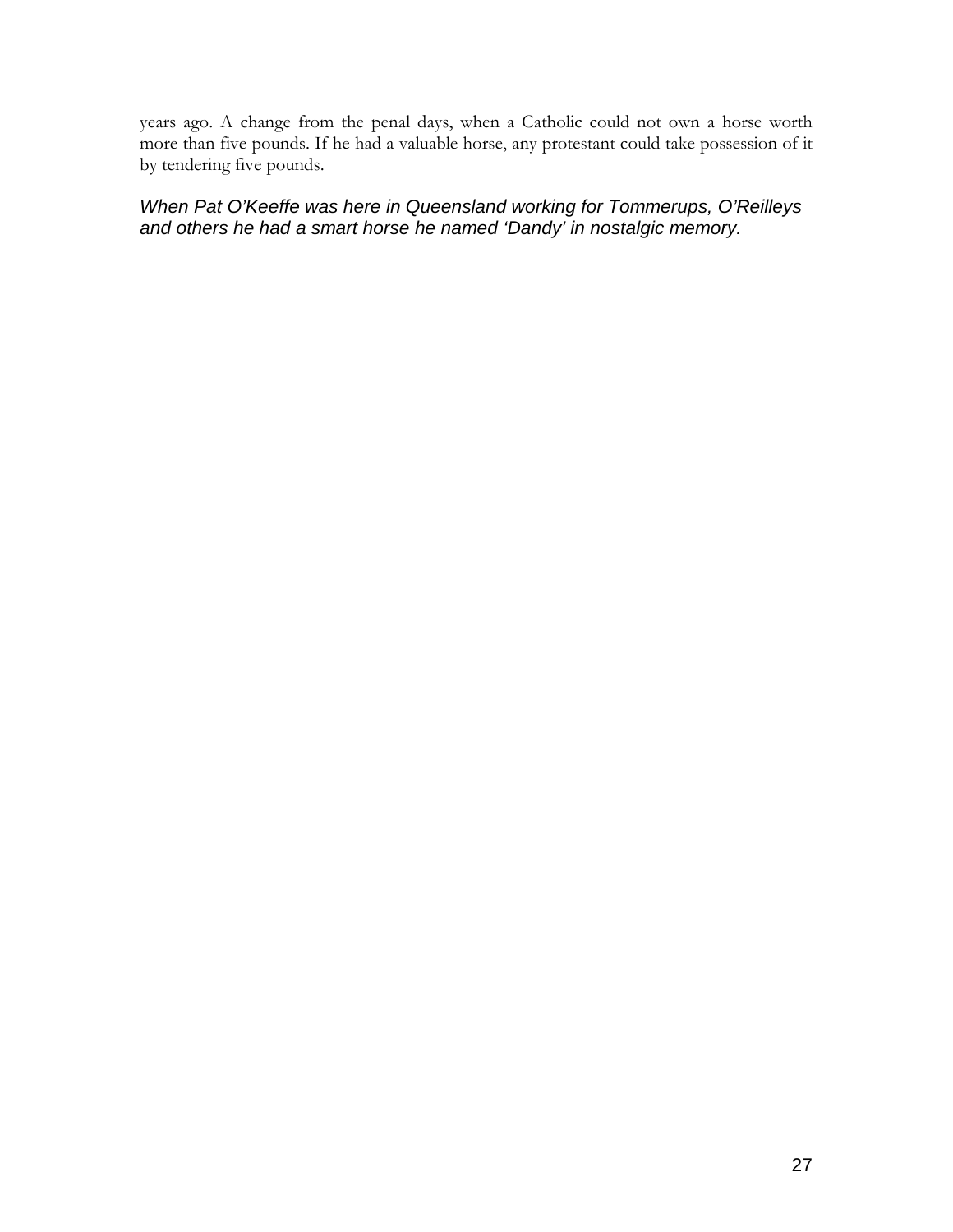The old farm house in the midst of the fields did not have neighbours dropping in very often, as it was a bit off the beaten track. The occasional callers were made very welcome.

One evening Tommy Ryan (Vahl) and his brother Mick, walked down the boreen carrying a gramaphone. It was the first we had ever seen or heard and the Ryan boys gave us a very pleasant surprise. Tommy was just back from Scotland and brought the gramaphone with him. He had several of Harry Lauders among his records. The grandparents were especially delighted with the evenings' entertainment.

Old Dan Mahoney was perhaps, our most frequent caller. He was a pleasant little man with red hair and twinkling blue eyes. He was always known a The Boucal. At the beginning of winter, the Boucal did the rounds of the neighbours and killed and dressed the pigs they had ready for bacon. This was a self appointed task, which he evidently enjoyed doing for his neighbours. When the pig was cut up, Matt started the salting and Aunt Maggie began preparations for making the black puddings.

He used to scare the little children by feeling their arms and legs, saying they would soon be ready for the butcher.

The curing of the bacon included several days in brine before it was hung up in the wide chimney place for smoking. It was believed that the smoke from the turf fires is what gave the Irish home cured bacon its fine flavour. The turf smoke was not a sooty black like coal. It gradually browned the white washed kitchen walls like a piece of toast.

In those days, few families tasted meat more than two or three time a week. The farmers, who used to raise flocks of geese, turkeys and ducks, could have poultry for Sunday dinner sometimes. American bacon of inferior quality was sold.

The Boucal was a carefree bachelor and walked to Dungarven every summer to spend a few days by the sea. Like most of the old people he was never in a train.

Grandmother travelled by train once in her lifetime. When I was about five years old, Aunt Winnie returned from America to spend a holiday with her people and took Gran to see Annie in her convent in Listowel, Kerry.

Dear old grandmother still talked about that train journey and the lovely cup of tea Winnie got for her at the Limerick Junction. She liked to have goat's milk for the use of the house but those goats were the bane of grandfather's life, forever breaking into his little vegetable garden and leaving a trail of destruction. He would say, "The curse of Cromwell on ye". Finally, for his peace of mind, the goats had to go.

Aunt Maggies' marriage left a great void in the home as she took care of everything in the household, as well as a major share of the outside chores. Maggie's dairy was a cool and pleasant spot with its wide shallow dishes of milk set on trestles and the big barrel shaped churn on an iron stand. In very cold weather, it was hard to get the butter to break and Matt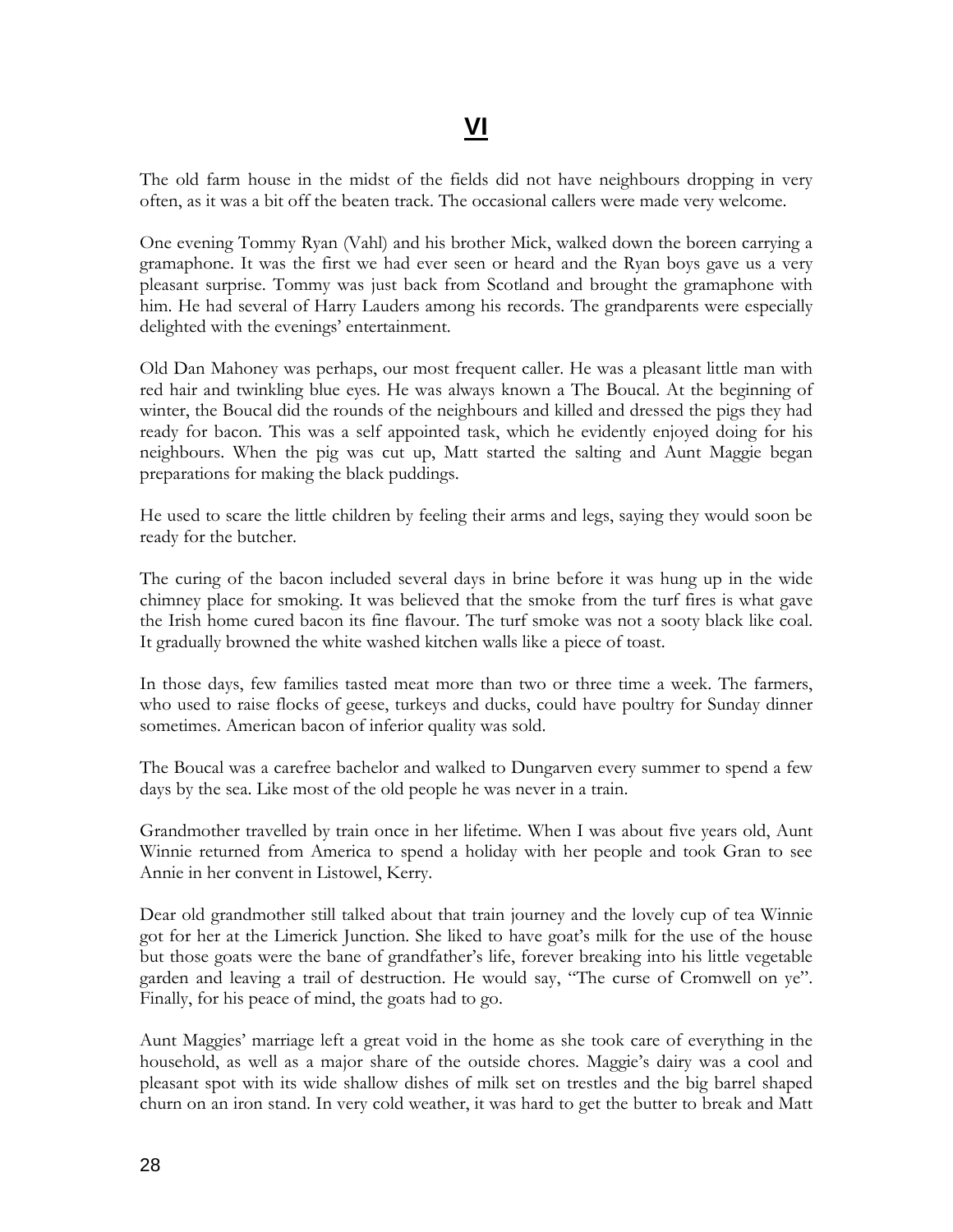would be called to take hold of a handle to get the churn in motion. One wall of the old dairy was thickly covered with ivy and used to send long green fingers through the thatch.

After Maggie left home, the milk was sent to the creamery. The farmers did not use separators, as they had their co-operative dairy association. Maggie used to raise flocks of geese, turkeys and ducks. It was my task after school to drive the ducks home from the big pond in Bagwells.

The death of uncle Mick, their eldest son, saddened their old age. His wife died a few years later, leaving an only son, Patsy, and his five sisters. During the direful occupation of the Black and Tans, those poor girls suffered a lot of hardship and intimidation, as families, who were known to be active in the fight for freedom were singled out for special treatment and Patsy was imprisoned for a time. He was the eldest of the family, when his father died. Sarah, the eldest girl was the only one to marry. We were the same age and named after our grandmother. Two of Sarah's daughters did their nursing training in England.

Those Hogan cousins were the companions of my school- days as well as the O'Dwyers. We all attended the Anacarthy National School.

The grandparents celebrated their Diamond Jubilee in 1914.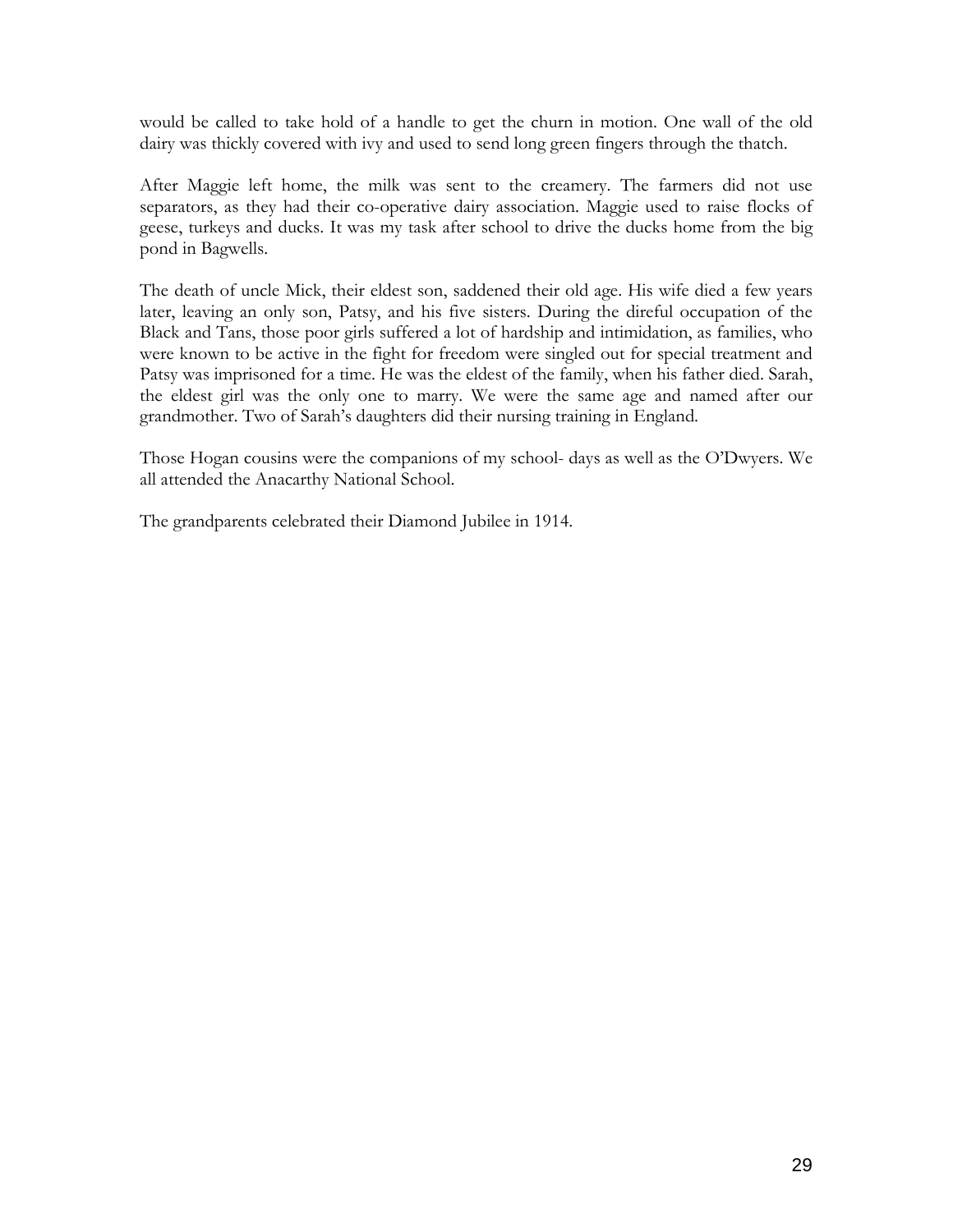I realise now that we grew up in the last stage of the old regime. The Union Jack was still flying over Dublin Castle and the country was comparatively peaceful. Although the police were kept busy protecting the emergency men from the Land League, who frequently harassed them to force them to give up the farms they had taken from the rightful owners.

A great many evictions had taken place on the good land between Cashel and Thurles. As a consequence some farms were occupied by emergency men. The emergency men cared for the farms of the landlords until a new tenant could be found.

The main weapon used against the land grabbers was the boycott, which was carried on even by the children in the schools. I went to school with two boycotted families and it was treason to lend even a slate pencil to one of them. One family lived near us. They had built a new house on the site of the old house demolished by the crowbar brigade, when the Murphy family was evicted.

There were the remains of an old castle on this property. One tall grey angle of a wall was still standing like a dead tree. The grabber built his home with stone from this old ruin. He could not get stone from the quarry because of the boycott.

There was a large limestone quarry in the village. My father owned a part of it. The house next to the boycotted family was known as Land League House. Such houses were built by the League as temporary shelter for evicted families.

#### THE LAND LEAGUE 1879

*In 1870 the Prime Minister of England, Mr J E Gladstone got a land act passed to put a stop to capricious evictions and the confiscation of tenants property.*

*But the landlords and their agents being the class that controlled the administration of the law, forced the people (tenants) to demand justice in the law courts. (To have their case heard in court that the peasants could not afford).*

#### Extracts from the Land League 1879

In this way they (*the landlords*) easily evaded the conditions of the act and confiscations and evictions went on as before…public meetings were held…Michael Davitt was home on parole after serving 10 years in an English prison…started the Land League… the Land League was banned and Davitt again arrested…more troops were brought from England…it was Prime Minister Arthur J Balfour…declared the Irish land system intolerable and absurd, the worst of any country in the world…even so it was A J Balfour who filled prisons all over Ireland…and issued the famous words to the police, "Don't hesitate to shoot"…the Leagues main weapon against fellow Irishmen who did not conform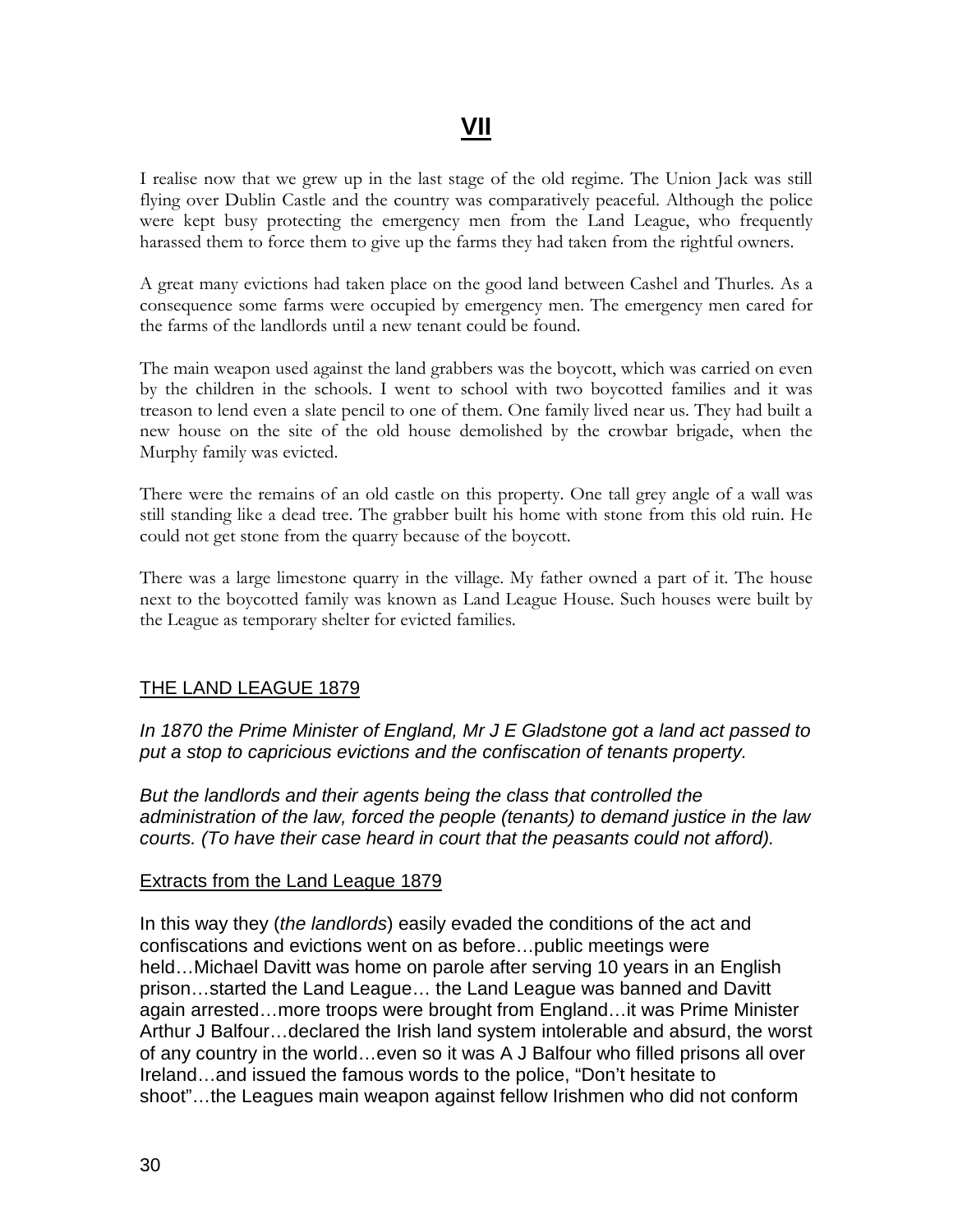was the 'Boycott'.

The revolt of the Irish tenant farmers in the second half of the 19<sup>th</sup> century was the inevitable result of English misrule. To quote from the eminent English economist and philosopher, John Stewart Mill (1806-1873), about the distress of the Irish tenant farmers, he said, "Returning nothing to the soil, they, the landlords consume its whole produce, minus the potato, strictly necessary to keep the people from dying of famine. And when they have any purpose of improvement, the preparatory step consists in not leaving that pittance but turning out the people to beggary, if not starvation.

When landed property has placed itself on this footing, it ceases to be dependable and the time had come for making some new arrangement in the matter".

## *THE BOYCOTT*

*Captain Charles Boycott reluctantly gave his name to a new tactic of moral compulsion by the tenant farmers.*

*…..Parnell was a man of contradiction, a protestant Anglo-Irish landlord in a Catholic country, championing the rights of the Irish peasantry. Parnell, on September 19th 1880 in Ennis, addressed a rural gathering:*

*Quote- "When a man takes a farm from which another has been evicted - (loud cries – shoot him) – you show him on the roadside when you meet him, you must show him in the streets of the town, you must show him at the shop counter, you must show him in the fair and in the market place and even in the house of worship, by leaving him severely alone, by putting him in moral Coventry, by isolating him from his kind as if he were a leper of old, you must show him your detestation of the crime he committed."-Unquote.*

### *SOUPERS*

*The Protestants offered a 'bowl of watery soup' to a starving family if they renounced their Catholic beliefs to become a protestant. Some took the soup and were known as 'Soupers' ever after. To give them credit their descendants have kept this wicked promise to this day.*

In talk with Nellie Ryan she mentioned the Souper Cartys. I said, "surely they are not still called souper Cartys", she said "yes".

One would wonder why the Catholic Church did not also offer 'watery soup' so its members could keep the faith?

In 1877 with famine again facing them, because of the failure of the potato crop, Michael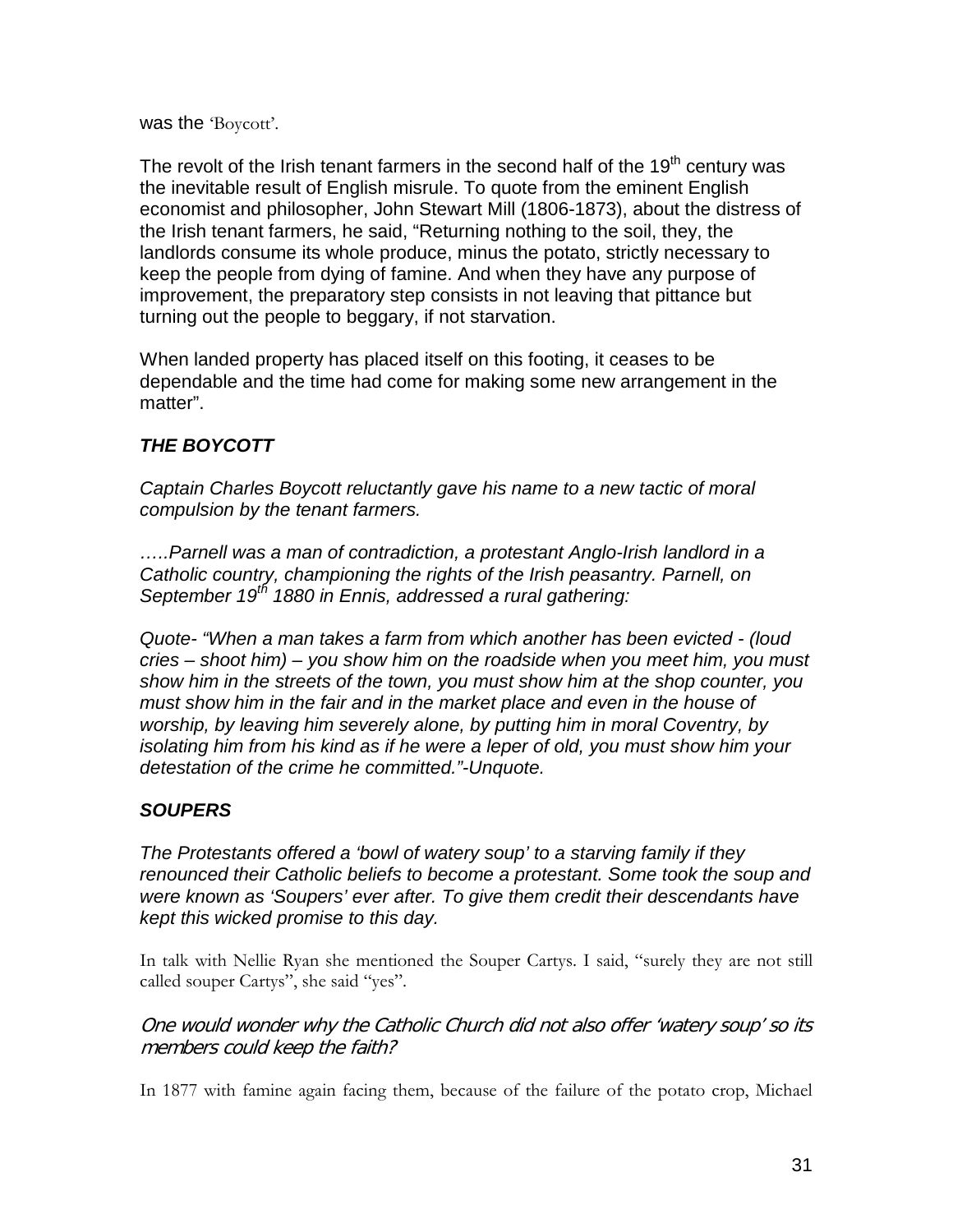Davitt, who was home on parole after serving ten years penal servitude, (he had been sentenced to fifteen years for his part in the Fenian rising) decided to organise the tenant farmers to hold out against the landlords (as their condition could not be much worse than it was in any case) and pay no more rent and hold their harvest at all hazards and combine to resist eviction and demand the abolition of landlordism.

William O'Brien, J E Sexton, John Dillon and other Irish Members of Parliament in the House of Commons, joined with Michael Davitt in organising the Land League. In 1879, it was formally established with Charles Stuart Parnell as the chosen leader.

Its object was explicitly affirmed – the liberation of the tenant farmer from landlord despotism by obtaining for him, through constitutional agitation, the ownership of the soil he cultivates, with the tender of fair compensation to the landlord for the extinction of his claims therein.

The main weapon of the league was the boycotting of the emergency men or land grabbers, who were given possession of evicted farms, and also the farmers, who did not conform to the conditions of the league. The Land League was banned and Davitt was again arrested. This cold war was carried on with great determination until 1903, when the land purchase bill was passed and an annuity to the government agreed upon.

### *AN EXTRACT FROM A LETTER FROM PAT TO HIS BROTHER JOHN OF BLENHIEM, QUEENSLAND.*

*….I mentioned of pay no rent to the resolution passed by the executing of the*  Land League in Dublin to pay no rent. We are all willing to stand out when the landlords are at their work, serving the tenants with writs and process ejectment *and I need not tell you that Maud is not in the rear. Maud, otherwise Lord Harwarden served about twenty tenants a month ago, he decreed some small farmers at the Tipp quarter sessions the week before last that their rent exceeded twenty pounds. He sold their farms by auction at the courthouse in Thurles yesterday.*

*According to the above resolution no man is allowed to buy there at the auction but let them be canted by the emergency committee called Goddards and Co. This wretched company has an immense number of farms canted all over the country and yet the miserable devils sheriffed no-one yet as far as I know, any tenant that was decreed at quarter service.*

*The landlord himself has to bring the sheriff and a few emergency men to leave as keepers on the place. He must have an escort of police and a regiment of soldiers commanded by a stipendary magistrate to protect them. According to the first and last resolution of the great movement no man can take a farm from which another has been evicted.*

*If anyone is foolish enough to do so, no man dare speak to him nor deal with him*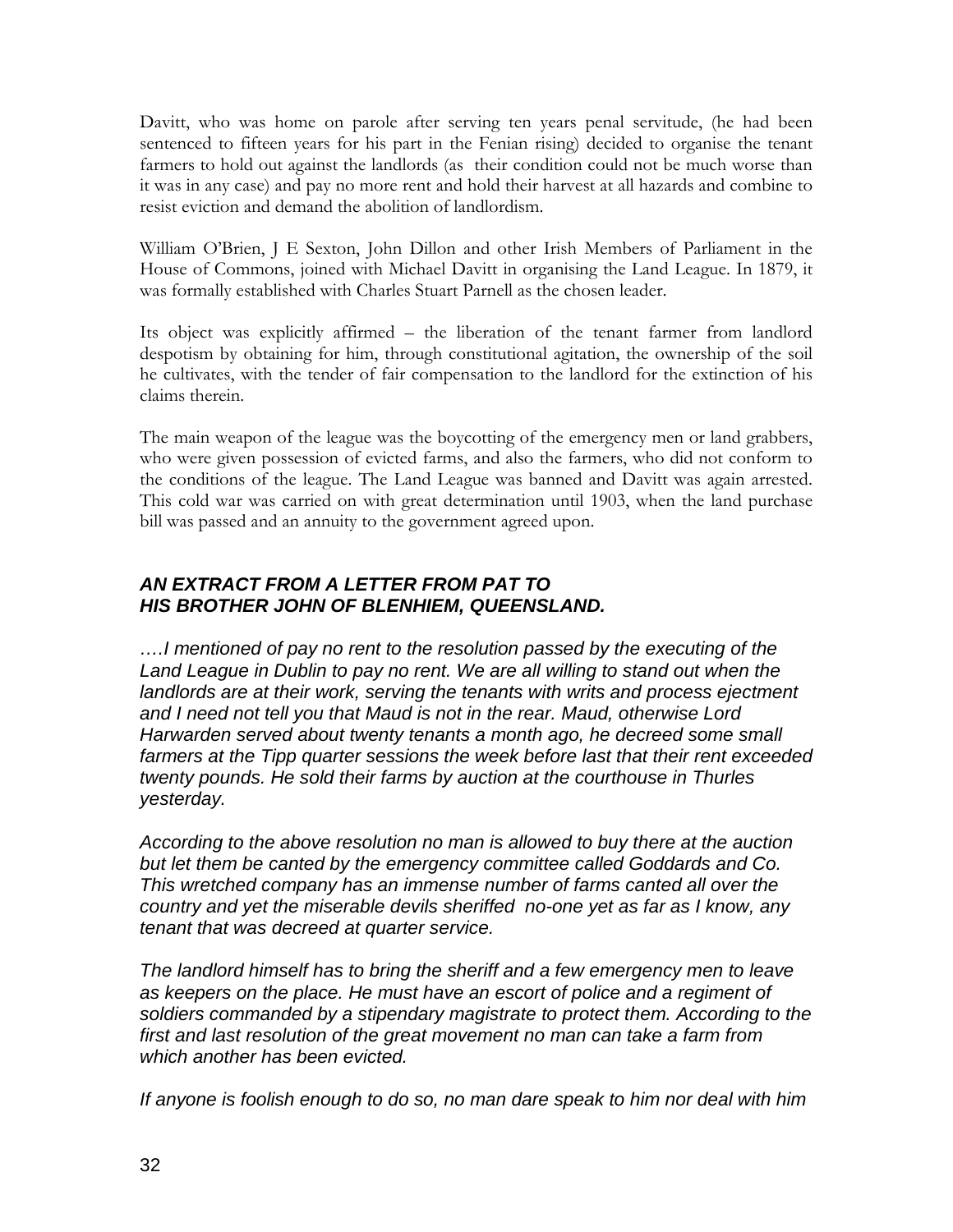*in any way. To speak short he would not get and ounce of tobacco, he should live in himself and soon be hungry.*

*….Our brother tenants whose farms were canted in Thurles let their farms to the Goddards and to Emergency but I can assure you that Goddard will keep well away from those farms, that they will be waste until those worthy tenants occupy them again. Goddard knows as much about farming as I do making a watch. We have Maud a long time on his knees and he is now falling on his belly.*

*If I could write a week I could only give you an outline.*

*I am now as ever Your fond brother Pat.*

*Pat died 3rd October 1883.*

After the farmers had gained security of their home and land, the Local Government Boards resolved to provide suitable accommodation for the numerous homeless families, many of them victims of eviction: great numbers of these families had gone to America. Deserving families were to be given a cottage built by the Rural Council on, I think, half an acre of land purchased from the bigger landowners. In return, a small rent was to be paid to the Council for 10 years.

Those cottages were still getting built at the time we left home in 1911. Uncle Dan was a member of the Cashel Rural Council and Poor Law Guardian until his retirement.

There was still a lot of hardship and unemployment with which the local authorities were unable to cope. Ireland had no big commercial interests to give employment and the people without land were not much better off than before. Even when work was available, the pay was so low.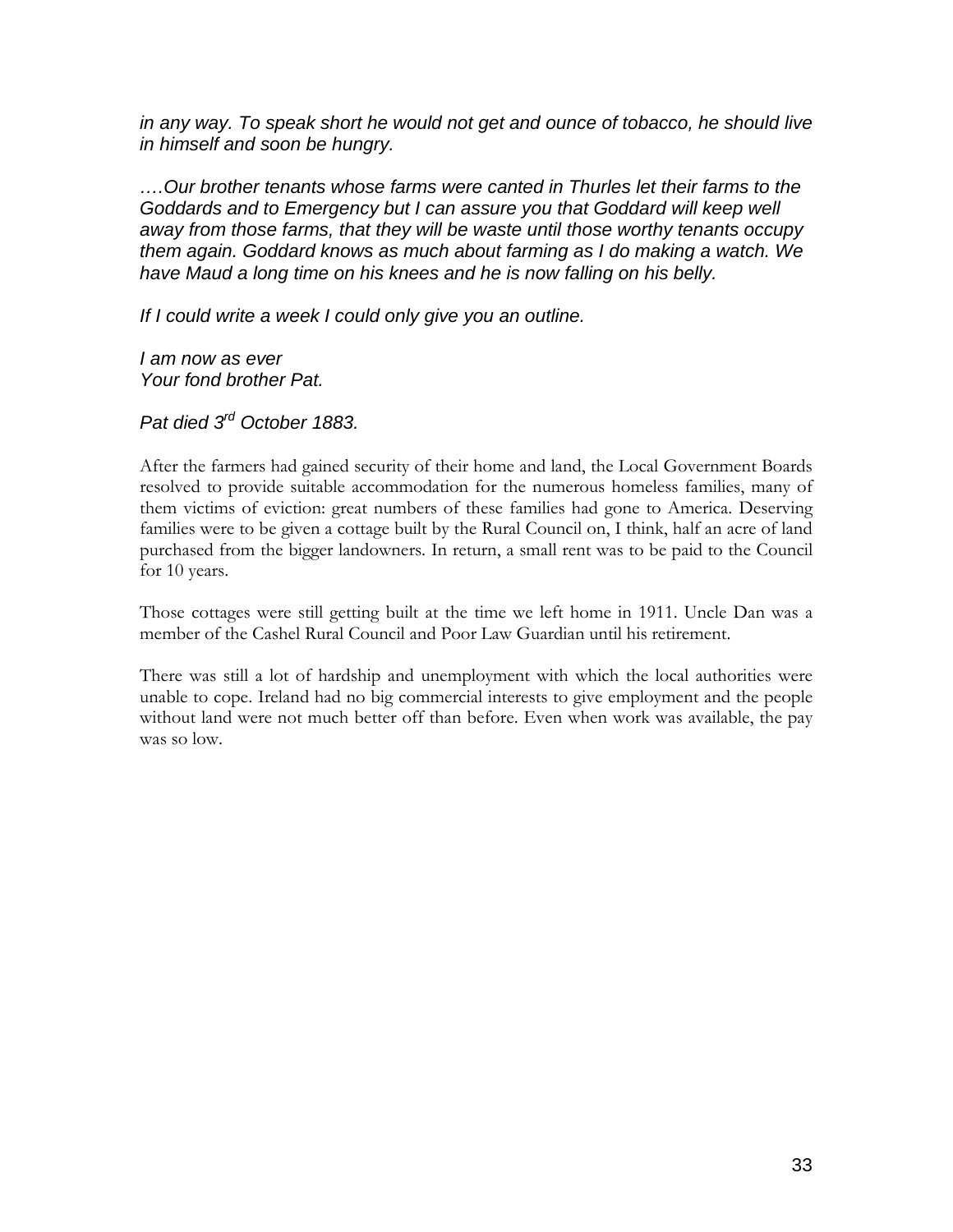#### Quotation:

"Manufacturers might have helped to draw away a section of the people from agriculture and would have thus relieved the pressure upon the soil. There would then have been less of the competition, which placed the tenantry at the mercy of the landlords. The landlords would have been compelled to offer the tenants lower rents and thus manufacturers would have fulfilled a double purpose – they would have given employment to the persons immediately engaged in manufacture and would have made life easier for those outside of manufacturing altogether, to those especially engaged in cultivating the soil.

However, even this outlet was barred and a series of laws were passed, the effect and the deliberate object of which were to kill Irish manufacturers."

What has been the result of such a system pursued with relentless pertinacity for over 259 years? This – that debarred from every other trade and industry, the entire nation flung itself back on the land with as fatal an impulse as when a river whose current is suddenly impeded rolls back and drowns the valley it once fertilised.

The entire nation flung itself back on the land, with the result, the tenants were placed at the absolute mercy of the landlords".

### *From – The Great Irish Struggle, Gladstone – Parnell*

The dearth of employment caused thousands of young men to take the Saxon shilling: They were always recruiting sergeants about and a great number joined the army in the Boer war. Also great numbers joined in the First World War.

Beggars, ballad singers and tinkers roamed the countryside. There were a few old soldiers among those itinerants, who returned to be a burden on their native land after a lifetime in the army. I remember Uncle Matt employed one for a time. The poor fellow had a lump on his temple about the size of a ping pong ball from a wound and the family was relieved when he left. He had spent most of his life in India and was not quite the same.

He used to sing an old army song, 'Come back to Bom, Bombay'. We used to call him poor old Bombay. He only stayed a few weeks. We were afraid of him and his rages.

*The British had recruiting officers who would parade the villages with their entourage of pipes and drums, offering young men a shilling if they joined the British Army. They would sing a song to the tune of 'Waltzing Matilda". "Who'll come a sodgering , a sodgering with me". (The tune of Waltzing Matilda originated from an Scottish ballad 'Craigeelee').*

*Some desperate unemployed men took the ignominious 'Queens Shilling'.*

*William O'Keeffe, Tim's (Thady) elder brother, went to America in 1873.*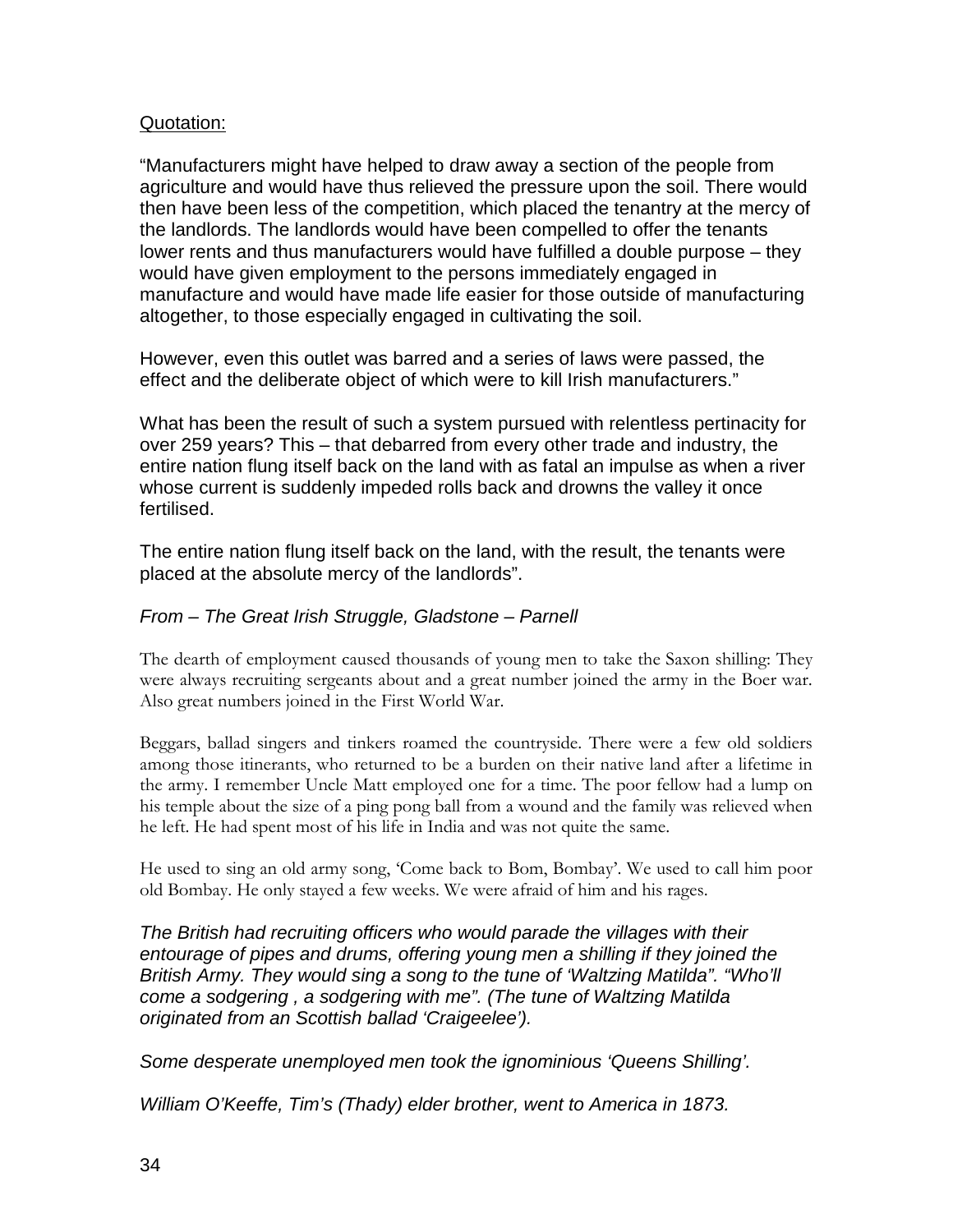Father Denis O'Keeffe writes, circa 1945.

He (William) went later to Canada and joined the army there, under the name of William King. The idea of changing his name was that he would be ashamed to have those at home know that he had joined an army that had to do in any way with England, Canada being a British Colony.

The ballad singers were often accompanied by a companion on a fiddle or concertina and would do a bit of step dancing. One old chap known as 'Con the Bones' used to keep time clicking a pair of bones.

Old Peggy Donohue, the pedlar from Cappawhite used to call on grandmother with her basket of various household commodities. There was a row of thick crockery mugs on the kitchen dresser, all bought from Peggy, who always had some news to relate while she had a rest. Although she was not too reliable as a newsreader she amused Gran. Gran used to say Peggy was as good as a newspaper. She travelled around the district in her donkey cart.

Our Parish Priest was Reverend Father Fuohy, who one day in our school in Anacarthy was instructing the first communion class. Little Nora Byron, who was not too bright or as the old people would call her 'a poor innocent', was asked where do they go, who die in venial sin? Nora promptly replied, "up to Bonerea".

I have some slight memories of the Boer War. Old Mick Dwyer (Smith) who was at one time, the village blacksmith (but retired by old age and poor eyesight) would hobble down from the forge every fine day with a pair of hungry greyhounds at his heels. However, Micks' hunting days were over. From a stone seat, he could enjoy the sun and a yarn with his neighbours.

During the Boer War, Mick was eager to hear the latest war news and he hailed every Boer victory with delight. "More power to them", he would say". Sometimes to tease him, the boys would say "Ah, Mick, the papers say the Boers are bate".

However, I would scarcely remember the Boer War at all, but for the exploits of Arthur Lynch, an Irish Australian. He was the son of John Lynch, who was with Peter Lalor at the Eureka Stockade in 1854. His son, Arthur was born in the goldfields town of Smythesdale, Victoria. He graduated at the Melbourne University and went to London. In the Boer War, he was a newspaper correspondent at the front. Seeing the Boers gallant effort to hold theirown, he resolved to help them and organised a brigade of Irish volunteers. The Boer President, J B Kruger made him a colonel and his brigade took part in several engagements.

After the war, he went to Paris where he learned he had been elected a top seat in the House of Commons for a Galway electorate. He had won the esteem of the Irish people for his defence of the Boers and for the time being was hailed as a national hero.

Lynch went to London to claim his seat and was immediately arrested for treason against the State and spent some months in prison awaiting trial before being sentenced to death. King Edward VII at the personal request of President Theodore Roosevelt commuted the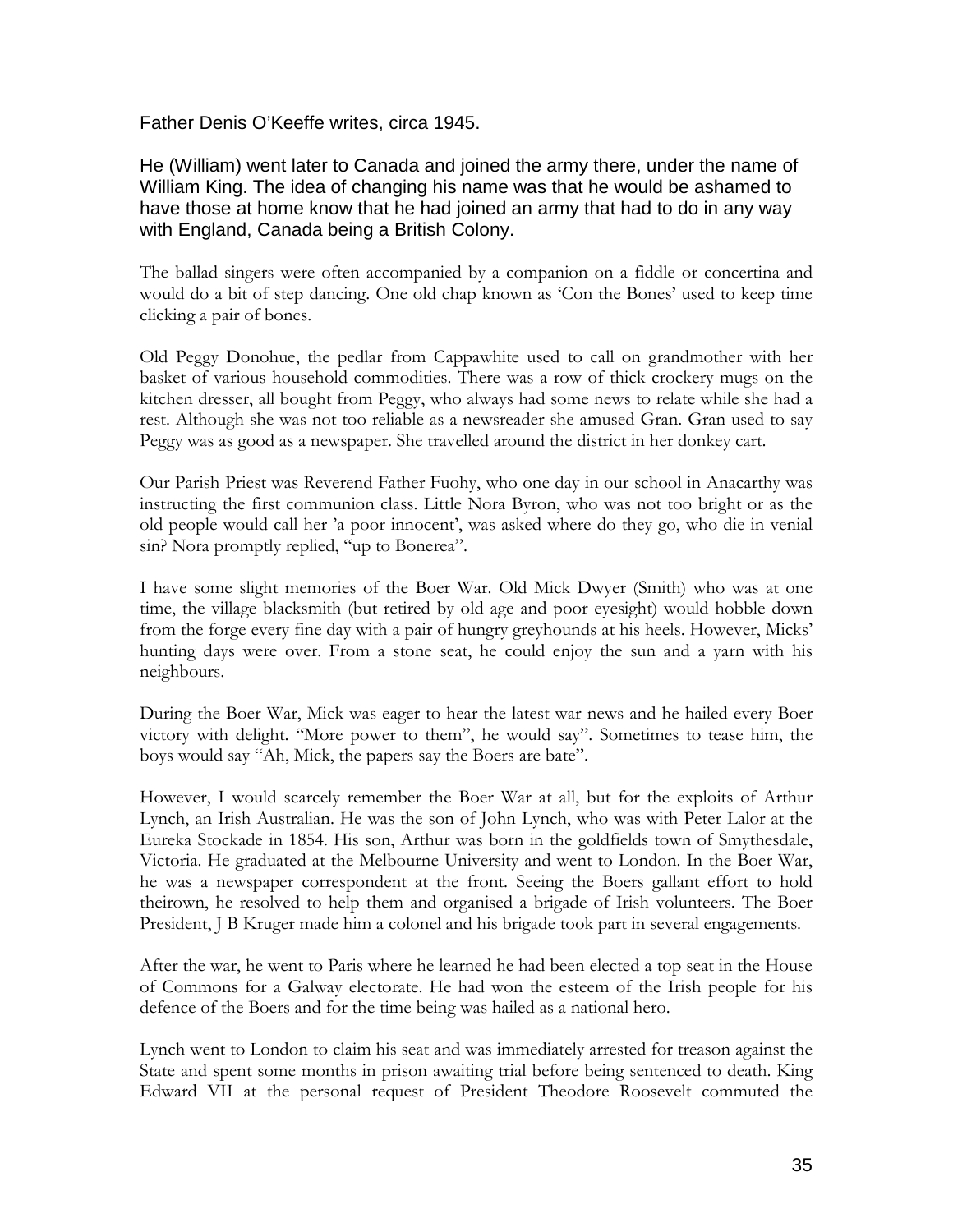sentence to life imprisonment. Friends again interceded for him. President Roosevelt, Sir Thomas Lipton and Michael Davitt and as a result, he gained pardon a year later.

In spite of great opposition he subsequently gained a notable career in public life in England and Ireland.

At his trial in 1903, Arthur Lynch declared, "I took arms against the British for the same reason that my father joined the Ballarat miners at the Eureka Stockade. Because, to both of us, it was the strong oppressing the weak". After his retirement, he returned to Australia and gained some fame as an author.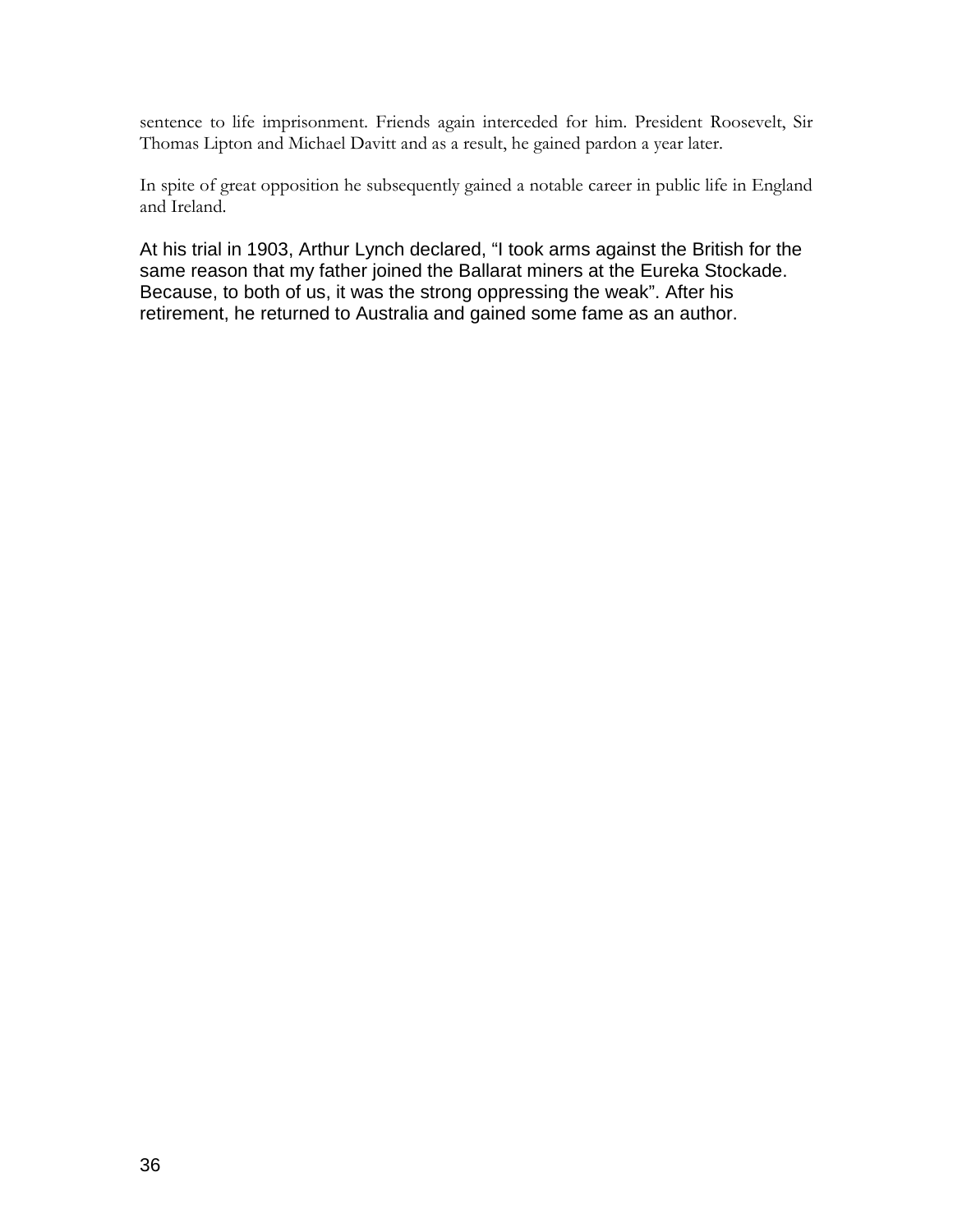# **VIII**

In 1902 a letter arrived from Uncle Michael in Queensland to tell us his son Denis was leaving shortly for Ireland to study for the priesthood at Mt Melleray. We were all eager to see a real Australian born. I think we younger ones had some idea that he would not look quite like us. It is now seventy years since Denis arrived – a shy and homesick lad of sixteen. He must have felt very strange and lost among all these new relatives. He tells us about it in his memoirs, "I GO TO THE LAND OF MY ANCESTORS", written during the last years of his life.

He soon fitted in to the family life as he visited among the relatives. In the holidays, he got a bicycle and with another student used to take long trips in the summer. I think he saw more of Ireland than any of us born there.

Denis collected a lot of family history and made interesting notes on the old letters his father and uncle John had received from Ireland and had preserved throughout their long lives. They date from the 1860's onwards for over sixty years, until all of the old family had gone to their eternal reward.

We saw our first silent movie in 1902. It was Queen Victoria's funeral. The old Queen died before the end of the Boer War. It was early in the war that the red uniform of the British soldier was changed to the inconspicuous colour it still has. The red coats were an easy mark for the Boer snipers.

I remember some soldiers being camped near us early in the war: they still wore the red coats. They were an Irish company and became very friendly with the people during their stay in the village. I would have been about nine years old then.

Of the eleven children in mother's family, Hogan, three entered religious orders. Bridget, a Sister of Mercy in America, Annie, a Presentation nun in Ireland – she was Mother M Joseph and John, the youngest son entered the Christian Brothers.

After John had finished at the local National School he was sent to board at the Brothers. His parents fondly hoped he had a vocation for the priesthood but John stayed with the Brothers and became a prominent member of the Order. He was inspector of their schools for some years and Assistant General from 1920 to 1947. During those years, he travelled in many countries inspecting the schools his order had established. He made his visitation of Australia and New Zealand in 1929. John was Brother Hogan, his name in religion was Brother Gregory. He died on 1<sup>st</sup> February, 1960 aged 88 years and in the sixty second year of his religious life.

So far I have told you only about my mothers side of the family. I spent all my early life with them and still have many tender memories of my childhood home. Nell knew all about Glenough, the O'Keeffe side of the family much better than I do.

There were nine sons and two daughters in my father's family. The youngest son, Denis, entered the Cistercian Order at Mt Melleray, County Waterford.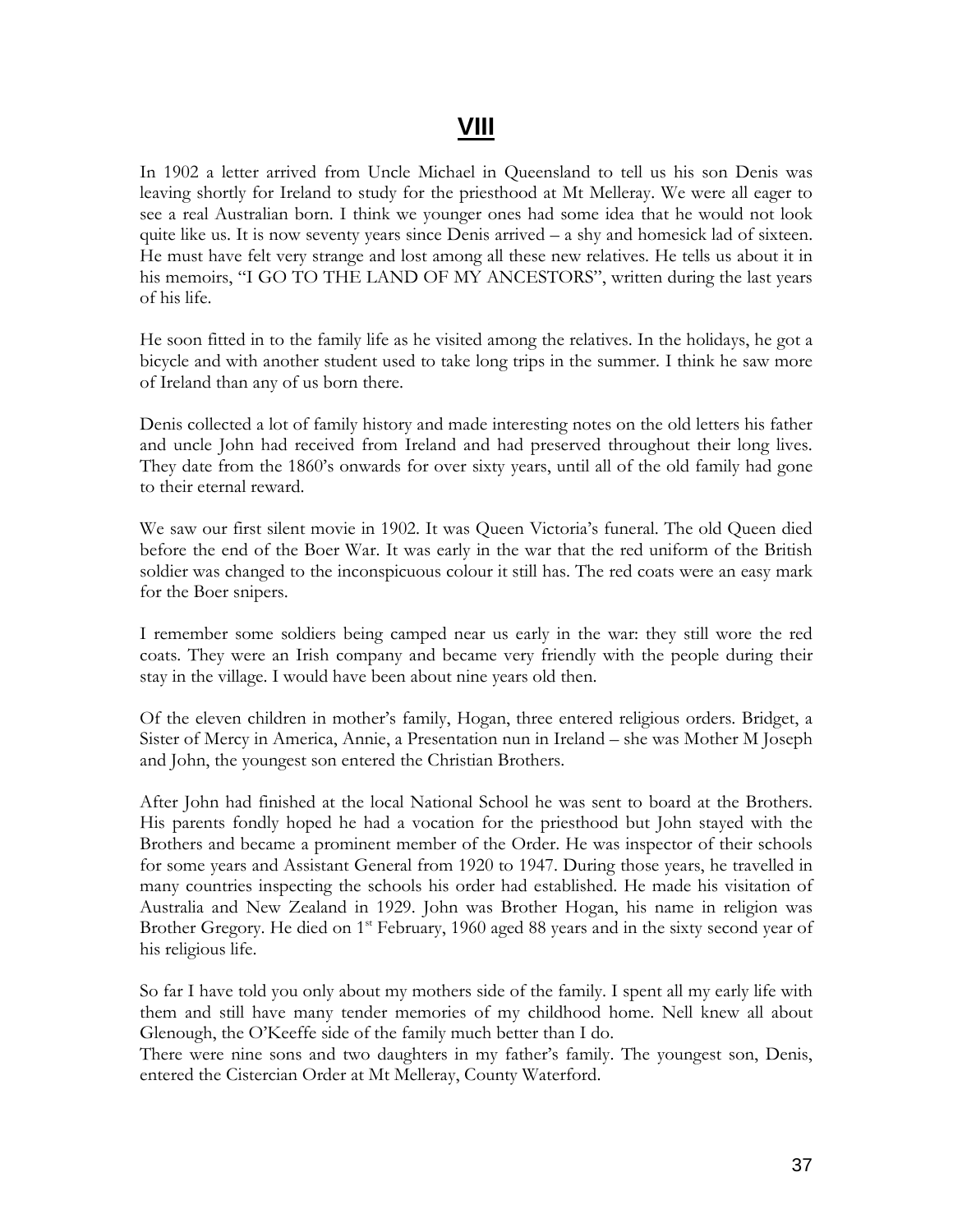*Father D M O'Keeffe writes -*

*The members of Dads' family, William O'Keeffe and Ellen Heffernan were:*

- *1. John – went to Victoria 12.6.1861.*
- *2. Patrick – died 2.10.82.*
- *3. Margaret – became a nun in France*
- *4. Timothy – lived in Ballagh (Sarah Wards father).*
- *5. Thomas – came to Queensland in 1875.*
- *6. Daniel – lived in the old home.*
- *7. William – went to Canada 1873 – joined the Canadian Army as 'King'.*
- *8. James – died in USA 1905.*
- *9. Michael – came to Queensland 1876.*

*10.Ellen – married in Ireland*

*11.Denis – became a monk at Mt Melleray in 1880 – died 1.10.1934. Edmund and two Sarahs died in infancy.*

Our great grandfather, John O'Keeffe, who was born in 1760 and died at the age of fiftyseven, came from Ballyrood, County Limerick to marry Margaret Corcoran of Glenough. They had a tenancy on the Dundrum Estate of 150 acres.

Glenough and the surrounding districts were steep and rugged and a lovely background for the Golden Vale or Great Plain of Tipperary, with its rich pasture land.

Our great grandfather had four or five daughters and four sons. Timothy and John died young. The two remaining sons were William, who was our grandfather and Patrick. The farm was divided between them. They had a family of nine sons and two daughters.

Patrick, after the death of his young wife, went to America. It is Father O'Keeffes' idea that Pat had developed TB like his brothers and left Ireland hoping a warmer climate would benefit him but he died shortly after in the USA. He left his three young children, a boy and two girls in the care of relatives.

The married names of the daughters, in our great grandfathers family were Ryans, O'Dwyers, Lysaghts, Breens, Hogans and Comans. They all lived around Upperchurch, Ballysheedy and Keeper Mountain – except Comans, who lived near Cashel.

Of the three children left by Pat, the son Willie was reared by his uncle, my grandfather and when he grew up went to Victoria. He later sent for his two sisters. The girls married in Victoria. One was Mrs Leahy and the other, Mrs Breen.

They have numerous descendants in Victoria. Their brother left Victoria and settled in New South Wales when he married.

My fathers' eldest brother, John, came to Victoria in 1861. He worked on railway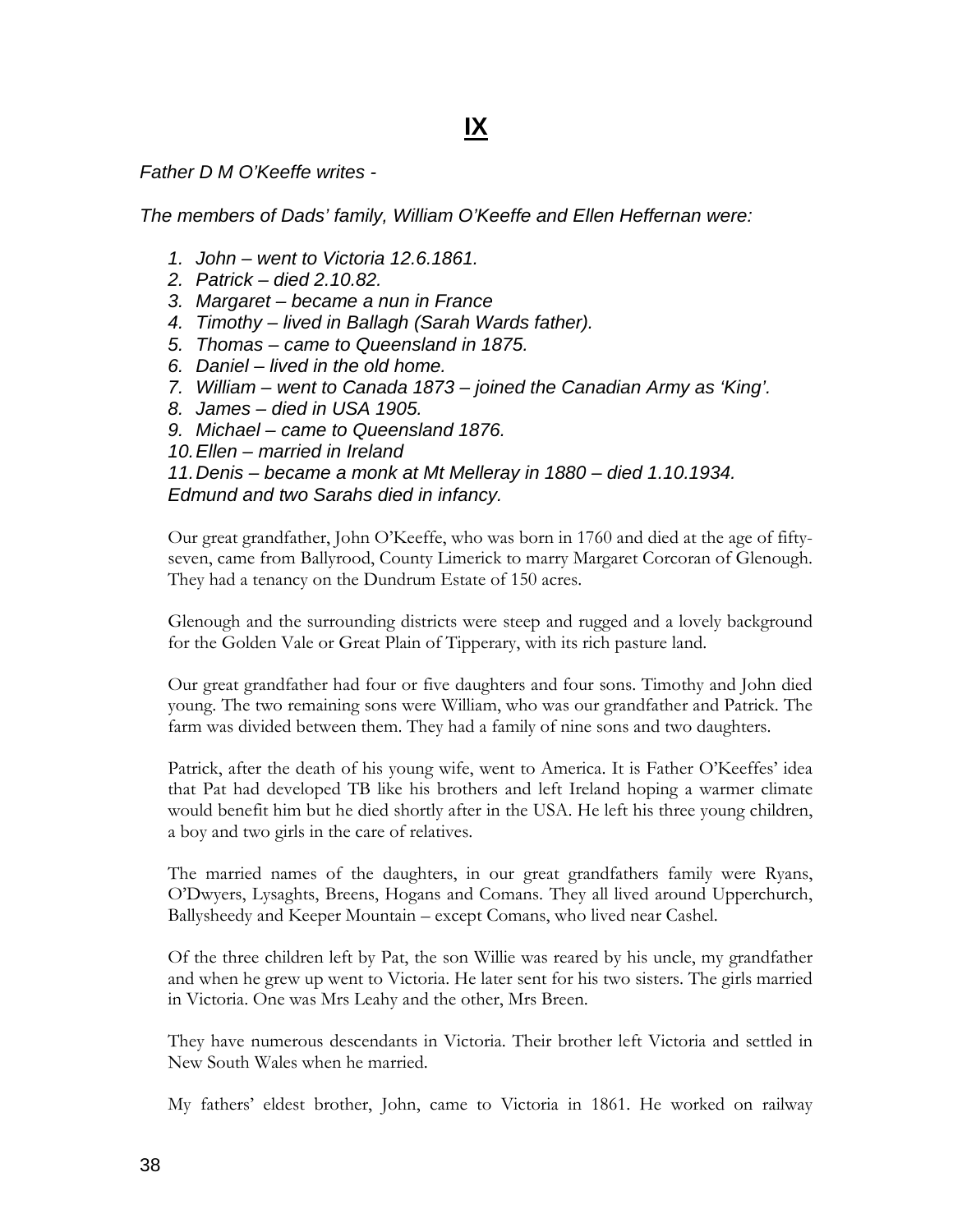construction for a few years and then selected a farm at Trenthan, Victoria where he resided during the rest of his long life. He married a widow, Mrs Baldwin nee Bridget Lorigan of County Waterford. She had a son Ned who then took the O'Keeffe surname. John and Bridget had sons Willie, Jack and Philip and a daughter Ellen. Two of the sons married and there are many of their descendants in Victoria.

Father Denis O'Keeffe and his father met some of those relatives when they went to see Uncle John at Trentham in 1917.

The cousin, Willie O'Keeffe, was dead. His son, Kieran, was there with his family to greet the Queensland branch of the family.

Several Heffernan cousins also went to Victoria from Glenough in the sixties. Our grandmother O'Keeffe was Ellen Heffernan.

After their parents' death, (their father died in 1870 and their mother in 1881) John ceased writing home and the family lost all contact with him. He was believed dead. Masses were offered for the repose of his soul at Mt Melleray. However, with the help of the Heffernan cousins, Michael and Tom located him at Trentham, Victoria with a wife and family settled on a farm.

*Father Denis Mathew O'Keefe writes-*

*Uncle John went to Victoria (Australia) leaving home December 6th, 1861.*

*…The following letter written after he was found about 1869 had many scribes…*

*Dear Brother John*

*Remember me, accept of the love tears for thee.*

*Yours truly Thomas O'Keeffe.*

#### *Dear Brother John*

*I have nothing to relate to you at present except of the love I bear in my heart for you. I'm about uncle Dans' height, stout and healthy, thanks be to God. I got a tremble in my hand when I began to speak to you far away, so I hope you'll excuse the writing.*

**\_\_\_\_\_\_\_\_\_\_\_\_\_\_\_\_\_\_\_\_\_\_\_\_\_\_\_\_\_\_\_\_\_\_\_\_\_\_\_\_\_\_\_\_\_\_\_**

*Your truly and loving brother Daniel O'Keeffe Sweet Glinaugh (sic)*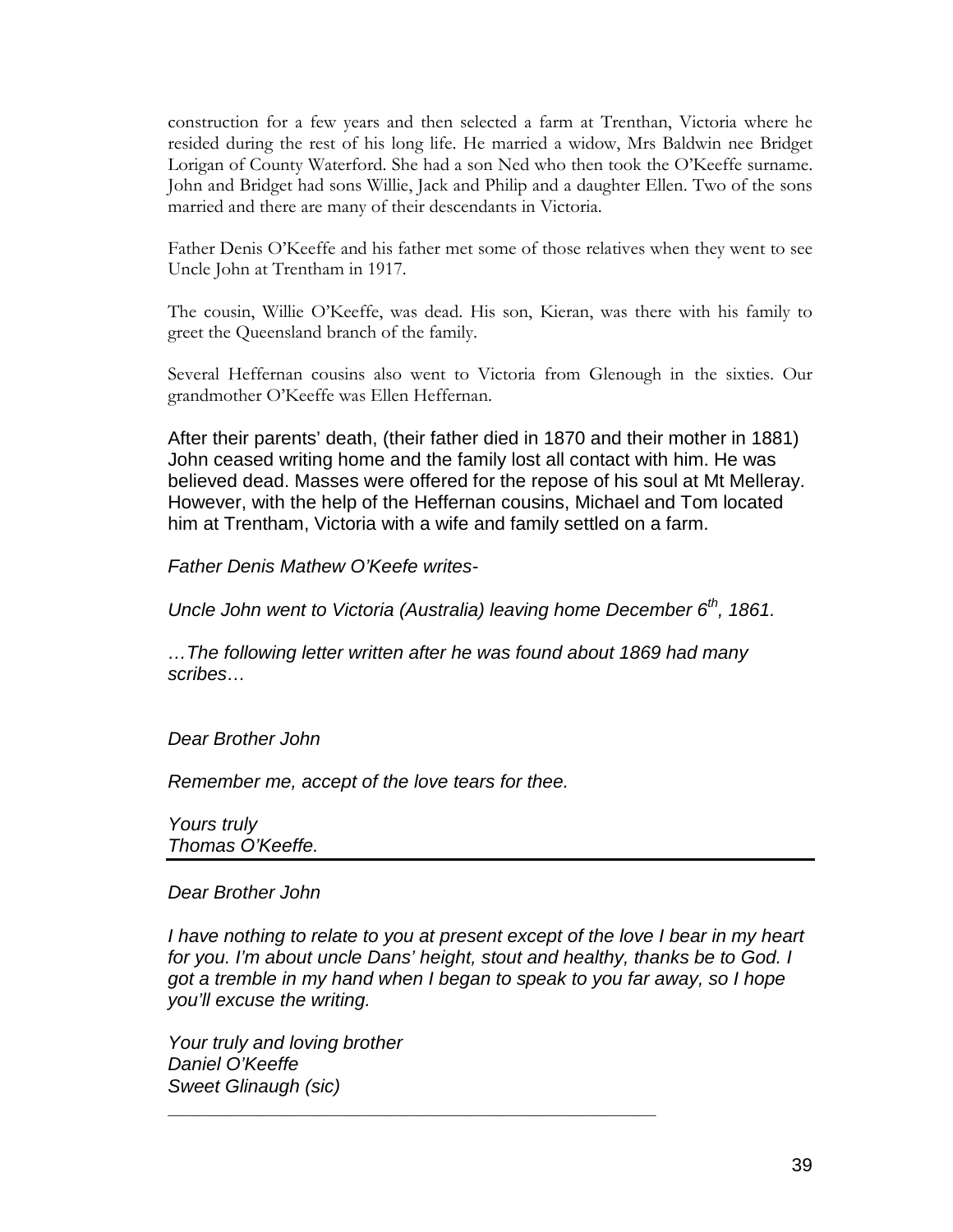#### *Dear Brother*

 *Thank God you did not forget us as you are as fresh in mind as the moment you left us. I am glad you consoled dear Father and Mother that often send us, in search of your Letter, to the post.* 

 *My love to you, I will say no more Yours truly, William O'Keefe. James, Michael and Denis are at school, excuse them.*

#### *Dear Brother John*

*We feel happy at the sight of your handwriting and I hope you will never again forget me. We are all happy together and Feel very lonely for your absence. Please tell us of the work you are at.*

*I send you a mark of devotion and a token of love. I love you in my heart and let me know if you get it, dear brother. So no more at present.*

*From your loving sister Margaret.*

#### *(Dear Son John)*

*They are good and industrious and I think if God spares me life I'll be able to do well for them, although it's hard to get a place for a young man at present. I have nothing more of importance to relate to you at present but that we are all in good health and all your uncles and aunts and cousins and all friends and (illegible) this will reach you in the same, is the present wish of your loving Father and Mother, brothers and sisters and remain your affectionate father.*

#### *William O'Keefe.*

*To John William O'Keefe*

*Dear Brother*

*My father left nothing to say. We amuse ourselves together. Thomas and Daniel plays (sic) on the violin: they have one each and they plays excellent together. I'm just about the size you were when you left home and about 24 years of age.*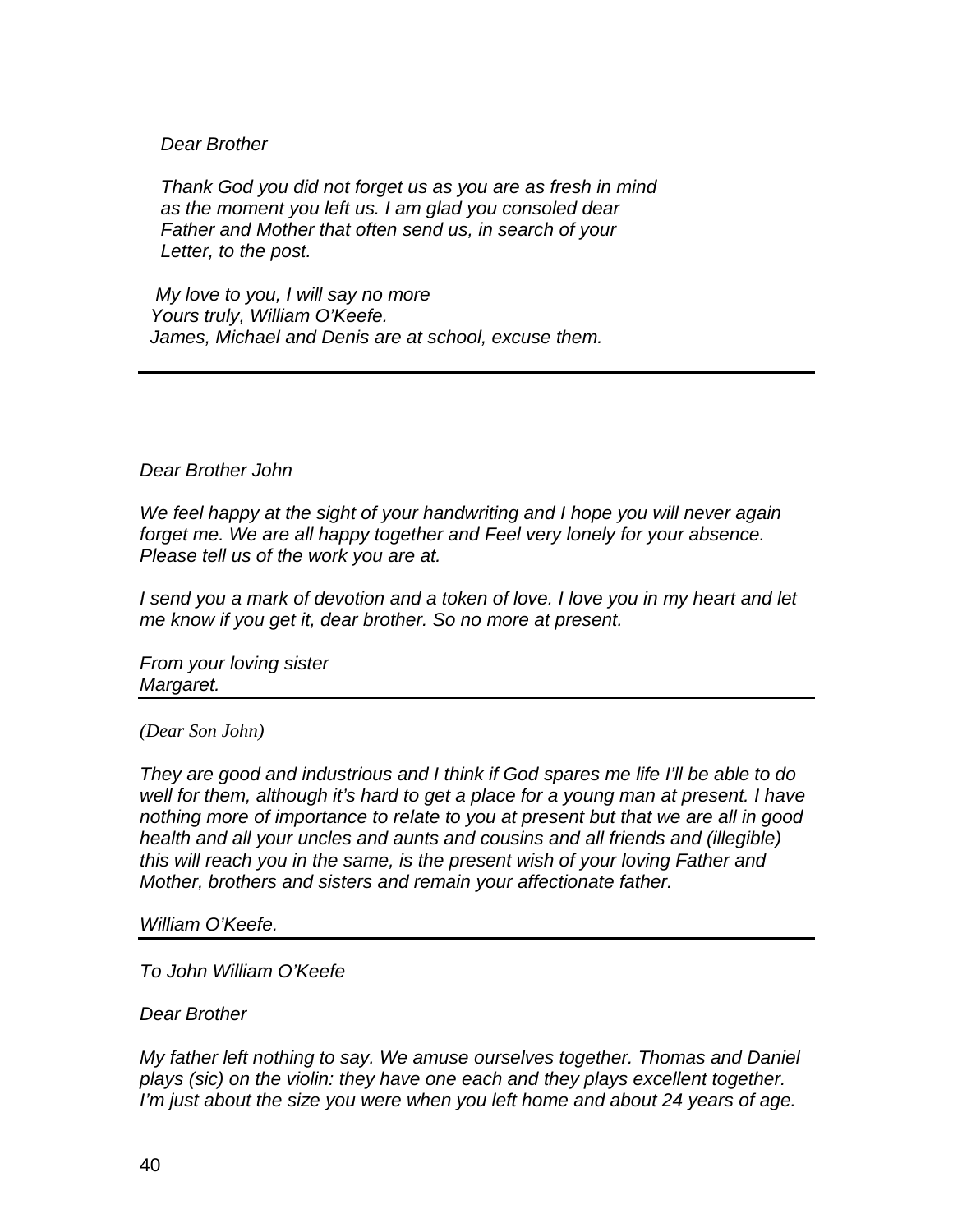*Thomas is growing well but not as tall as the rest of the brothers of their age; all of them are going to sign their name and joins with me in sending you our brother, best love and respect and remain your loving brother.*

#### *Timothy O'Keefe.*

The good news was sent to Denis at Mt Melleray who was ordained a few years then monk of the Cistercian Order. His name in religion was Father Benedict.

John died in 1922, at the age of eighty-four. There was a family of three sons and a daughter, Ellen, who gave devoted care to her father. During the last few years of his life he was completely paralysed on one side and unable to speak clearly.

Two more of the family left the old land in 1875. Michael and Tom came to Queensland.

Father D M O'Keeffe, Michael's son, says, "My father carried his swag for a year or two and with another Irishman named John Wood built many of the post and rail fences near Gatton". In 1905 those fences carried the advertisement, 'Vote for O'Keeffe'.

Uncle Mick selected land in the Sandy Creek district near Laidley. He made his home at Blenhiem and after his marriage in 1884 to Elizabeth Ryan from Hollyford County, Tipperary, they carried on farming and dairying. He was prominent in promoting the dairying industry. They called their farm 'Hollyford'.

On February  $11<sup>th</sup>$  1899 Mr Peter Larsen of Ma Ma Creek was the convener of the first meeting of dairy farmers to discuss the wisdom of starting a co-operative butter factory and to elect provisional directors. R Cutbertson was elected first secretary, William Berlin, of Rosewood, chairman. The association became known as – The Queensland Farmers Cooperative Dairy Association Ltd.

In 1900, Uncle Michael visited New South Wales in the interests of the Queensland Co-0operative Dairying Association Ltd., of which he was an organiser and first chairman of directors. He took this opportunity of looking up his relatives with whom he had lost contact for many years but had been renewed again through the children's column of 'The Freemans Journal', a Sydney Catholic paper. Father Denis says that his two elder sisters, Ellen and Annie, used to write to this column when they were children. Two boys named Kieran and Willie O'Keeffe of New South Wales also wrote to this column in the 'Freemans Journal'.

After making enquiries, Uncle Mick found they were the children of his cousin Willie who grew up in the old home in Glenough.

We do not know if Willie's father was evicted or just gave up the farm after the death of his wife and went to America.

However, it was their neighbours, the Ryans (Martins) stepped in and grabbed a large part of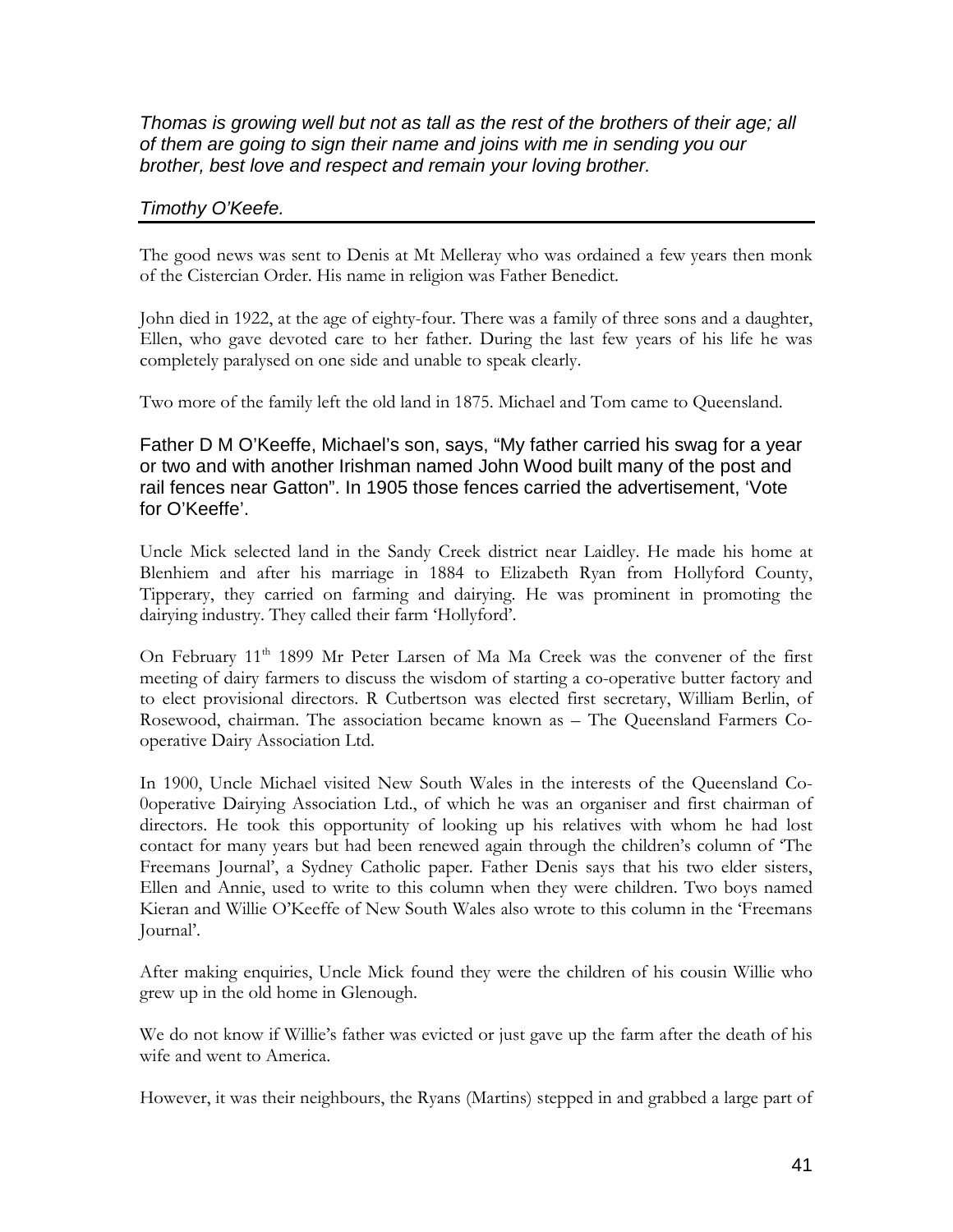what should have remained in the O'Keeffe tenancy for young Willie O'Keeffe when he grew up. This unfriendly act started a feud between the two families that lasted for three generations.

The Irish people were land hungry because the land, even with excessive rents, was their only hope of earning a livelihood. Consequently, force of necessity, drove some to this despicable practice until the Land League put a stop to it.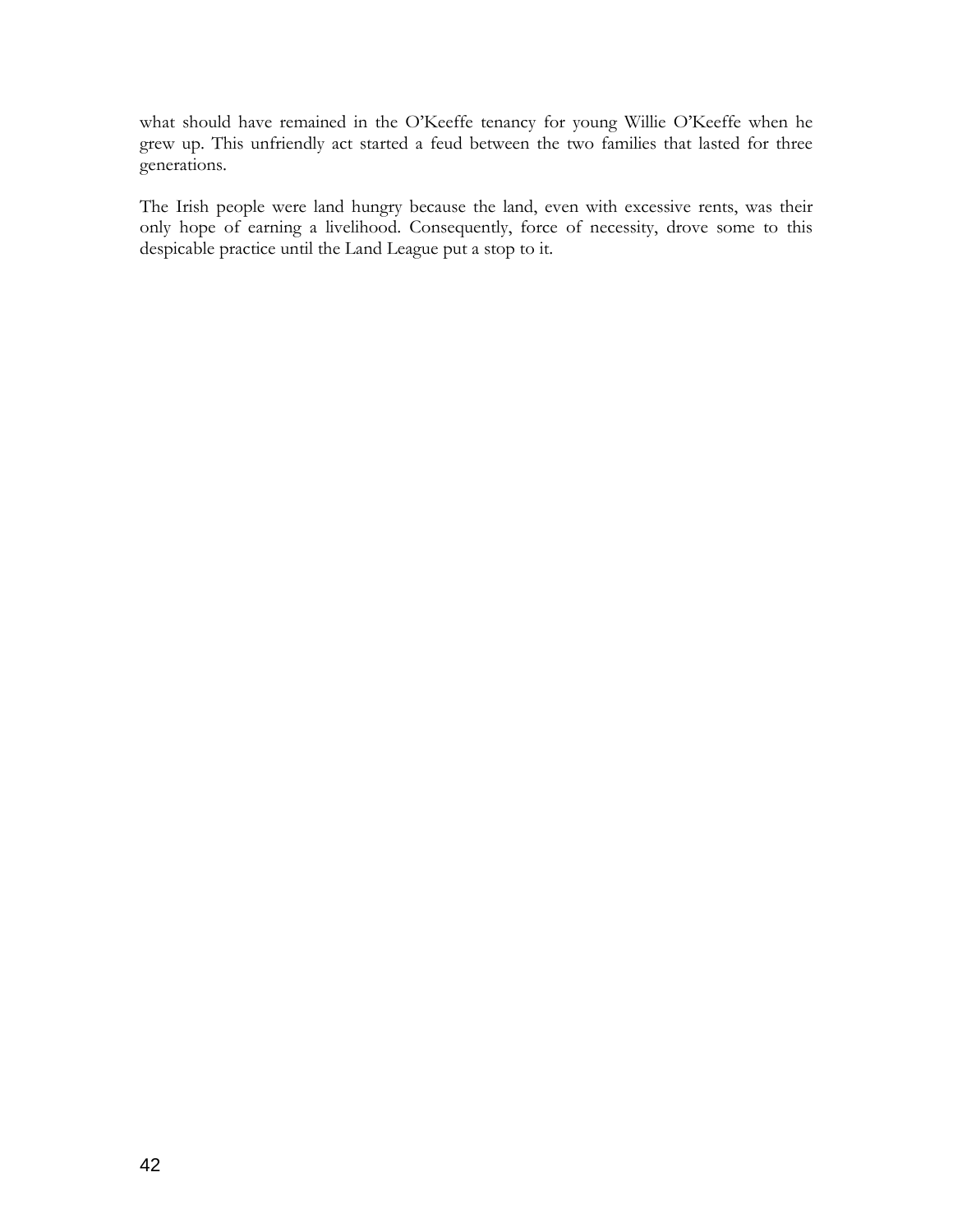In 1880 more relatives came to Queensland from Ballysheedy. The Breens and the Quillenans went to North Queensland with their families and became well known in the civic and business development of Mackay.

I think our first connection with the Quellinans was when the Breens and Quellinans intermarried. The mother of those Breens was a Heffernan of Glenough and a sister of our grandmother O'Keeffe – I am not sure about this, the connection with the Quellinans may have been farther back. The two families were close neighbours, in the vicinity of the old castle of Ballysheedy.

All of those relatives belonged to the parish of Anacarthy and were tenants on the Dundrum Estate.

There were three (six) Heffernan sisters. My grandmother, Ellen, Mrs Rosenskjars grandmother, Kate, and Father Henry Ryans grandmother.

Dan Breen who came to Queensland from Ballysheedy in or about 1898 returned to Ireland in 1902. Dan was an uncle of Mrs Rosenskjars.

The Ryan (Castles) and the Kellys were related on the O'Keeffe side but Mrs Ryan (Castle) was also a Heffernan, which would make a fourth daughter of old great grandfather John Heffernan of Glenough. Uncle Jimmy Heffernan lived to a great age and was still living when we left home. I have more about him elsewhere in my narrative. Our grandmother O'Keeffe was a great letter writer. She kept up a regular correspondence with all of her absent children. Five of her nine sons left Ireland. William and James went to America and John, Michael and Tom to Australia. One daughter, Maggie, was a nun in France. She died in1901.

Ellen, the other daughter, ten years younger than Maggie, was Mrs. William O'Dwyer of Bonerea. They had a family of eleven children and were the parents of Nell and Margaret who came to Queensland with us. There is none of the O'Dwyer family in Bonerea now. Paddy, who got the farm, sold it and went to Dublin with his family where the eldest brother, Willie, was sometime established in the hotel business.

Willie O'Dwyer was manager of the Gurtnaskeha Butter Factory when it was blown up by the Black and Tans. His home and general store narrowly escaped at the time. Tim, the youngest son, was a student at Mt Melleray. Failing health retarded his progress and he died shortly before his ordination. Their father died about the same time. Joseph, the other son, went to America in 1904 and died in 1966.

May and Bridget entered the convent in England. Four other cousins became members of the same order. Uncle Dan's daughter Maggie, entered in 1904 and Maggie and Julia Aheran a few years later. It was the Order of the Christian Retreat.

Aunt Ellen O' Dwyer also had four grandaughter's nuns.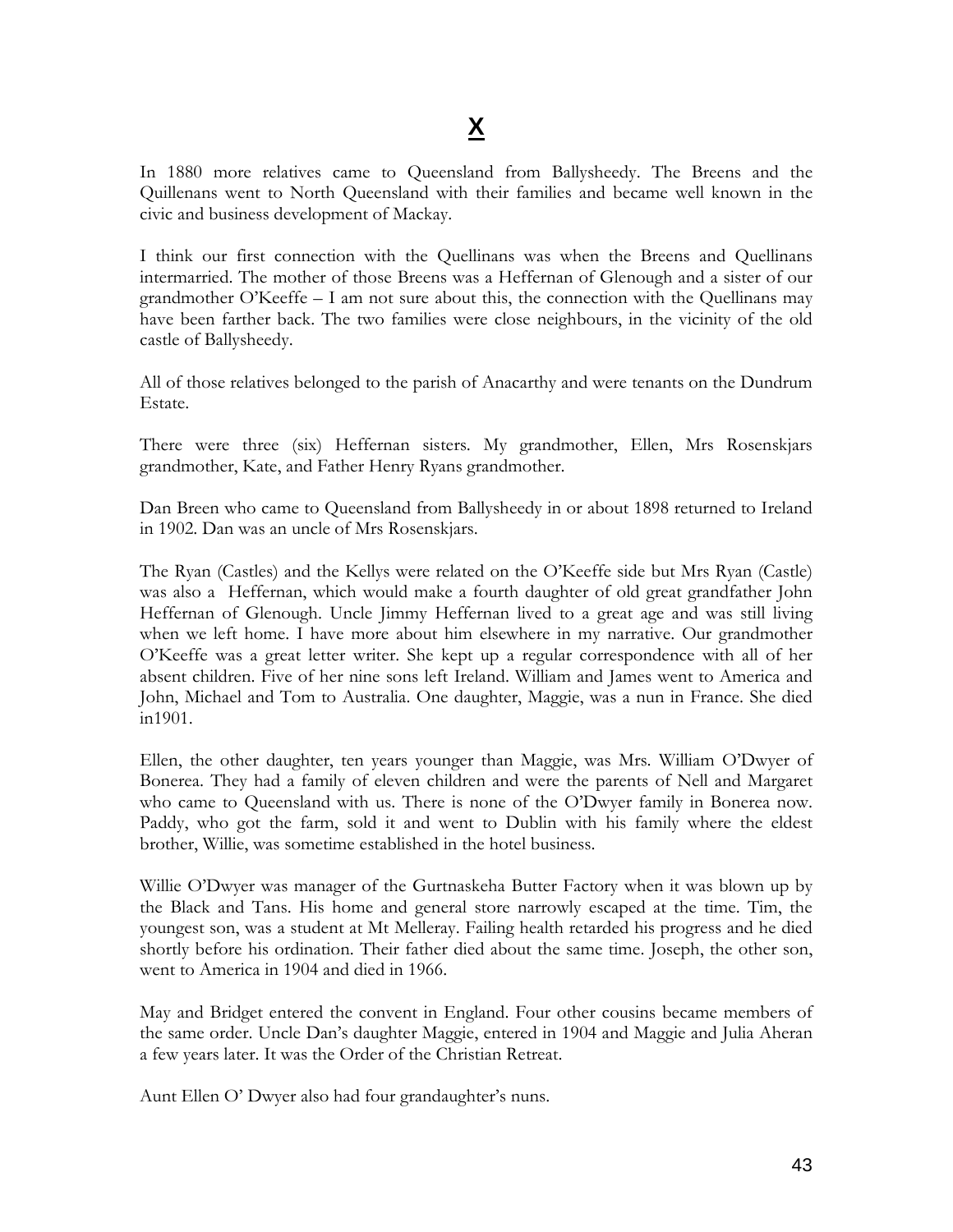Aunt Maggie, in France, prayed and worried a lot about the brothers who had left the old land, especially Tom. He did not marry and gave up the selection he had taken. He seems to have spent some time in western Queensland. In 1878 he wrote from Roma but he spent most of his life in New South Wales. Father D M O'Keeffe said, "Tom was a rolling stone that gathered no moss".

I picture him as being like Saintly Matt Talbot. After a few years of aimless wanderings, he took the total abstinence pledge and kept it all his life and for many years before his death attended Daily Mass.

Tom always kept his violin that he brought with him from Ireland.

In the famous letter to John in 1869, in which each member of the family added a bit, my father said, "Dan and Tom each have a violin and they play excellent together". I can imagine him playing forcountry dances. Sometimes accompanied by an accordion in the old bush style.

I only met Uncle Tom once when he was living with Uncle Mick at Albion, who had retired after Aunt Eliza's death. May lived with her father until her marriage and was very good to Uncle Tom. He was very deaf in his old age and took pleasure in a game of cards. May always found time to have a game with him.

On my occasional visits to Glenough in my childhood days, I loved to hear Uncle Dan play the violin, mostly the old Irish airs. Helena and Nora played well too. Nora took her violin with her to America and I daresay, still had it when she returned in 1916. With her brother, Paddy, they both took part in the fight for Independence.

Our brother Willie was the eldest in our family and went to America in 1906. Poor Bill had a heavy handicap from an accident in his early childhood. A wagonload of hay knocked him down and the edge of a wheel crushed his temple and the side of his forehead. He was so badly injured his life was despaired of and all his life he bore a thin red scar on the side of his face.

At school great things were expected of him. He was so good at mathematics but he was always unstable as a result of an injury to his head. Willie died in 1926 at the age of forty-two years. Aunt Sarah and her husband, Jack Ryan, went to America in 1900 and Willie stayed near them for a time.

One of my memories of Willie is as an alter boy in the Clonoulty Parish Church. Every Sunday morning before church, several of the older men assembled to say the Rosary in Irish. As the old Irish speakers died out it was continued in English.

My father never missed this Rosary.

Poor Bill met his death in a train accident on Thanksgiving night, 1926. He was unconscious when brought to the hospital. The nurse sent for a priest when she found rosary beads in his pocket. He was conscious on the priests' second visit and he was able to give him aunt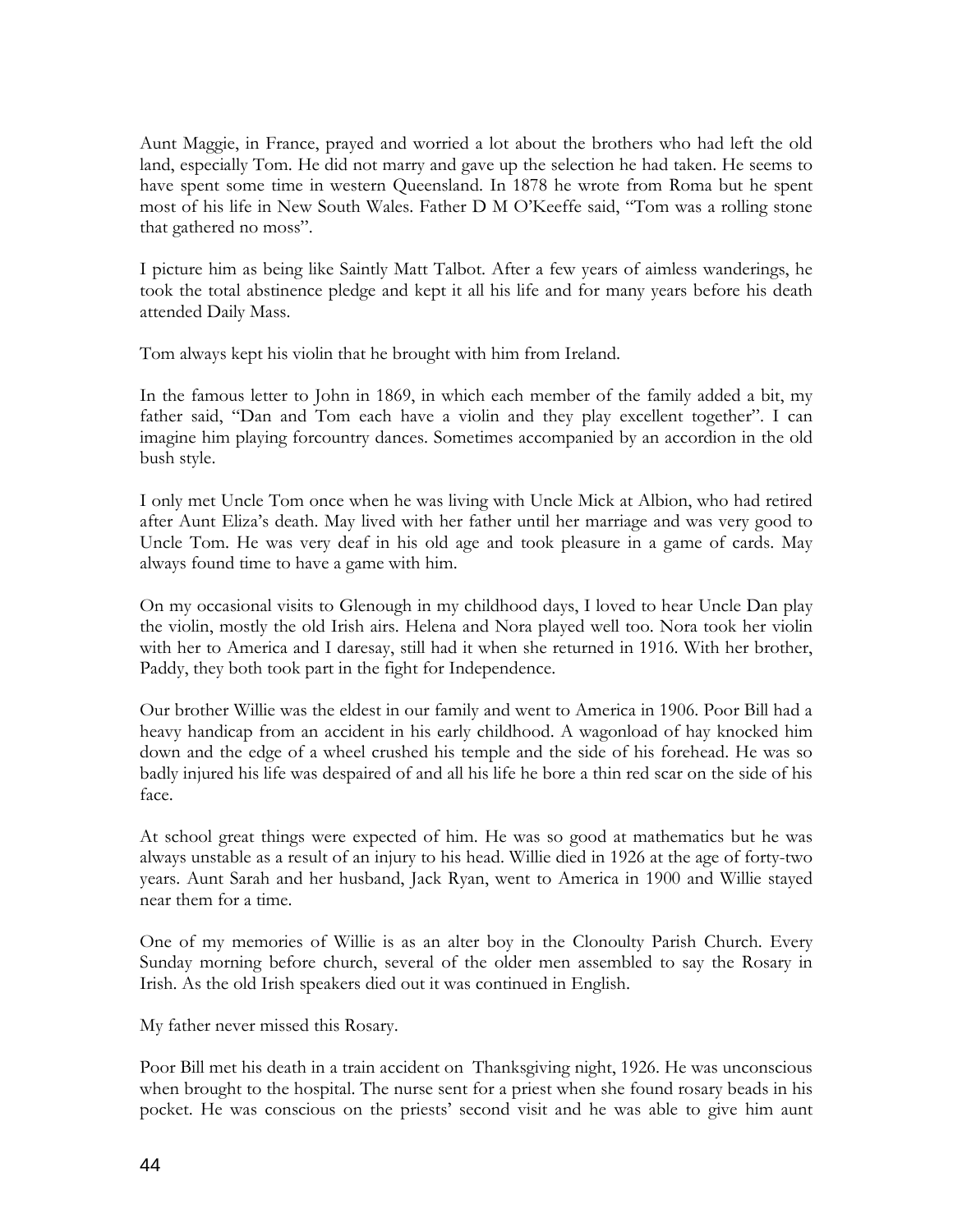Sarah's address in Norwich, New York.

Aunt and her daughter, Margaret, came as quickly as they could but he had died before their arrival. Willie had a peaceful, happy death – fortified by the last sacraments of the church. Aunt had him taken to Norwich where, after Requiem Mass, he was buried beside aunt Winnie in St Paul's cemetery.

Willie was only forty-two years. Father died less than a year later aged eighty-three.

My father's granduncle Jimmy Heffernan, was considered quite a character in Glenough. Father Denis O'Keeffe, in his student days, used to enjoy Uncle Jimmy's quaint sayings. When Nell and I went to Glenough to say goodbye to the relatives before leaving home, probably with the idea of giving us courage, he told us we were going to a country where we would be wearing our Sunday clothes every day.

#### EXTRACT FROM FATHER D M O'KEEFFE'S WRITINGS.

He had heard a lot of Australia and used to say, "Austreelia is a great place, beed, beed in your belly and beef, beef on your back and gold shoes on your horses begob, begob, begob".

Uncle Jimmy got into a faction fight in Clonoulty long ago and grandmother and her son John were present. Grandma called on John to go and assist his uncle, "Go on Johnny" she cried "and if you are to die, die like a man".

…………

For many years Uncle Jimmy suffered from arthritis and Julie, his daughter-in-law, was very good to him.

Julie had a brother, a priest in Western Australia. He was Reverend Father John Fahey, who arrived in Perth in 1907, shortly after his ordination.

Father Fahey was a chaplain in the first AIF and served during the whole period of the First World War. He won the DSO for gallantry under fire in the landing at Gallipoli and was one of the first presidents of the RSSILA in Western Australia. Like the late Reverend Dr J English of Brisbane, he was born in Rossmore County, Tipperary. Father Fahey died at Cottesloe, Western Australia in 1958.

Another Rossmore boy whose family we knew well was the late Reverend J J Morissey, who spent all of priestly life in New South Wales. He was ordained in 1932 for the Maitland Diocese and was the Parish Priest of Morpeth, New South Wales at the time of his death in 1972. Father Morrissey had made arrangements to visit his people in Ireland.

Father Morrissey's kindly old aunt Johanna Matt was noted for her quaint habit of quoting proverbs in her conversations, beginning with "as the saying says". Johanna's full name was O'Dwyer Matt, one of the numerous branches of the O'Dwyer clan. In the same district there were O'Dwyer Posts and O'Dwyer Malachys. The Sr. M Joan at the Mater told me her father was an O'Dwyer Post.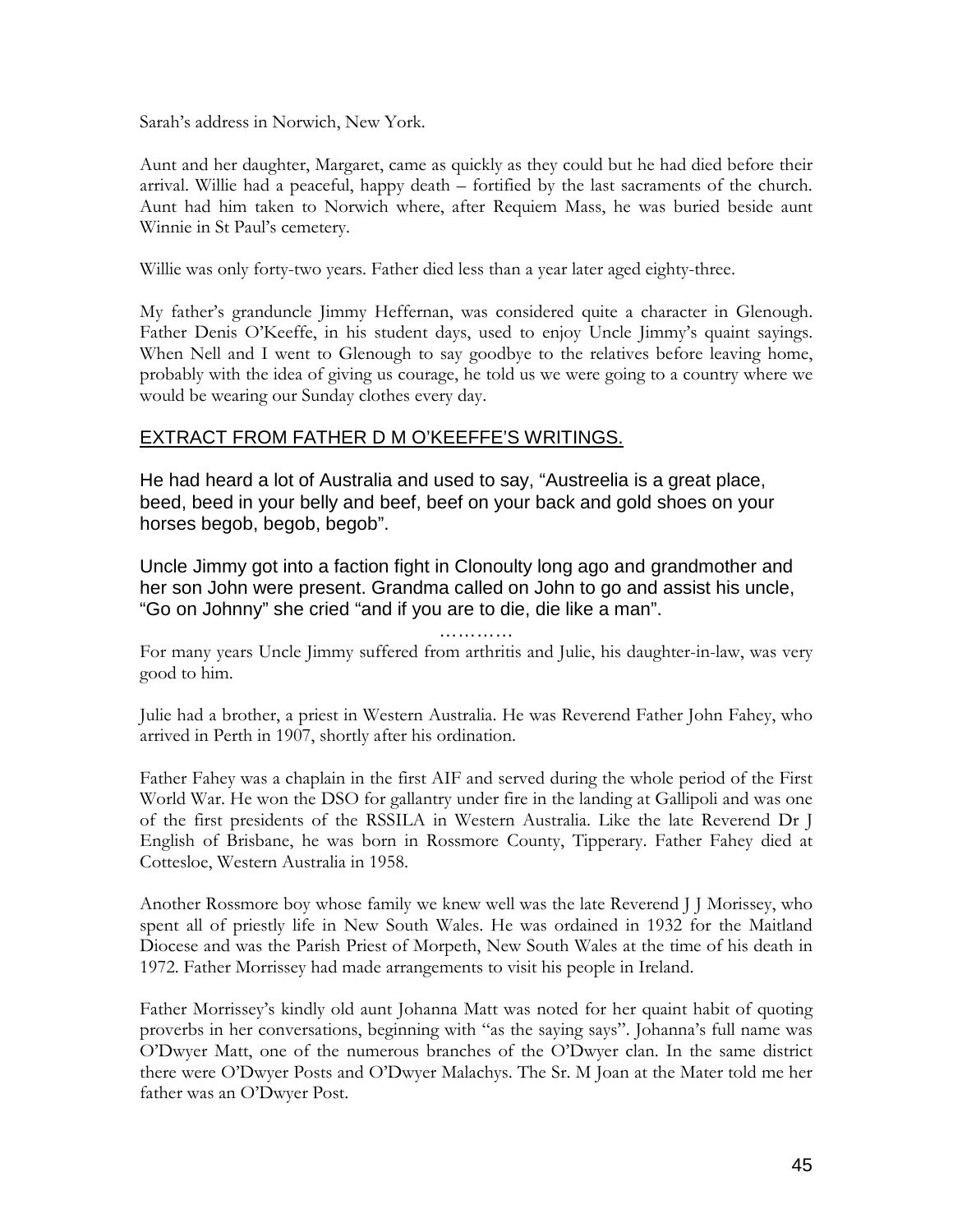None of the relatives expected father to live to a good old age. He was never robust in health and he was subject to bad attacks of asthma all his life.

Not many years after his marriage he had a serious accident. He fell off the cliff on his quarry land onto the rocky lower terrace of the quarry. He was unconscious for several days and made a slow partial recovery with mothers devoted care. He remained a semi-invalid with a greatly impaired memory for the rest of his long life.

Father's condition made life very hard for mother as she had all the responsibility of looking after the business and the family. Her father and all of her own family were very good to her.

Our dear mother had a gentle, kindly nature and was held in great affection and esteem by her neighbours and numerous relatives. Even for some time before we left home, she had been doing a great deal of voluntary nursing among the neighbours – especially in midwifery cases. She was always available. Pat told us she continued this labour of love through the years.

Our good mother passed to her eternal reward on the 16th August, 1934 at the age of seventy-four years. She was laid to rest beside father in the old family burial ground at Kilpatrick. Pat's young wife, Jocie and three of their little children rests beside them.

Father was always called Thady. It was a common form of Timothy in Ireland. He was the fourth son in a family of nine sons and two daughters.

The three eldest sons left home before their father died. John, to Victoria in 1861 and Bill, to Canada a few years later. Pat had married Mary Whyte (White) and had a farm near the old home.

It was the fathers wish that Thady should have the home but Dan's romantic elopement in 1877 put a stop to that. It was after their father's death. Our autocratic old grandmother probably felt humiliated by the runaway marriage and sent son, Jim, after them to Queenstown where the young couple were waiting to board a ship for America.

Dan and Ellen (Joe) returned to Glenough and lived with her people the Ryan (Joes) till the changeover was made. They had three children by that time and some settlement had to be made for Dan and his family. Grandmother asked Thady to let Dan have the place and he would get the dowrythat Ellen, Dan's wife would get from her father.

Uncle Dan's wife did not come in to the O'Keeffe home, Bonerea for some years as the house was full then, they were still unmarried. Living at the home were uncle Tim, uncle James, uncle Denis and aunt Ellen.

However, it was not that simple. Aunt Ellen's father, Paddy Ryan (Joe) was not able to find the required four hundred pounds to give his daughter and grandmother agreed to three hundred pounds. Even then, father Thady had to wait a few years as Paddy Joe had to wait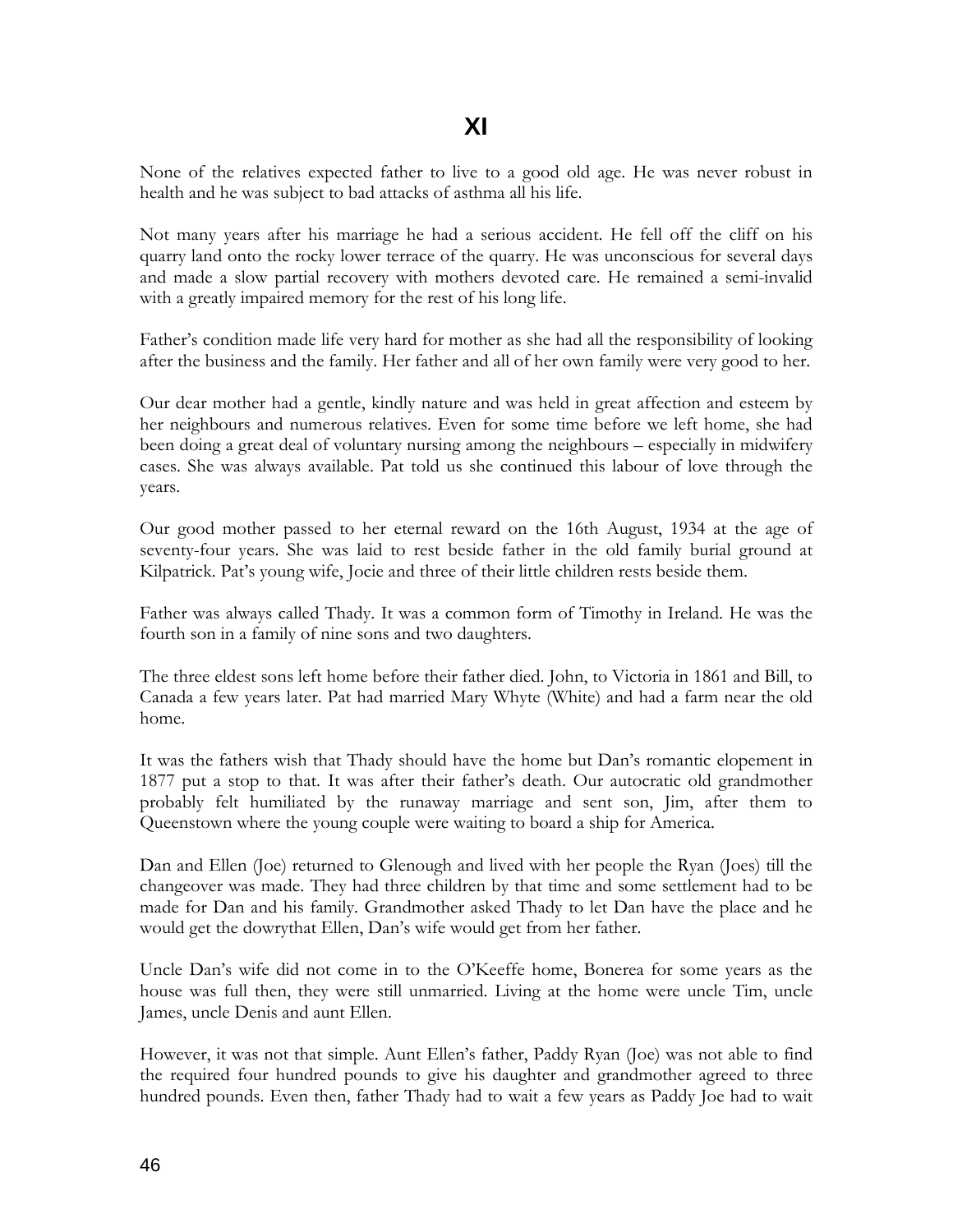until his son Joe's wife got her fortune from her father, John.

Father was never happy about giving up the farm. He was some years older than Dan and was thirty-seven when he left the old home. He would normally have been married and settled in the old place but there were still too many of the younger members dependant on it. Aunt Ellen was not yet married and Denis was being educated for the priesthood at Mt Melleray. Jim, although employed in a hardware store in Tipperary town, had a share to get too. He only got twenty pounds a year in the shop. He went to America but he was too old to prosper.

Our grandmother O'Keeffe, who was Nellie Heffernan, was a great letter writer. She kept up a regular correspondence with all of her absent children. Five of her nine sons left Ireland. Two went to America and two to Australia and one daughter in France. She never saw any of them again. She died before she was seventy. She had an old aunt living in Thurles who outlived her by over forty years.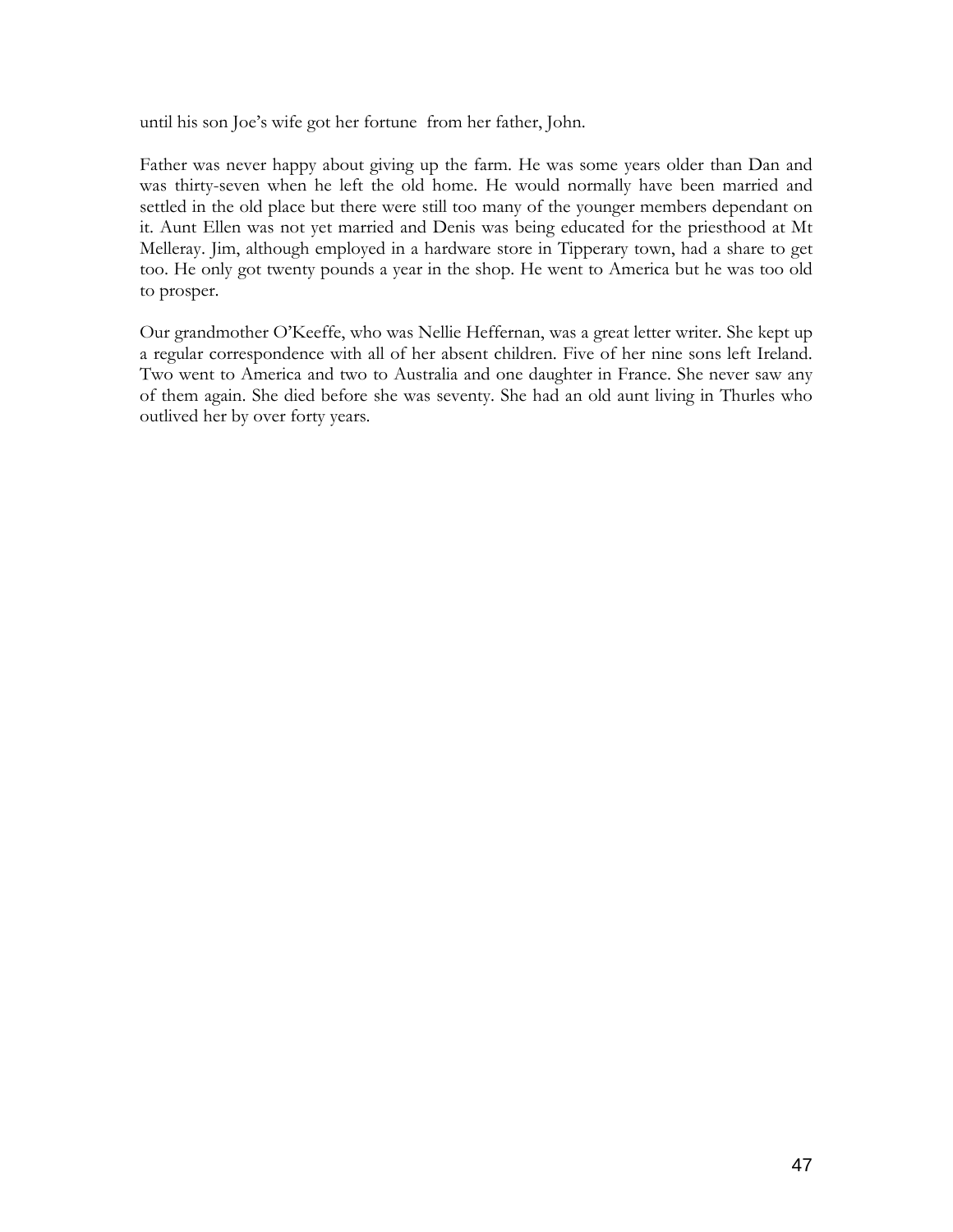# **XII**

Uncle Dan writes to Uncle Mick in 1921 to tell him about the Black and Tan raid on his home. This is an extract from his letter.

> Glenough. May 14 1921.

The military came and blew up my place as a reprisal for a DI (district inspector of police) that was kidnapped or killed eighteen miles from here. Of course, it was a great consolation to us that they didn't catch any of the young fellows at home. They would shoot them like dogs.

They beat Con unconscious at a big round up they had at Hollyford. They have Dan in prison for the past sixteen months, without charge or trial. They arrested Paddy for deportation to America and kept him four months in solitary confinement in an English prison. Then they would not let him go to America fearing he would tell too much. Paddy also had a month in prison in Limerick for telling his name in Irish.

We had letters of sympathy from Father Denis, Joe Ryan and Mary O'Keeffe. I forget her name in religion. Pat Heffernan died the morning our place was blown up.

I was in Melleray this summer and the last. Father Benedict complained he was not getting any letters from Australia. He is very strong and healthy.

My dear brother, we are not fretting over what happened to us. There is many a poor father and mother had to make greater sacrifices – when they had to look on while their sons were shot in their beds or taken out of their beds naked and shot on the roadside.

There was a fine young man from Upperchurch, named Ryan, who was stricken with the flu and was anointed. The Black and Tans, headed by an Irish policeman, came the same night and shot him in his bed – in the presence of his widowed mother and sister.

There were several cases like it in Upperchurch.

(end of letter missing)

*An extract from the eulogy paid to Dan O'Keeffe of Glenough.*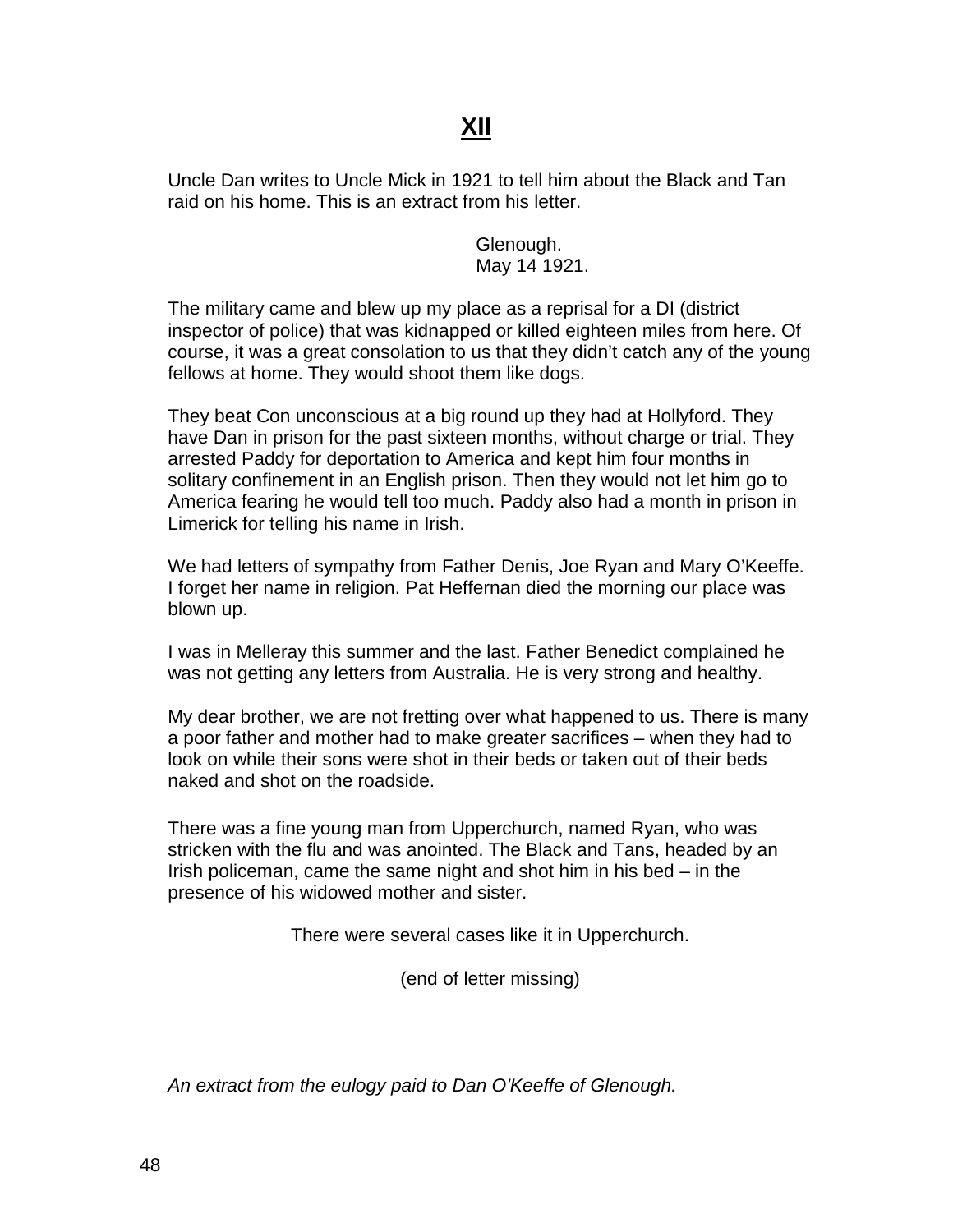*"…there came a day when the soldiery of the Empire came up the Glenough road in a great force to blow up and burn the O'Keeffe home (Bonerea).*

*On that day the O'Keeffe and O'Reilly families were thrown out of their homes.*

*Because they loved Ireland and scorned to sell".*

*Many years before, Oliver Cromwell, in a report to the House of Commons said …you gave me money, you gave me guns…every house in Ireland is a house of prayer and when I bring these fanatical Irish before the muzzle of my guns, they hold up in their hands a string of beads – and they never surrender.*

Quote: "It is curious that those qualities of grim determination and dogged perseverance that are supposed to be purely English characteristics should have been shown to a far greater degree by Ireland. Her struggle has been one of the most consistent in history. When banishment and immigration drove her people overseas, they broadened the base of rebellion and returned to the attack. The history of Ireland is the struggle of the Gael. The old stock was disposed but never suppressed…The germ of Nationalism never died even in those times when England and Ireland seemed to be blending into one nation".

H V Morton 1930

Uncle Dan's daughter, Maggie, gives a more detailed account of the destruction of the old home, gathered from the family when she came home to see her parents a few days after it had happened. She was seventeen years a nun then. She wrote to Uncle Michael (*Blenhein, Queensland*) and gave her account of it.

> St Anthonys Convent, Rugeley Staffs, England. August, 1921.

Dear Uncle

I think I had better begin by introducing myself for a just recompense in not writing to you. You will have forgotten me.

I suppose you have heard a great deal about the recent trouble in Ireland. Well, we were raided frequently here and the boys have not slept at home for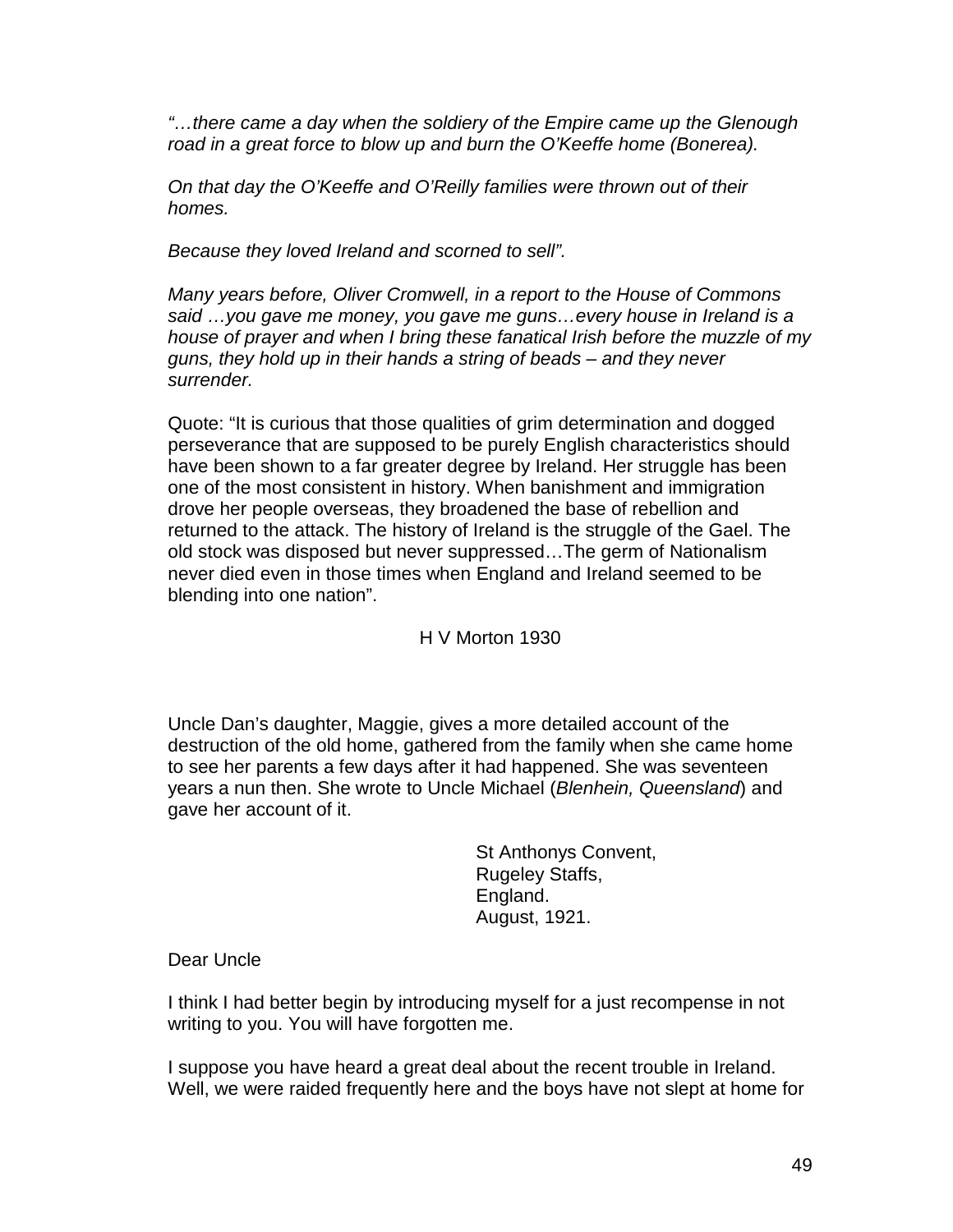more than a year. In March last Dan was captured and is interned ever since.

Joe and Con have been arrested twice and are safe thank God and since the truce are working and sleeping at home. Alas, we have no home now, for in May last, several lorries filled with machine guns and armed men arrived here and announced their intention of blowing up the house. One of the girls, who acted as a scout, gave the alarm and Con escaped by the back. Joe was not in but saw all from Carhue. Dad was up at Pat Heffernans. Poor Pat died that morning.

Mother was ill in bed and God be blessed for it, aunt Ellen Aheran was there.

One of the girls ran for father and the other ran away for fear of the brutal soldiery. They read a proclamation and then gave them an hour to clear out foodstuffs and clothes but not a single article of furniture or bedding. At the end of the hour they forced mother to leave her bed. One of the soldiers gave her a drink of water and Jer Martin led her to the well gate with aunt Ellen's help.

And there, before father and mothers eyes, the dear old home, where you and all my dear uncles and aunts and my revered father and fifteen of us, saw the light, was blown to atoms. I am begging some of the others to write to you.

Next day, the neighbours came and examined the ruins. The two small rooms and the loft were still standing but in a most shattered condition. The old kitchen chimney was also standing.

Willing and devoted hands got to work to remove the debris and put a temporary roof on the kitchen – and so. The Sacred Heart, in whom they had trusted so much, has not left them without a shelter. They had Mass in the house in February and had the house consecrated to the Sacred Heart.

God is good and they are far better off than so many who were not left a stone upon a stone and had their boys dragged from their beds and shot before their eyes. There can be no question of rebuilding for the present, until peace is really established.

When I heard of the troubles at home, I applied to the Superior General for permission to visit my dear parents and console them in their distress. I got permission for a fortnight. I was left home just seventeen years next March. I don't find much change in my parents. They are wonderful – but the young ones grown up confuse me.

> Your ever affectionate Niece, Sr Margaret Mary O'Keeffe.

> > …………..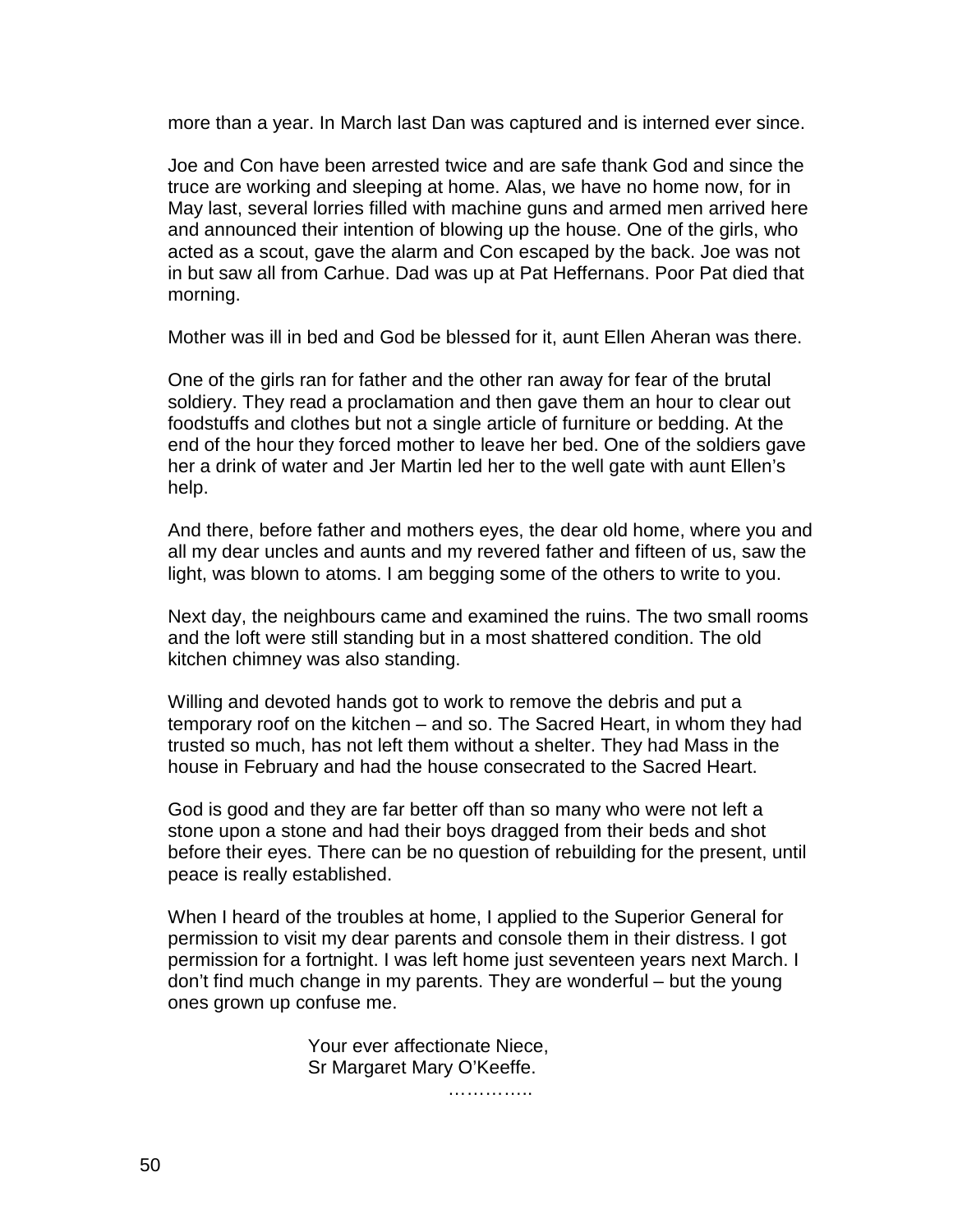Maggie wrote this letter to her uncle in Queensland while she was home. She mentions fifteen in her family. Thirteen grew up in the old home and two died in infancy.

The girls mentioned, were her two young sisters, Sara and Bridget. After the war, Sara entered the convent, the same order as her sister Maggie and the O'Dwyer and Aheran cousins.

A strange fact about this big family of thirteen was they were never all together under the old rooftree at the same time except on one night.

Helena, the eldest of the family was in France for some years. Bridget, the baby of the family was born while she was away. Then Lena got her appointment to the Glenough School and came home. She had not been home at all during her years as a governess near Paris. Bill and Maggie were working away from home when she returned. Bill,in the CPS Office of Cashel and Maggie in a shop in Cork.

Some of those houses built on the edge of the cliff have been demolished long ago as the quarry men kept encroaching farther in.

Mr fathers' bit of land was reclaimed quarry, a narrow terrace,which extended along the base of a cliff – I think, sixty feet high. There was a road above this cliff and some caves extended under the road. We used to enjoy the echoes reflected back from cliff.

My father owned a part of this quarry, a long wide strip that had been quarried back to the high cliff where there was a road along the top. This was the old bog road that went past the school.

His main interest was cultivating his little farm in the quarry. To make this bare rock arable, much soil had been brought in to it by previous owners and father added more. He used to bring loads of moreen from the bog. Every spring his nephew Joe O'Keeffe came to plough it for him.

On a lower terrace of the quarry there was a much smaller farm. It was owned by an old woman who dug and planted it all herself.

In the little ledges and crannies of the cliff she had wallflowers and sweet William growing.

When the quarry men were blasting these little farms we were showered with splinters of rock and when Jim Baun gave the warning cry that a blast was about to go off, people near ran to a safe distance. Father was a capable worker in his younger days and did a lot of improvements on the farm and home during his parent's lifetime.

After he and mother married they had to stay awhile with her parents, Hogan, till they could get a home and a place to make a livelihood and during that time with the help of mother's brother, Mick, they put up substantial stone outbuildings, with slate roofs to house cattle and pigs and a stable etc.

It was well set up and a comfortable looking homestead as I remember it with its shady elm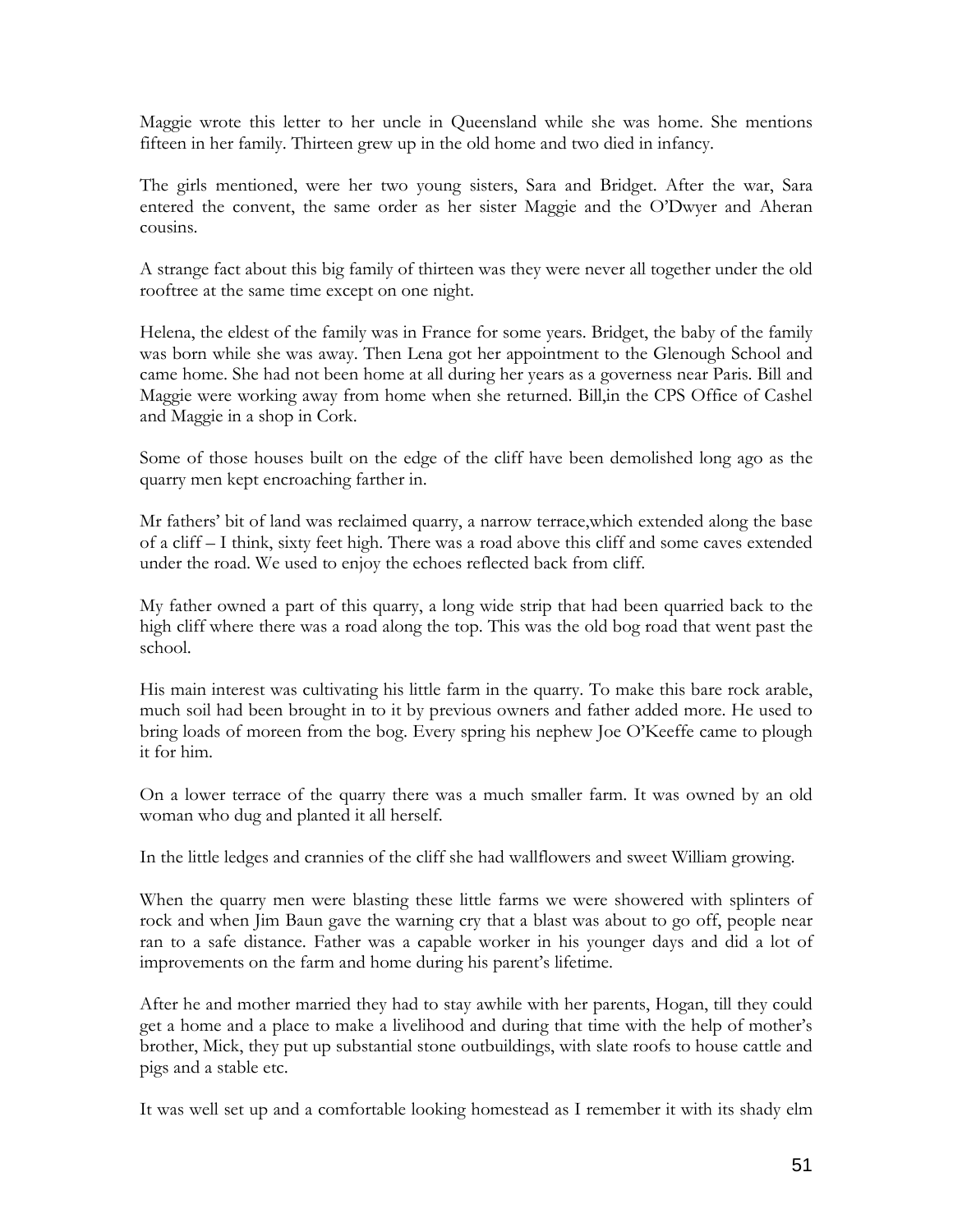trees and the old Castle of Ballysheedy in the near background. The old castle was still in a fairly good state and a landmark for many miles as it stood on the rise above Anacarthy Village, a mile from Dundrum Village.

My brother Pat told me during the war with the Black and Tans they used the caves as a safe hiding place for their munitions.

The homes were frequently searched by the Tans for firearms. They brought along a rusty old gun to our home one day and told mother they found it on the place and demanded ten pounds or they would wreck the place. Mother chose the lesser of two evils and handed ten pounds to the ringleader.

It was the custom in many families for one of them to read aloud in the winter evenings, from a newspaper or religious magazine, while the family sat around the fire. Aunt Katie often did. It was also the custom in Bonerea.

A lot of the old people took snuff and some not so old. Grandfather had a fine collection of snuffboxes.

Grandmother used to fill grandfathers clay pipe, which was a wifely duty in Ireland in those days and he would smoke it after supper, the only time he smoked. The tobacco was kept in a jar at home. Smokers never carried tobacco with them.

Clay pipes were common, smoked by some women as well, although my female relations never smoked.

The Irish believed smoking preserved their teeth.

A fine marble cross was erected in the old churchyard at Kilpatrick by the cousin from New Zealand. Jerry had hoped to be laid to rest there with his ancestors but God willed it otherwise. He returned to New Zealand but meant to come home again and end his days in Ireland. He died soon after his return to New Zealand.

Jerry had a great love for his native place and used to enjoy the fine view from the house. The Anacarthy police barrack was an imposing looking building and stood prominently in the foreground. Jerry said it was the only blot on the landscape.

Old Kilpatrick is no longer used for burial. It was a very ancient cemetery and has been closed in recent years.

Our small village of Anacarthy, about half a mile from Kilpatrick, was a very quiet little spot. It had no fair days or market days like some adjoining villages.

The Hogan cousins were the companions of my school days as well as the O'Dwyers. We all attended the Anacarthy National School.

The National School that my sisters and brothers attended was on a lonely road about half a mile out of the village, it was more like a jail than a school, the windows were so high even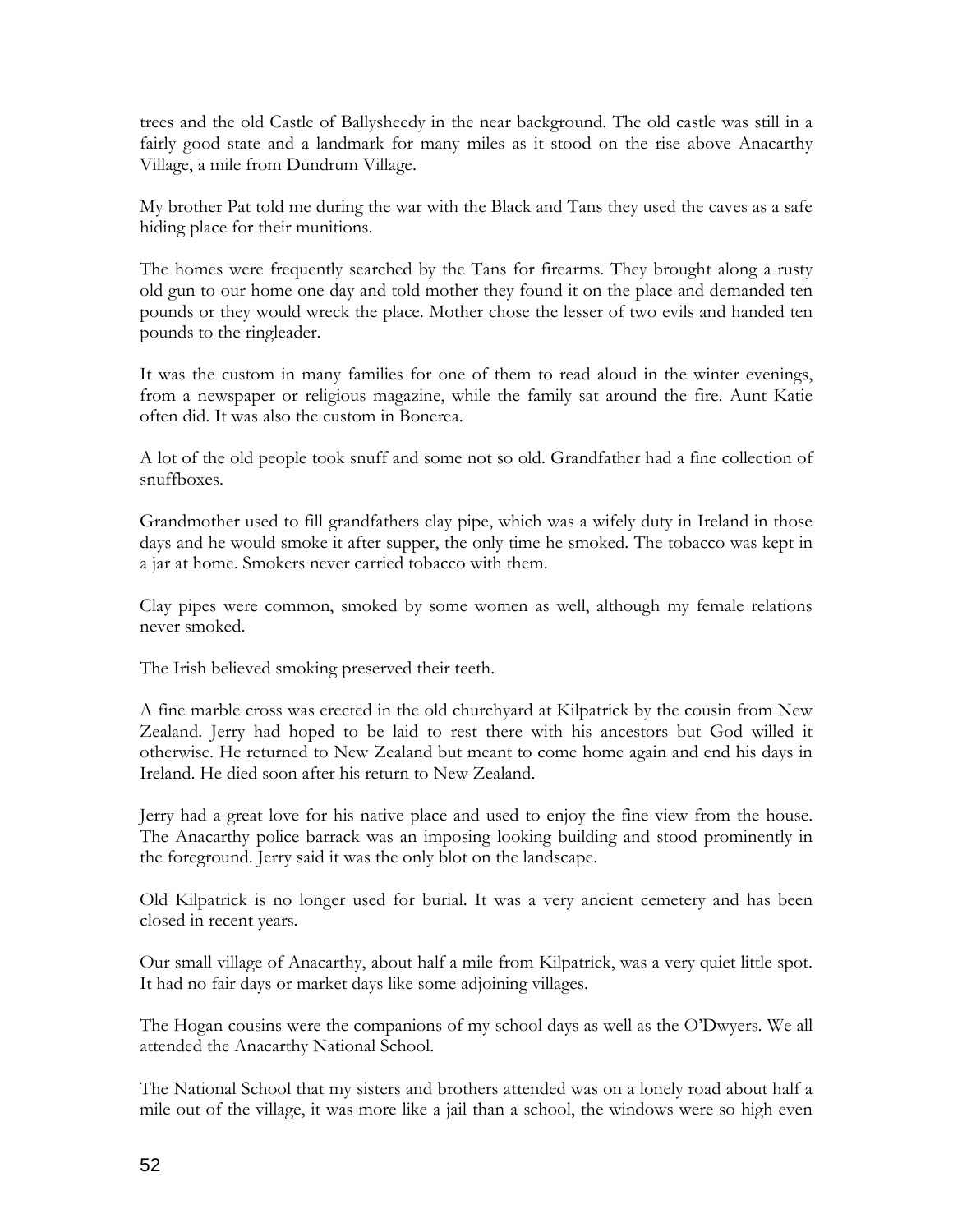the teachers could not look through them. In a field across from the school there was a fairy ring or rath.

There were very few pupils in this big old barracks of a building.

Old Mrs Ryan, never a fully trained teacher, could not advance the pupils to the sixth grade, so they went on to the good teacher schools after a few years with Mrs Ryan.

Bill, Nell and Jack went to Clonoulty and Winifred and Mary also.

Pat went to Bishopwood near Dundrum. He was the only one to ride a bicycle to school.

A bit farther on this road which led to the bog was a wrought stone house. Those houses were built to give temporary shelter to evicted families during the land wars. The next house on the road was owned by a boycotted family who had built a new house on the site of the old mud walled house, demolished by the crowbar brigade when the Murphys were evicted.

Nell remembers the Murphys' well, they went to school with her.

There were the ruins of a castle on the property…with stone from this ruin the grabber built his house…because of the boycott he could not get stone from the quarry. At one time there was a lime-kiln also.

Then, in 1904, Maggie came home to make her preparations for entering the convent in England.

All the family gathered to spend a night with their parents before the first permanent break in the family and the only time they were all at home together.

Bill left for Perth, Western Australia shortly after. He suffered badly from asthma in the damp climate at home. He married in Western Australia and was in the first AIF. His son was the in the second AIF and visited the relatives in Brisbane while on leave.

#### *This was Dan, he visited us several times here at Kerry in his latter years.*

Denis, who went to America about the same time as we left home, was in the USA Army and had a happy reunion with his family while on furlough.

Bill, in the AIF was not so fortunate. After the 1916 rising there was a ban on Dominion soldiers visiting Ireland.

Nora and Paddy, who had gone to America a few years before we left home, had returned for a holiday at the time of the Rising and remained to take part with their brothers Joe, Con and Dan. The two younger girls also played a valiant part.

During the 'troubles', as they called the war in Ireland, the old O'Keeffe home was a haven of refuge for boys on the run. So, became one of the houses marked for demolition by the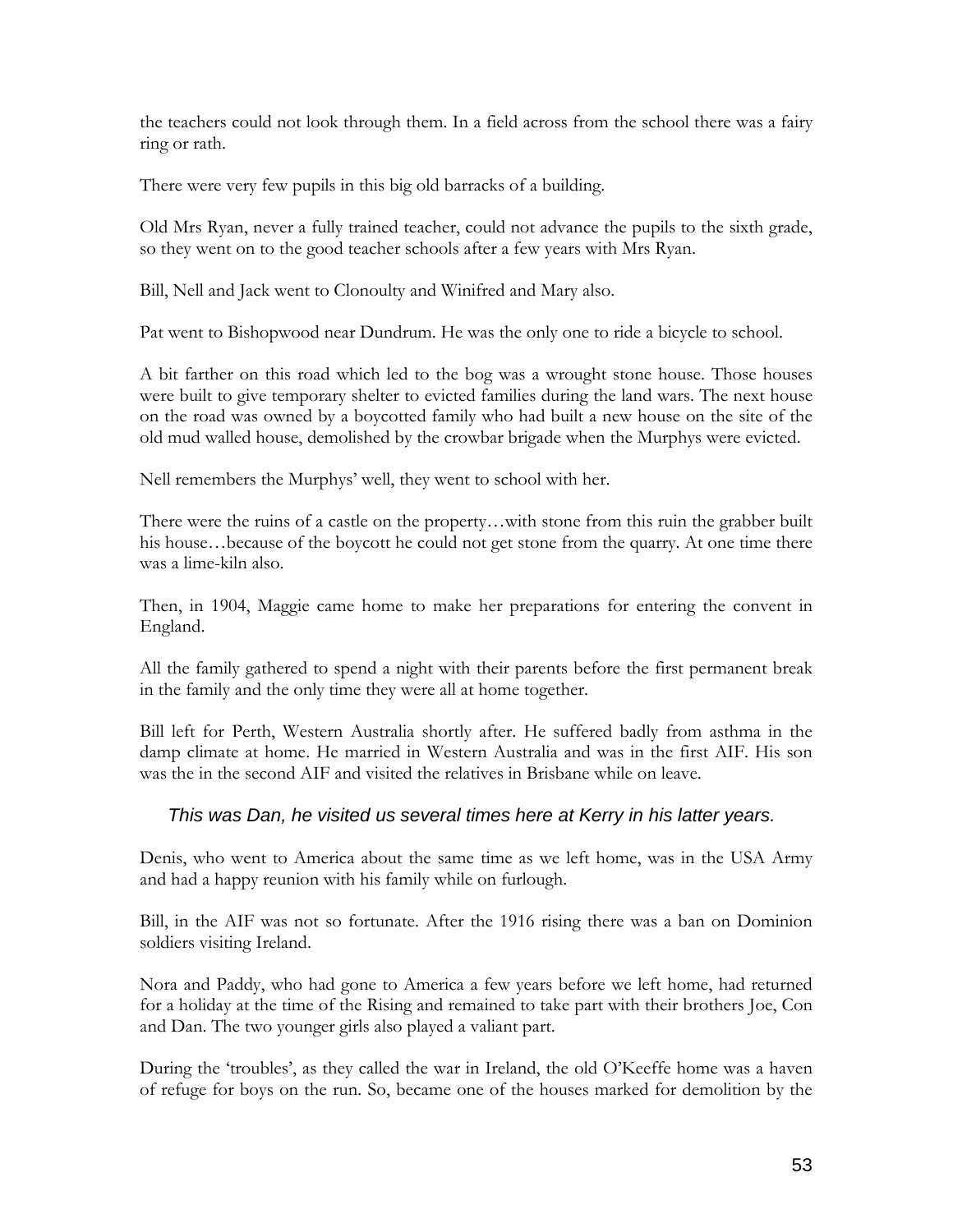Tans.

Dan, a younger son of the family, was one of the fortunate boys to get a farm when the Maud Hawarden Demesne was divided up. It would comprise a few hundred acres, including a deer park and the Dundrum Wood. All the private property of Lord Hawarden, the landlord.

The deer were running wild after the demesne was cut up into farms. Aunt Katie called me one day to come and see the deer. They had come across from Dundrum and were making up towards Bonerea. They were not the native red deer, as they had been wiped out for a century or more. Some of the deer from the Hawarden Park were most likely taken to Phoenix Park, Dublin. It had an area of three hundred acres.

There is an old tradition about Dundrum Wood, associated with Reverend Father Nicholas Sheehy – a priest who was hanged in Clonmel in 1766. A Maud was the sheriff and carried out the sentence himself as the hangman was absent. Father Sheehy was hanged, drawn and quartered on the 15th March 1766.

While the priests dismembered body lay on the ground Sheriff Maud kicked the head and said, "this would make a fine crows nest in my wood".

The priest's head was then stuck on a high iron spike of the jail gatepost. The people dare not remove the martyr's head from the spike, as a guard of soldiers were put to watch it night and day. This continued for over twenty years, till one bitterly cold night the guard relaxed and two of Father Sheehy's nephews returned the poor skull from the iron spike.

It was well known and authentic local history that a crow never made a nest in the wood after the despot, Maud, had kicked the priest's head.

Not long after the execution of Father Sheehy, Sheriff Maud became violently insane from a pain in his big toe. In fear of him, his family and servants locked him in his room and left him to die there – uncared for and left unburied.

Lord Hawarden's mansion remained vacant for some years. Then our Archbishop, Reverend Dr Fennelly, bought it for a convent and boarding and industrial school for the Presentation nuns in 1907.

When the house was being put in order for the nuns, the locked room revealed the skeleton of the old sheriff Lord Hawarden. It would be more that 140 years after his death. The nuns were not long in residence when it was noticed the crows had come right back to build their nests in the wood again.

The Maud's day was over.

Reverend Father Nicholas Sheehy was the parish priest of Clogheen Co Tipperary. For his zeal in advocating the cause of his oppressed parishioners the Ascendancy determined to get rid of him.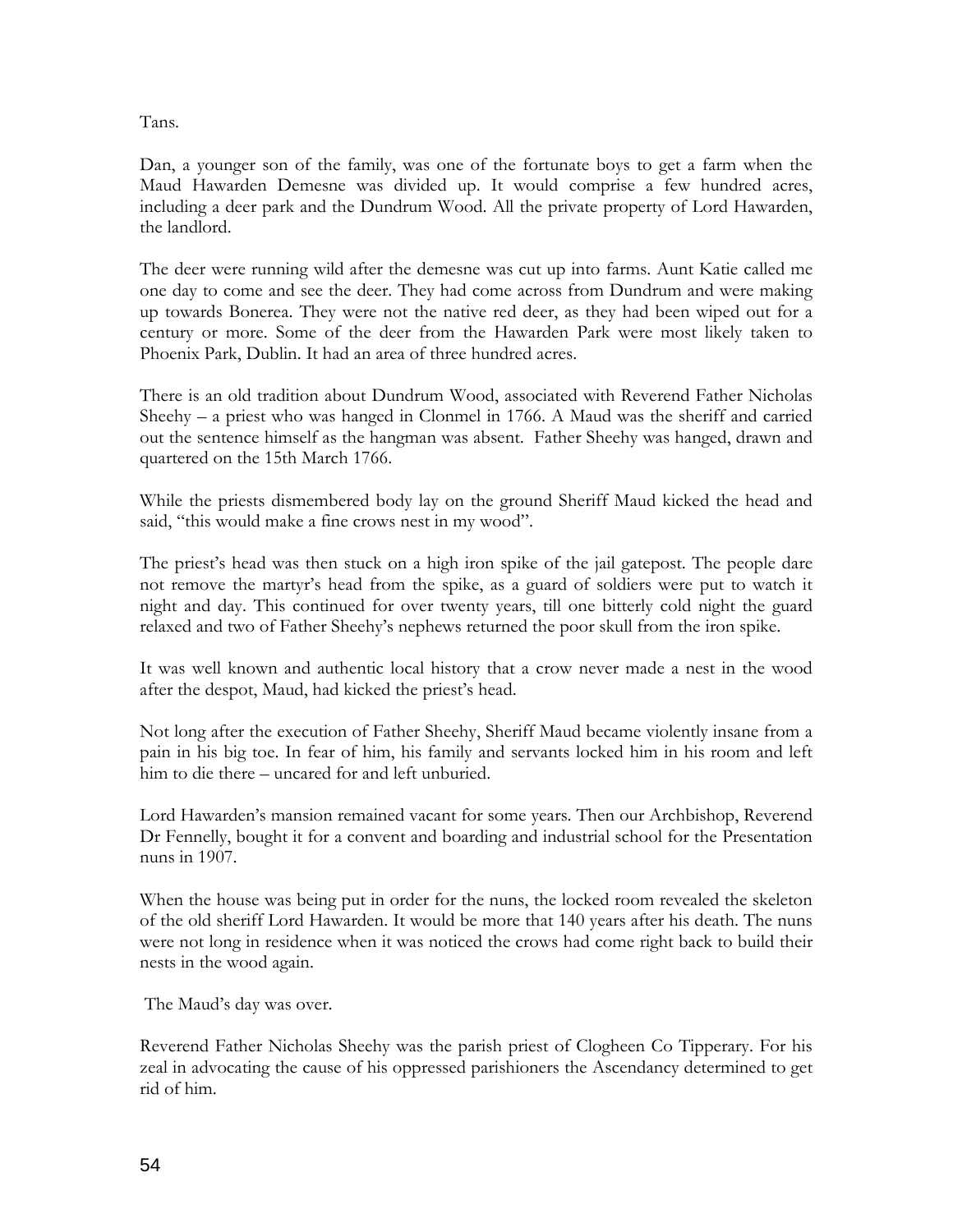Rather than incriminate his parishioners by giving him shelter Father Sheehys usual sleeping place was an old vault in the local cemetery.

In 1765 a proclamation was issued offering a reward of three hundred pounds for his arrest as a person guilty of high treason. Father Sheehy was accused of inciting Whiteboyism, a secret society condemned by the church, which had become rife in the south of Ireland. The Whiteboys carried on a system of harassment on the landlords.

Father Sheehy, being conscious of his innocence, wrote to the Secretary of State offering to surrender provided he was tried in Dublin instead on Clonmel. His request was granted and after a close investigation of the charges against him he was acquitted. The only witnesses produced by his accusers being three prisoners taken from the Clonmel jail and suborned to prosecute him, being a woman of abandoned character, a man charged with horse stealing and a vagrant boy.

Father Sheehy's accusers, who were mainly the Mauds and the Bagwells, anticipating such a verdict, had trumped up a murder charge against him and had him brought back to Clonmel, where, on the sole evidence of the same perjured witnesses, whose testimony failed in Dublin, he was convicted and three days later hanged 15th March 1766. Also his cousin, Edmund Meehan, who gave evidence on his behalf.

#### *WHITEBOYS*

*Quote: "In 1760 the disturbance of the Whiteboys became rife in the south of Ireland. They commenced in Tipperary and Cork and were occasioned by the tyranny and rapacity of landlords, who having set their lands far above the value of the condition of allowing the tenants certain commonages to lighten the burden, subsequently inclosed those commons and thus rendered it impossible for the unfortunate tenants to subsist.*

*The people collected at night and demolished the fences from which circumstances they were first called 'levellers'.*

*Their name of 'Whiteboys' been given from the white shirts they wore outside their clothes at their nightly gatherings.*

*Another cause of the discontent was the cruel extractions of the tithemongers, harpies who squeeze out the very vitals of the people and by process of citation and sequestration dragged from them the little which the landlord had left them". Unquote.*

Father Sheehy had many narrow escapes from informers and military when he had a price on his head. On one occasion, he was being conveyed to a place of safety by his brother in law, whose name I've forgotten, when in the bright moonlight they espied a group of men approaching, whom they rightly suspected to be priest hunters.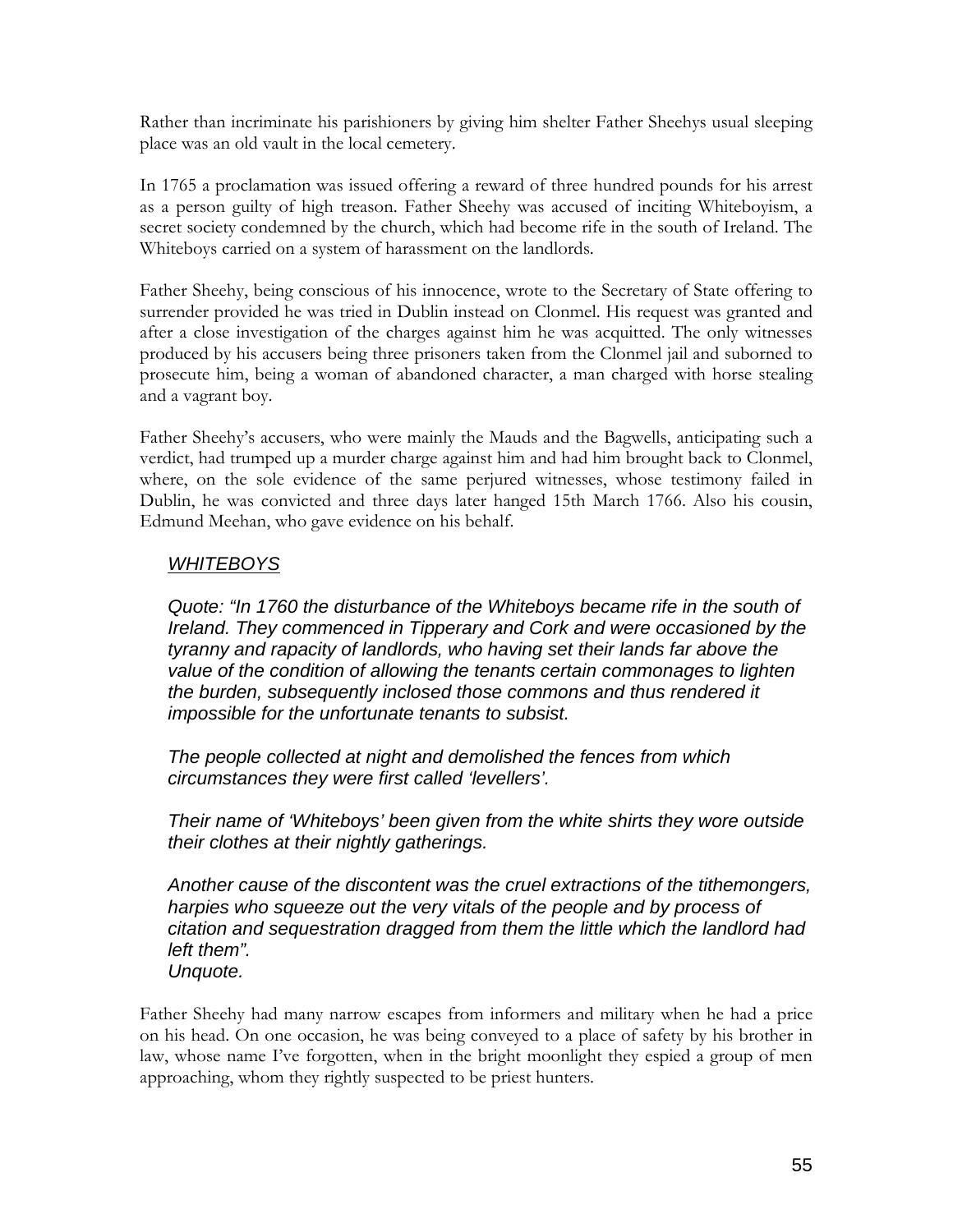Fortunately, there was an old vacant house near which was often used as a meeting place for the Whiteboys.

Father Sheehy's companion decided to put up a daring bluff for their safety. They took cover in the old house. The brother in law then took off his coat and stood in the doorway, his white shirt, showing clearly in the moonlight and roared out, "up boys and at em!"

Thinking there was a great number inside the Red Coats took to their heels.

The brother in law was not likely to be a member of the 'Whiteboys', a secret oathbound society banned by the church, who in their misguided zeal committed many outrages.

#### *…the Irish topography, the 'Corrig-an-affrion' – the Mass Rock.*

*What memories cling around each hallowed moss clad stone or rocky ledge on the mountainside wherein, for years and years, the Holy Sacrifice was offered in stealth and secrecy, the death penalty hanging over priest and worshipper. Not infrequently mass was interrupted by the approach of bandogs of the law: for, quickened by the rewards to be earned, there sprang up in those days the infamous trade of priest hunting, ' five pounds being equally the government price for the head of a priest as for the head of a wolf'.*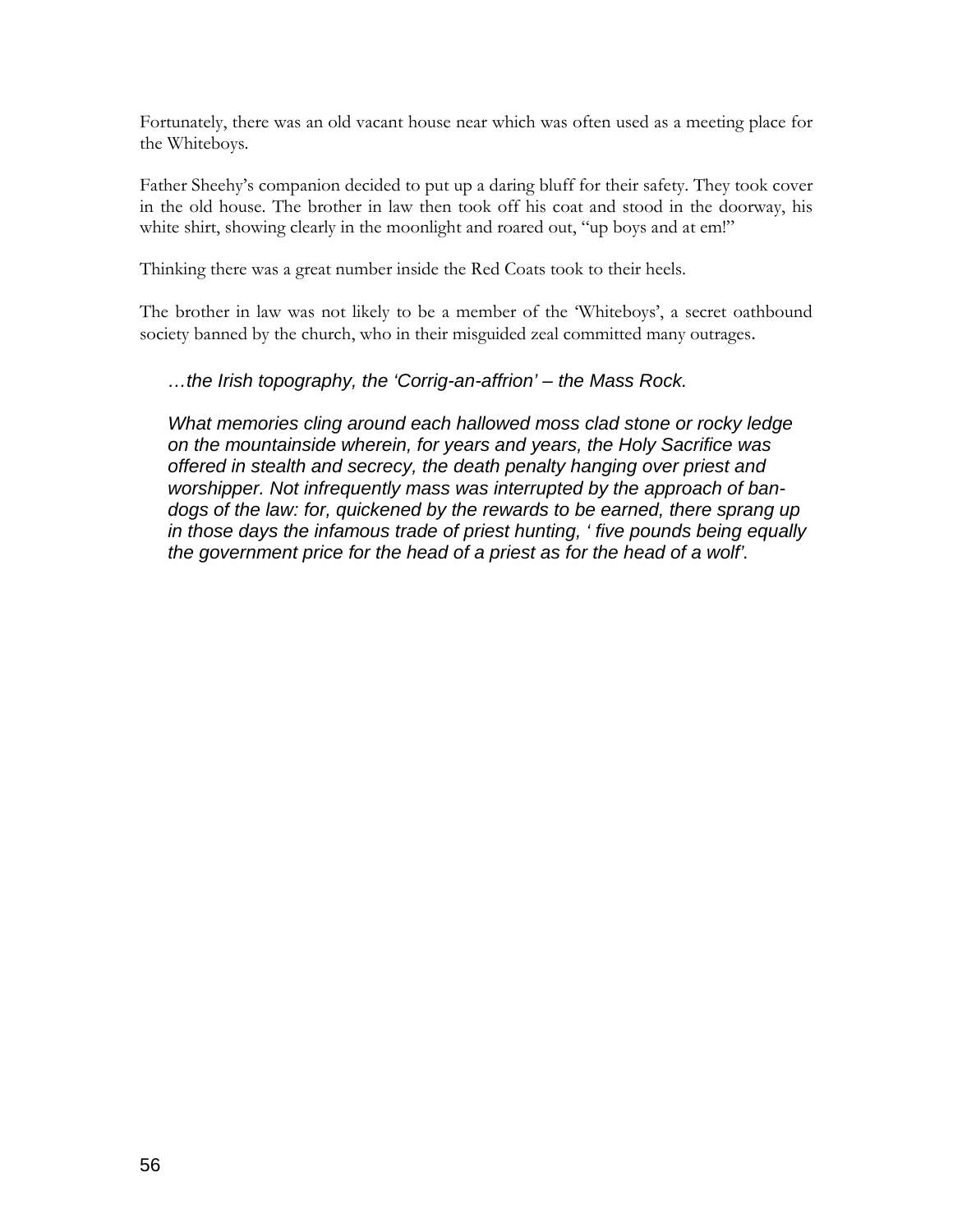# **XIII**

It would have been a great joy to grandfather if his brother, Matt, had been spared to see them all again. He died at the early age of thirty-five. The other brother, whose name was Michael, may have gone to the gold diggings in North Queensland.

Several old friends and neighbours came to Queensland in the sixties. Besides Tim O'Dwyer, there were the three Ryans, brothers of Aunt Eliza. There was also Mr Billy Hayes, who was the father of Sister Mary Brendan Hayes. She was in charge of old St Annes, Brisbane for many years. Sr M Brendan had two trips to Ireland for postulants and met all the relatives.

Tom Vowels, who taught at Nindooinbah school years ago, was a grand nephew of Mr Hayes. Tom's maternal grandmother, Mrs Con Hayes, lived next door to my parents. Mrs Hayes had two daughters in Gympie, Mrs Vowels and Mrs Cryan. Another daughter, Mrs Tom Martin, stayed with her mother. Mrs Martin had two sons both priests.

Strange to say, this old Mrs Hayes who lived near my parents was half German. Her father's name was Chidle.

The railways were constructed by English companies which brought over German engineers. They also brought some of their own workmen. One of them was John Chidle who married a local girl and remained in Ireland.

It was the usual thing for the girls preparing for marriage to have at least one white crochet bedspread and perhaps one or two patchwork ones also among her possessions – as well as her feather mattress and pillows.

Old Mrs Hayes, who was very infirm on her feet, used to sit all day in her big sugan chair, making those bedspreads for sale. She did beautiful work, every stich by hand. Sewing machines were almost unknown then. Mrs Hayes knitted socks and stockings too. When we were children one of us was often called on to hold the skeins of wool while she wound it into balls.

Elderly women with no one to care for them eked out a living by knitting for the farmer's wives who had big families. They also helped on the farms with the spring and harvest work. Some of the old houses had stone seats outside their doors. They used to gather fallen sticks from the landlord's wood but were not allowed to break from the trees. This small kindling would give them a few brief moments of warmth in the cold night. The village was partly built on the big limestone quarry. The women would sit and chat in the pleasant summer twilight.

Cappawhite, the next village to ours, was really a small town and an important business centre.

Father Pat O'Keeffe was the Parish Priest of Cappawhite. His grandfather was a brother of my great grandfather. They came from County Limerick to settle in Tipperary.